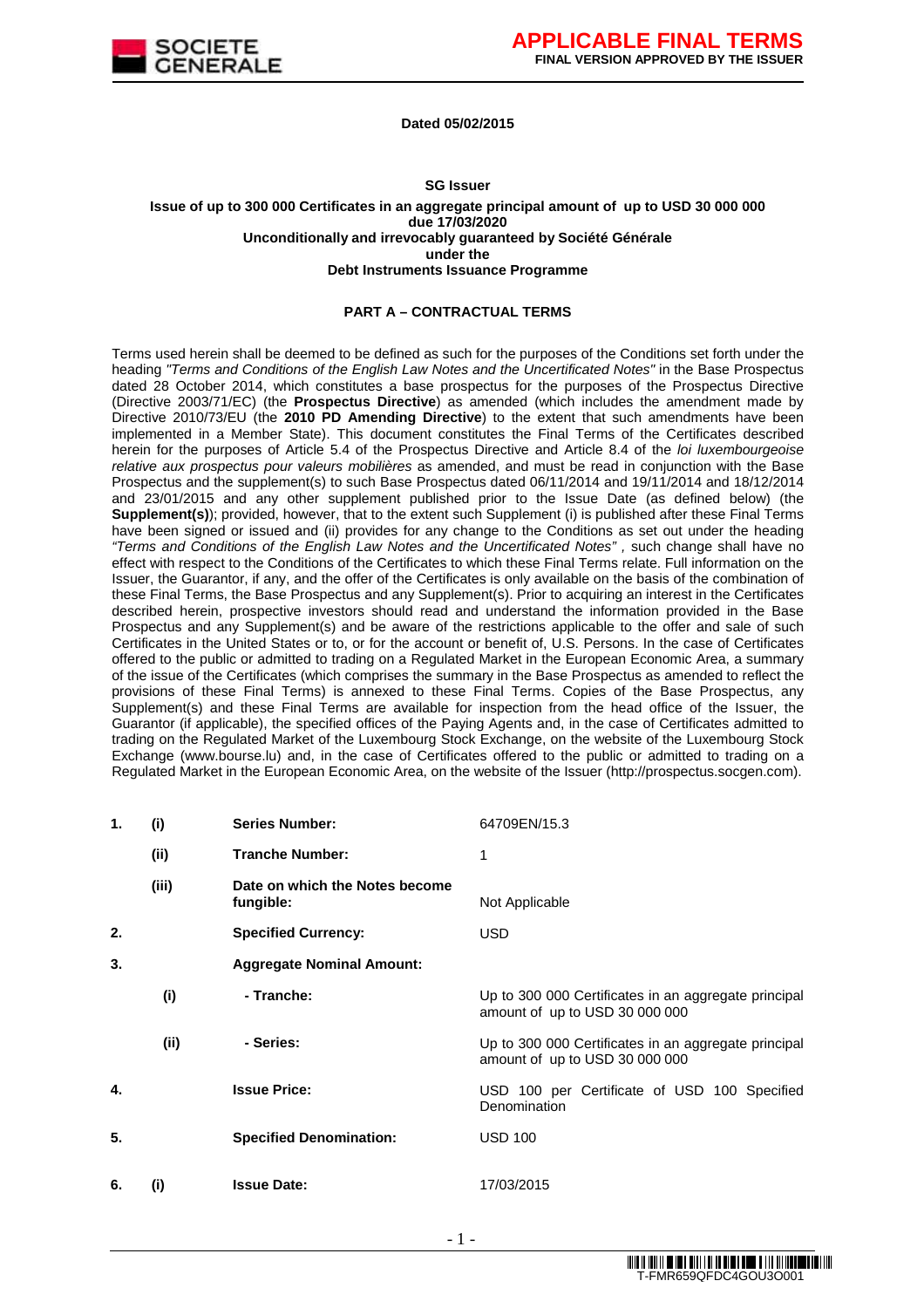

# **(DD/MM/YYYY)**

|     | (i)   | <b>Interest Commencement Date:</b>                                        | Not Applicable                                                                                                                                                                                                                                                                     |
|-----|-------|---------------------------------------------------------------------------|------------------------------------------------------------------------------------------------------------------------------------------------------------------------------------------------------------------------------------------------------------------------------------|
| 7.  |       | <b>Final Exercise Date:</b><br>(DD/MM/YYYY)                               | 17/03/2020                                                                                                                                                                                                                                                                         |
| 8.  |       | <b>Governing law:</b>                                                     | English law                                                                                                                                                                                                                                                                        |
| 9.  | (i)   | <b>Status of the Notes:</b>                                               | Unsecured                                                                                                                                                                                                                                                                          |
|     | (ii)  | Date of corporate authorisation<br>obtained for the issuance of<br>Notes: | Not Applicable                                                                                                                                                                                                                                                                     |
|     | (iii) | <b>Type of Structured Notes:</b>                                          | <b>Index Linked Notes</b>                                                                                                                                                                                                                                                          |
|     |       |                                                                           | The provisions of the following Additional Terms and<br>Conditions apply:                                                                                                                                                                                                          |
|     |       |                                                                           | Additional Terms and Conditions for Index Linked Notes                                                                                                                                                                                                                             |
|     | (iv)  | <b>Reference of the Product:</b>                                          | 3.3.4 with Option 4 applicable as described in the<br>Additional Terms and Conditions relating to Formulae                                                                                                                                                                         |
| 10. |       | <b>Interest Basis:</b>                                                    | section<br><b>"PROVISIONS</b><br><b>RELATING</b><br>TO<br>See<br>INTEREST (IF ANY) PAYABLE" below.                                                                                                                                                                                 |
| 11. |       | <b>Redemption/Payment Basis:</b>                                          | "PROVISIONS<br>section<br><b>RELATING</b><br>TO<br>See<br>REDEMPTION" below.                                                                                                                                                                                                       |
| 12. |       | Issuer's/Noteholders'<br>redemption option:                               | <b>"PROVISIONS</b><br><b>RELATING</b><br>See<br>section<br>TO<br>REDEMPTION" below.                                                                                                                                                                                                |
|     |       | PROVISIONS RELATING TO INTEREST (IF ANY) PAYABLE                          |                                                                                                                                                                                                                                                                                    |
| 13. |       | <b>Fixed Rate Note Provisions:</b>                                        | Not Applicable                                                                                                                                                                                                                                                                     |
| 14. |       | <b>Floating Rate Note Provisions:</b>                                     | Not Applicable                                                                                                                                                                                                                                                                     |
| 15. |       | <b>Structured Interest Note</b><br><b>Provisions:</b>                     | Not Applicable                                                                                                                                                                                                                                                                     |
| 16. |       | <b>Zero Coupon Note Provisions:</b>                                       | Not Applicable                                                                                                                                                                                                                                                                     |
|     |       | PROVISIONS RELATING TO REDEMPTION                                         |                                                                                                                                                                                                                                                                                    |
| 17. |       | Redemption at the option of the<br><b>Issuer:</b>                         | Not Applicable                                                                                                                                                                                                                                                                     |
| 18. |       | Redemption at the option of the<br>Noteholders:                           | Not Applicable                                                                                                                                                                                                                                                                     |
| 19. |       | <b>Automatic Early Redemption:</b>                                        | Applicable as per Condition 5.10 of the General<br><b>Terms and Conditions</b>                                                                                                                                                                                                     |
|     | (i)   | <b>Automatic Early Redemption</b><br>Amount(s):                           | Unless previously redeemed, if an Automatic Early<br>Redemption Event has occurred, then the Issuer shall<br>redeem early the Certificates on Automatic Early<br>Redemption Date(i) (i from 1 to 4) in accordance with<br>the following provisions in respect of each Certificate: |
|     |       |                                                                           | Automatic Early Redemption Amount(i) = Specified                                                                                                                                                                                                                                   |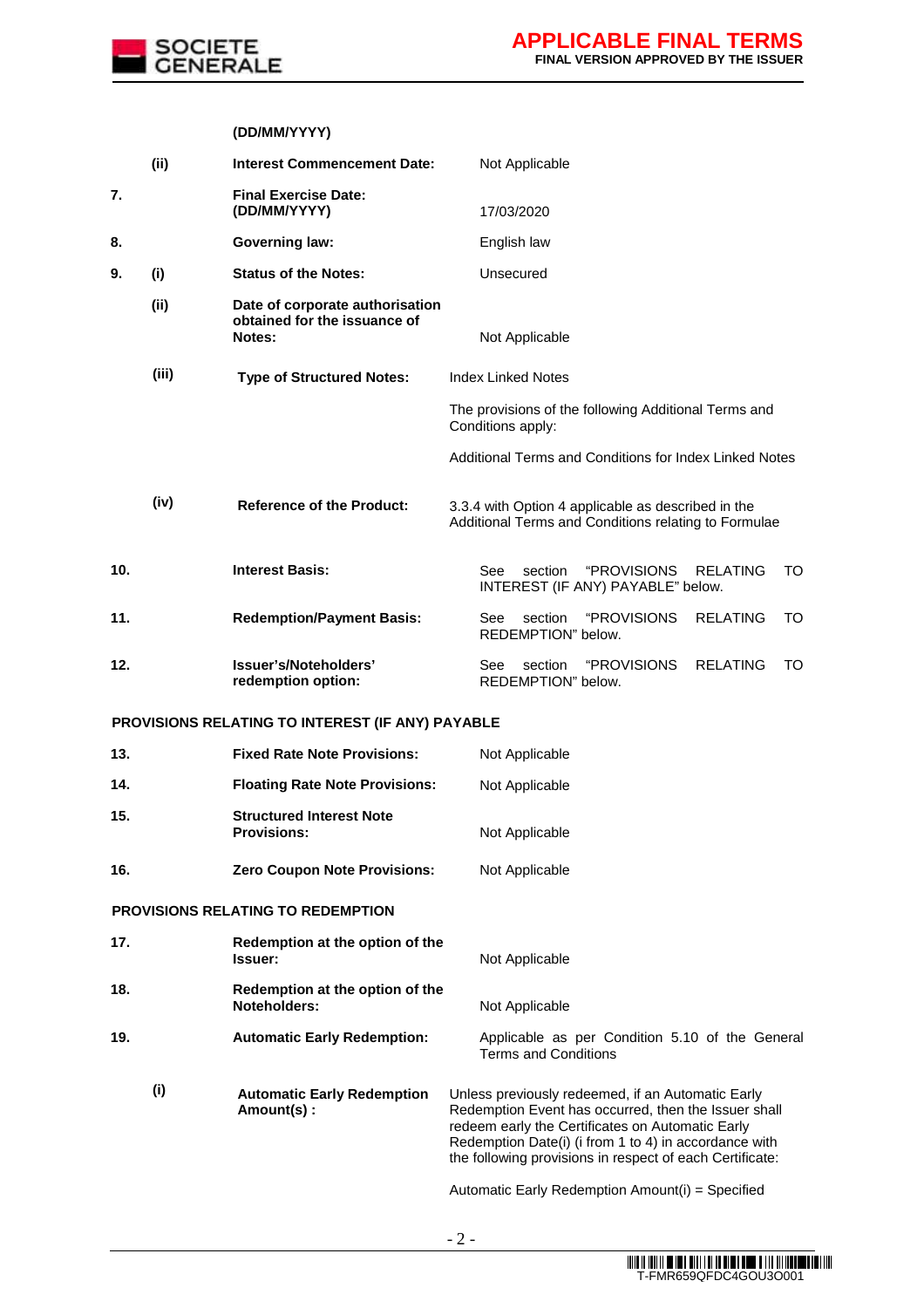

Denomination x (100% + (6.75% x i))

Definitions relating to the Automatic Early Redemption Amount are set out in paragraph 27(ii) "Definitions relating to the Product".

**(ii) Automatic Early Redemption Date(s):**  Automatic Early Redemption Date(i) (i from 1 to 4): 5 Business Days after Valuation Date(i)

**20. Final Exercise Amount:** Unless previously redeemed, the Issuer shall redeem

equal to 0%, then: Final Exercise Amount = Specified Denomination x 133.75%

If on Valuation Date(5), Performance(5) is higher than or

the Certificates on the Maturity Date, in accordance with the following provisions in respect of each Certificate:

**Scenario 2:**  If on Valuation Date(5), Performance(5) is lower than 0% and Performance(5) is higher than or equal to -30%, then: Final Exercise Amount = Specified Denomination x 100%

#### **Scenario 3:**

**Scenario 1:** 

If on Valuation Date(5), Performance(5) is lower than - 30%, then: Final Exercise Amount = Specified Denomination  $x$  $[100\% +$  Performance $(5)$ ]

Definitions relating to the Final Exercise Amount are set out in paragraph 27(ii) "Definitions relating to the Product".

| 21. | <b>Physical Delivery Note</b><br><b>Provisions:</b>              | Not Applicable |
|-----|------------------------------------------------------------------|----------------|
| 22. | <b>Credit Linked Notes Provisions:</b>                           | Not Applicable |
| 23. | <b>Bond Linked Notes Provisions:</b>                             | Not Applicable |
| 24. | Trigger redemption at the option<br>of the Issuer:               | Not Applicable |
| 25. | <b>Early Redemption Amount</b><br>navable on Event of Default or |                |

**payable on Event of Default or, at the option of the Issuer, on redemption for taxation or regulatory reasons:** Market Value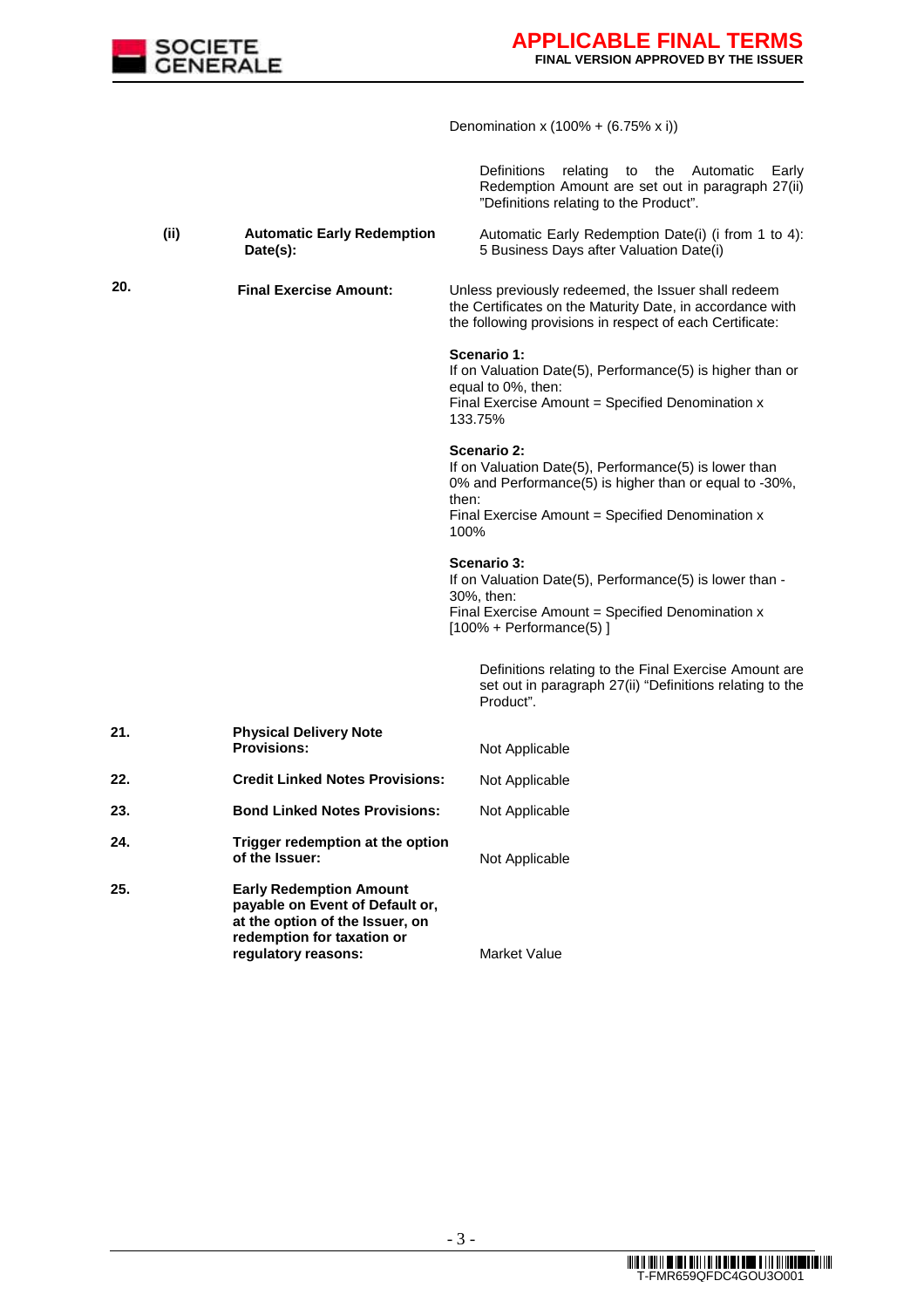

|  | PROVISIONS APPLICABLE TO THE UNDERLYING(S) IF ANY |  |  |  |  |
|--|---------------------------------------------------|--|--|--|--|
|--|---------------------------------------------------|--|--|--|--|

| 26.<br>(i)   |                                                   | Underlying(s):                                                                                                                                                                                                                                                                                                                                 |                               | The following Index as defined below:                 |                                                                                                                                                                                                                                                                                                                                                                                                                                                                                                                                                         |  |
|--------------|---------------------------------------------------|------------------------------------------------------------------------------------------------------------------------------------------------------------------------------------------------------------------------------------------------------------------------------------------------------------------------------------------------|-------------------------------|-------------------------------------------------------|---------------------------------------------------------------------------------------------------------------------------------------------------------------------------------------------------------------------------------------------------------------------------------------------------------------------------------------------------------------------------------------------------------------------------------------------------------------------------------------------------------------------------------------------------------|--|
|              | <b>Index Name</b>                                 | <b>Bloomberg</b><br><b>Ticker</b>                                                                                                                                                                                                                                                                                                              | <b>Index Sponsor</b>          | <b>Exchange</b>                                       | Website                                                                                                                                                                                                                                                                                                                                                                                                                                                                                                                                                 |  |
| <b>INDEX</b> | S&P 500<br><b>COMPOSITE</b><br><b>STOCK PRICE</b> | <b>SPX</b>                                                                                                                                                                                                                                                                                                                                     | <b>STANDARD AND</b><br>POOR'S | NEW YORK<br><b>STOCK</b><br>EXCHANGE, INC.            | www.standardandpoors.com                                                                                                                                                                                                                                                                                                                                                                                                                                                                                                                                |  |
|              | (ii)                                              | Information relating to the<br>past and future<br>performances of the<br>Underlying(s) and volatility:                                                                                                                                                                                                                                         |                               | administrative<br>in Switzerland if any.              | The information relating to the past and future<br>performances of the Underlying(s) and volatility are<br>available on the website, or Reuters or Bloomberg, as<br>the case may be, specified in the table above and the<br>volatility can be obtained, upon request, at the<br>specified office of Société Générale (see in address<br>and contact details of Société Générale for all<br>communications<br>relating<br>to<br>the<br>Certificates), at the office of the Agent in Luxembourg<br>and at the office of the Principal Swiss Paying Agent |  |
|              | (iii)                                             | Provisions relating, amongst<br>others, to the Market<br><b>Disruption Event(s) and/or</b><br><b>Extraordinary Event(s) and/or</b><br><b>Monetisation until the Maturity</b><br>Date and/or any additional<br>disruption event(s) as<br>described in the relevant<br><b>Additional Terms and</b><br><b>Conditions for Structured</b><br>Notes: |                               | Conditions apply:                                     | The provisions of the following Additional Terms and<br>Additional Terms and Conditions for Index Linked Notes                                                                                                                                                                                                                                                                                                                                                                                                                                          |  |
|              | (iv)                                              | Other information relating<br>to the Underlying(s):                                                                                                                                                                                                                                                                                            |                               | by any other available information.                   | Information or summaries of information included<br>herein with respect to the Underlying(s), has been<br>extracted from general databases released publicly or                                                                                                                                                                                                                                                                                                                                                                                         |  |
|              |                                                   |                                                                                                                                                                                                                                                                                                                                                |                               | inaccurate or misleading.                             | Each of the Issuer and the Guarantor confirms that<br>such information has been accurately reproduced and<br>that, so far as it is aware and is able to ascertain from<br>information published, no facts have been omitted<br>which would render the reproduced information                                                                                                                                                                                                                                                                            |  |
|              |                                                   |                                                                                                                                                                                                                                                                                                                                                |                               |                                                       | DEFINITIONS APPLICABLE TO INTEREST (IF ANY), REDEMPTION AND THE UNDERLYING(S) IF ANY                                                                                                                                                                                                                                                                                                                                                                                                                                                                    |  |
| 27.          | (i)                                               | Definitions relating to date(s):                                                                                                                                                                                                                                                                                                               |                               | Applicable                                            |                                                                                                                                                                                                                                                                                                                                                                                                                                                                                                                                                         |  |
|              |                                                   | <b>Valuation Date(0):</b><br>(DD/MM/YYYY)                                                                                                                                                                                                                                                                                                      |                               | 12/03/2015                                            |                                                                                                                                                                                                                                                                                                                                                                                                                                                                                                                                                         |  |
|              |                                                   | <b>Valuation Date(i);</b><br>(i from 1 to 5)<br>(DD/MM/YYYY)                                                                                                                                                                                                                                                                                   |                               | 10/03/2020                                            | 10/03/2016; 10/03/2017; 12/03/2018; 11/03/2019;                                                                                                                                                                                                                                                                                                                                                                                                                                                                                                         |  |
|              | (ii)                                              | Definitions relating to the<br><b>Product:</b>                                                                                                                                                                                                                                                                                                 |                               |                                                       | Applicable, subject to the provisions of the Additional<br>Terms and Conditions relating to Formulae                                                                                                                                                                                                                                                                                                                                                                                                                                                    |  |
|              | Performance(i)<br>(i from 1 to 5)                 |                                                                                                                                                                                                                                                                                                                                                |                               | Additional Terms and Conditions relating to Formulae. | means $(S(i) / S(0))$ - 100%, as defined in Condition 4.1 of the                                                                                                                                                                                                                                                                                                                                                                                                                                                                                        |  |

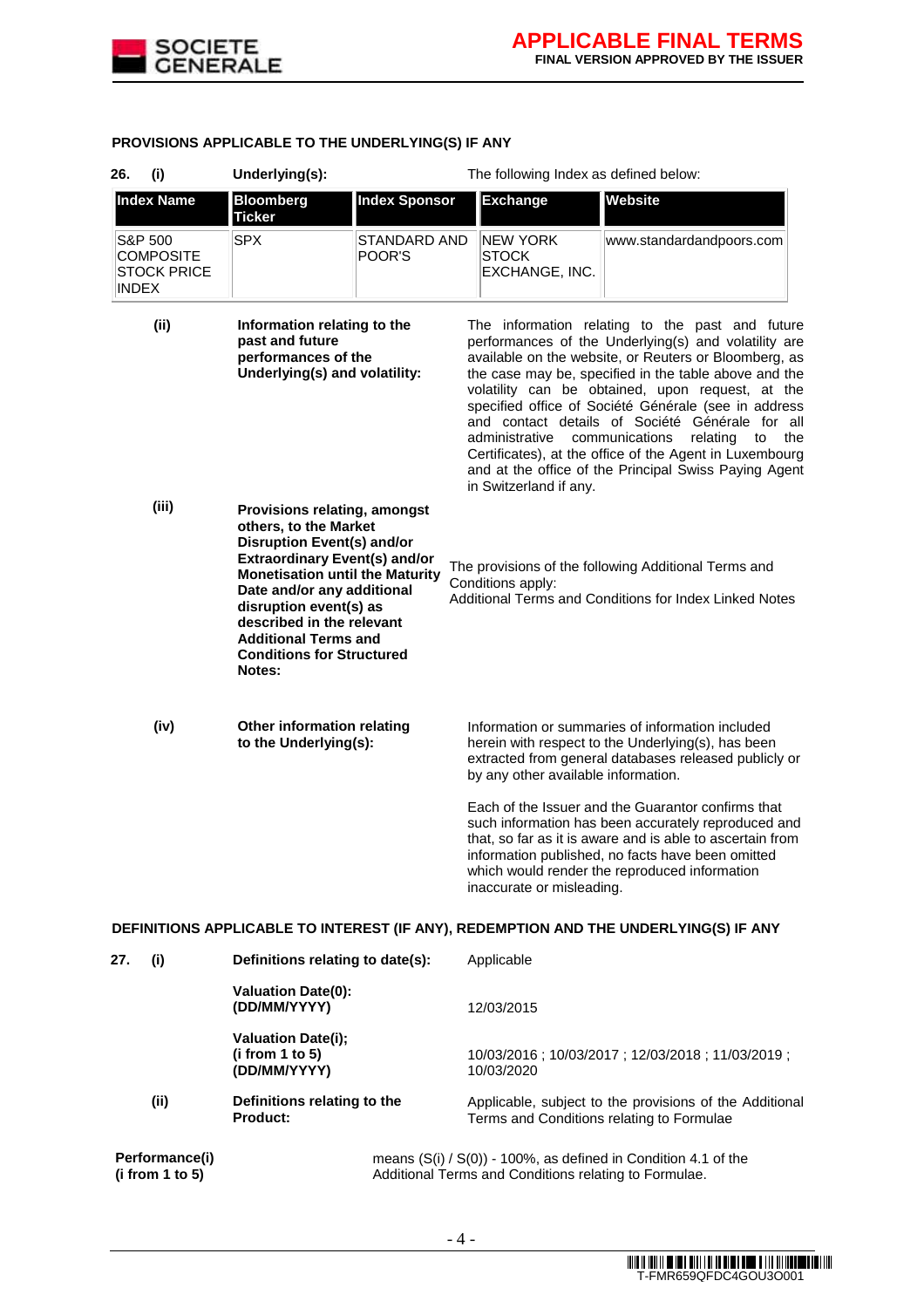

| S(i)<br>(i from 0 to 5) |                                                                                                            |                            | means in respect of any Valuation Date(i) the Closing Price of the<br>Underlying, as defined in Condition 4.0 of the Additional Terms and<br>Conditions relating to Formulae |
|-------------------------|------------------------------------------------------------------------------------------------------------|----------------------------|------------------------------------------------------------------------------------------------------------------------------------------------------------------------------|
|                         | <b>Automatic Early Redemption Event</b>                                                                    | higher than or equal to 0% | is deemed to have occurred, as determined by the Calculation<br>Agent, if on a Valuation Date(i) (i from 1 to 4), Performance(i) is                                          |
|                         | <b>PROVISIONS RELATING TO SECURED NOTES</b>                                                                |                            |                                                                                                                                                                              |
| 28.                     | <b>Secured Notes Provisions:</b>                                                                           |                            | Not Applicable                                                                                                                                                               |
|                         | <b>GENERAL PROVISIONS APPLICABLE TO THE NOTES</b>                                                          |                            |                                                                                                                                                                              |
| 29.                     | Provisions applicable to<br>payment date(s):                                                               |                            |                                                                                                                                                                              |
|                         | - Payment Business Day:                                                                                    |                            | <b>Following Payment Business Day</b>                                                                                                                                        |
|                         | - Financial Centre(s):                                                                                     |                            | New York                                                                                                                                                                     |
| 30.                     | Form of the Notes:                                                                                         |                            |                                                                                                                                                                              |
| (i)                     | Form:                                                                                                      |                            | Non-US Registered Global Note registered in the<br>name of a nominee for a common depositary for<br>Euroclear and Clearstream, Luxembourg                                    |
| (ii)                    | New Global Note (NGN -<br>bearer notes) / New<br><b>Safekeeping Structure (NSS</b><br>- registered notes): |                            | No                                                                                                                                                                           |
| 31.                     | <b>Redenomination:</b>                                                                                     |                            | Not Applicable                                                                                                                                                               |
| 32.                     | <b>Consolidation:</b>                                                                                      |                            | Applicable as per Condition 14.2 of the General<br><b>Terms and Conditions</b>                                                                                               |
| 33.                     | <b>Partly Paid Notes Provisions:</b>                                                                       |                            | Not Applicable                                                                                                                                                               |
| 34.                     | <b>Instalment Notes Provisions:</b>                                                                        |                            | Not Applicable                                                                                                                                                               |
| 35.                     | Masse:                                                                                                     |                            | Not Applicable                                                                                                                                                               |
| 36.                     | <b>Dual Currency Note</b><br><b>Provisions:</b>                                                            |                            | Not Applicable                                                                                                                                                               |
| 37.                     | <b>Additional Amount Provisions</b><br>for Italian Certificates:                                           |                            | Not Applicable                                                                                                                                                               |
| 38.                     | Interest Amount and/or the<br><b>Redemption Amount switch at</b><br>the option of the Issuer:              |                            | Not Applicable                                                                                                                                                               |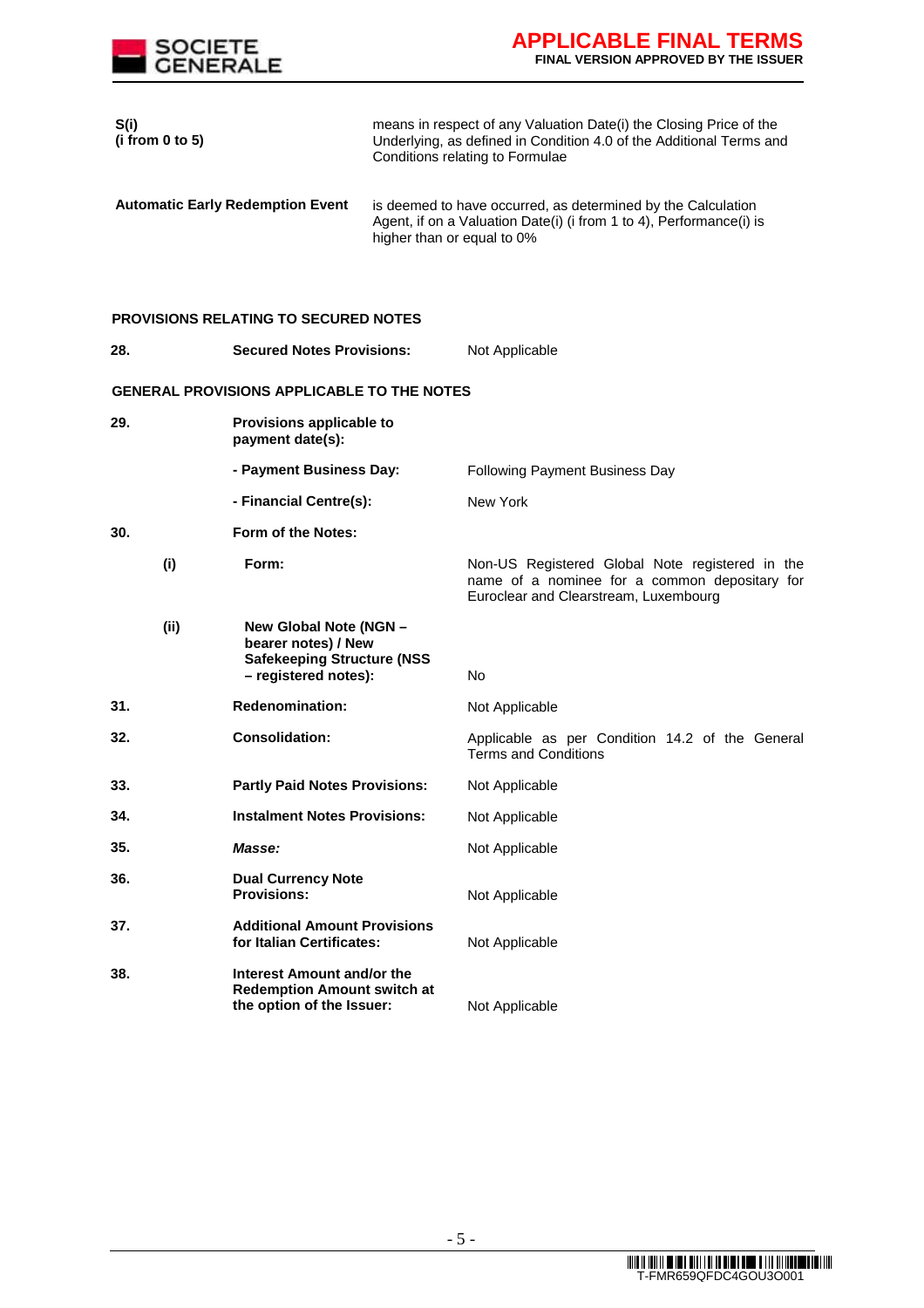

#### **PART B – OTHER INFORMATION**

#### **1. LISTING AND ADMISSION TO TRADING**

- **(i) Listing:** None
- **(ii) Admission to trading:**  Application shall be made for the Certificates to be admitted to trading on the Multilateral Trading Facility ("MTF") named EuroTLX organized and managed by EuroTLX Sim S.p.A. with effect from or as soon as practicable after the Issue Date. Société Générale, directly or through a third party appointed by it, will act as specialist for the Certificates, in accordance with the rules and regulations of EuroTLX.

**There can be no assurance that the listing and trading of the Certificates will be approved with effect on the Issue Date or at all.**

- **(iii) Estimate of total expenses related to admission to trading:** Not Applicable
- **(iv) Information required**  for Notes to be **listed on SIX Swiss Exchange:** Not Applicable

# **2. RATINGS**

The Certificates to be issued have not been rated.

#### **3. INTERESTS OF NATURAL AND LEGAL PERSONS INVOLVED IN THE ISSUE/OFFER**

 Save for fees, if any, payable to the Dealer, and so far as the Issuer is aware, no person involved in the issue of the Certificates has an interest material to the offer.

 The Issuer and Société Générale expect to enter into hedging transactions in order to hedge the Issuer's obligations under the Certificates. Should any conflicts of interest arise between (i) the responsibilities of Société Générale as Calculation Agent for the Certificates and (ii) the responsibilities of Société Générale as counterparty to the above mentioned hedging transactions, the Issuer and Société Générale hereby represent that such conflicts of interest will be resolved in a manner which respects the interests of the Certificateholders.

#### **4. REASONS FOR THE OFFER AND USE OF PROCEEDS, ESTIMATED NET PROCEEDS AND TOTAL EXPENSES**

- **(i) Reasons for the offer and use of proceeds:**  The net proceeds from each issue of Certificates will be applied for the general financing purposes of the Société Générale Group, which include making a profit.
- **(ii) Estimated net proceeds:** Not Applicable
- **(iii) Estimated total expenses:** Not Applicable

#### **5. INDICATION OF YIELD** (Fixed Rate Notes only)

Not Applicable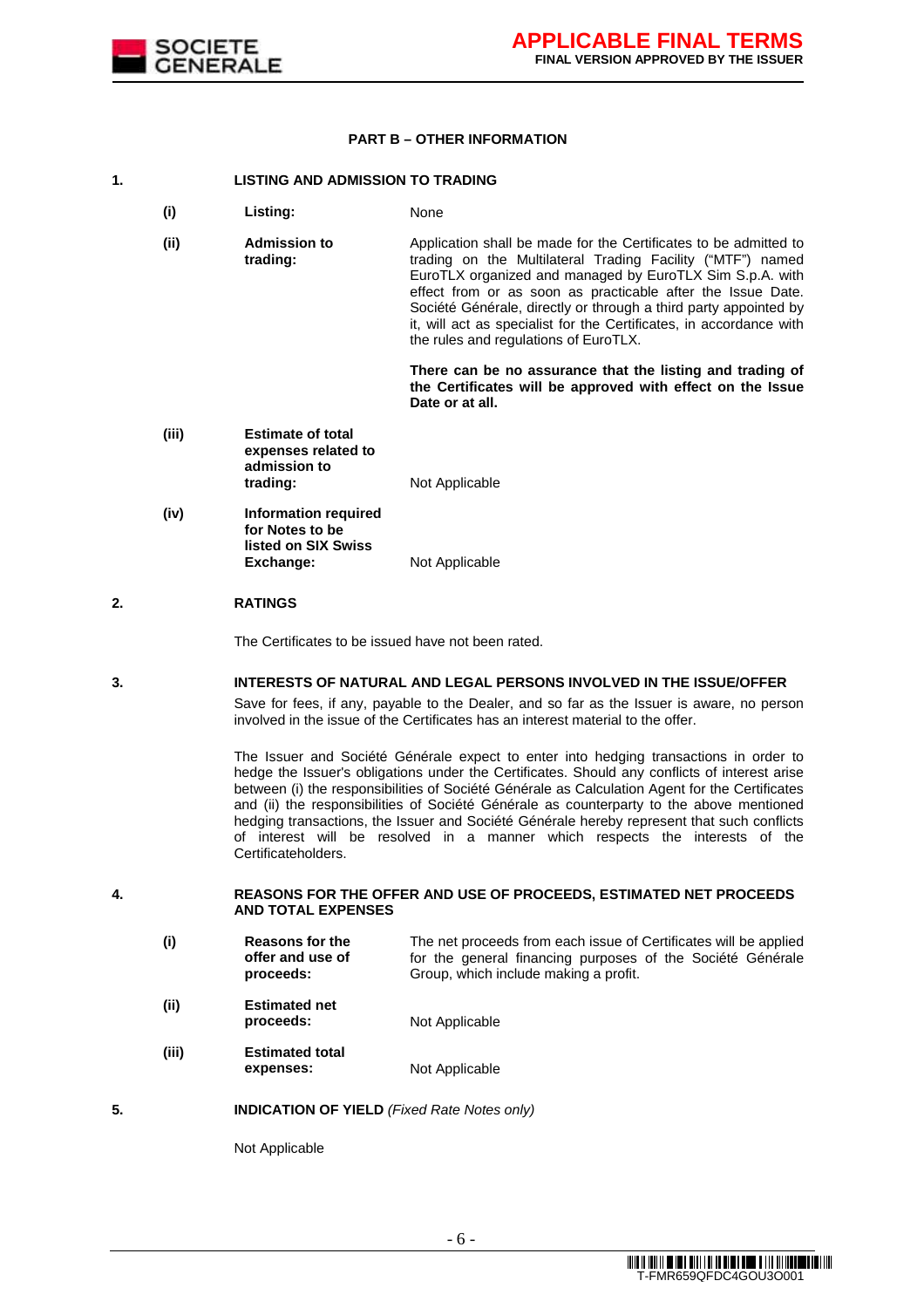

#### **6. HISTORIC INTEREST RATES** (Floating Rate Notes only)

Not Applicable

# **7. PERFORMANCE AND EFFECT ON VALUE OF INVESTMENT (i) PERFORMANCE OF FORMULA, EXPLANATION OF EFFECT ON VALUE OF INVESTMENT** (Structured Notes only)

 The value of the Certificates**,** the payment of an automatic early redemption amount on a relevant automatic early redemption date and the payment of a redemption amount to a Certificateholder on the maturity date will depend on the performance of the underlying asset(s), on the relevant valuation date(s).

The value of the Certificates is linked to the positive or negative performance of the underlying instrument. The amount(s) to be paid is/are determined on the basis of the condition which is satisfied (or not) if the performance of the underlying instrument is higher than or equal to a predefined barrier performance.

 The Certificates may provide for an automatic early redemption linked to a specific event. Therefore, this may prevent the Certificateholders from benefitting from the performance of the underlying instrument(s) over the whole period initially envisaged.

 The terms and conditions of the Certificates may include provisions under which upon the occurrence of certain market disruptions delays in the settlement of the Certificates may be incurred or certain modifications be made. Moreover, in case of occurrence of events affecting the underlying instrument(s), the terms and conditions of the Certificates allow the Issuer to substitute the underlying instrument(s) by new underlying instrument(s), cease the exposure to the underlying asset(s) and apply a reference rate to the proceeds so obtained until the maturity date of the Certificates, postpone the maturity date of the Certificates, early redeem the Certificates on the basis of the market value of these Certificates, or deduct from any due amount the increase cost of hedging, and in each case without the consent of the Certificateholders.

Payments (whether in respect of principal and/or interest and whether at maturity or otherwise) on the Certificates are calculated by reference to certain underlying(s), the return of the Certificates is based on changes in the value of the underlying(s), which may fluctuate. Potential investors should be aware that these Certificates may be volatile and that they may receive no interest and may lose all or a substantial portion of their principal.

 During the lifetime of the Certificates, the market value of these Certificates may be lower than the invested capital. Furthermore, an insolvency of the Issuer and/or the Guarantor may cause a total loss of the invested capital.

**The attention of the investors is drawn to the fact that they could sustain an entire or a partial loss of their investment.**

#### **(ii) PERFORMANCE OF RATE[S] OF EXCHANGE AND EXPLANATION OF EFFECT ON VALUE OF INVESTMENT** (Dual Currency Notes only)

Not Applicable

#### **8. OPERATIONAL INFORMATION**

- **(i) Security identification code(s):** 
	- **- ISIN Code:** XS1144000681
	- **- Common Code:** 114400068
- **(ii) Clearing System(s):** Euroclear Bank S.A/N.V. (**Euroclear) /** Clearstream Banking société anonyme (**Clearstream, Luxembourg**)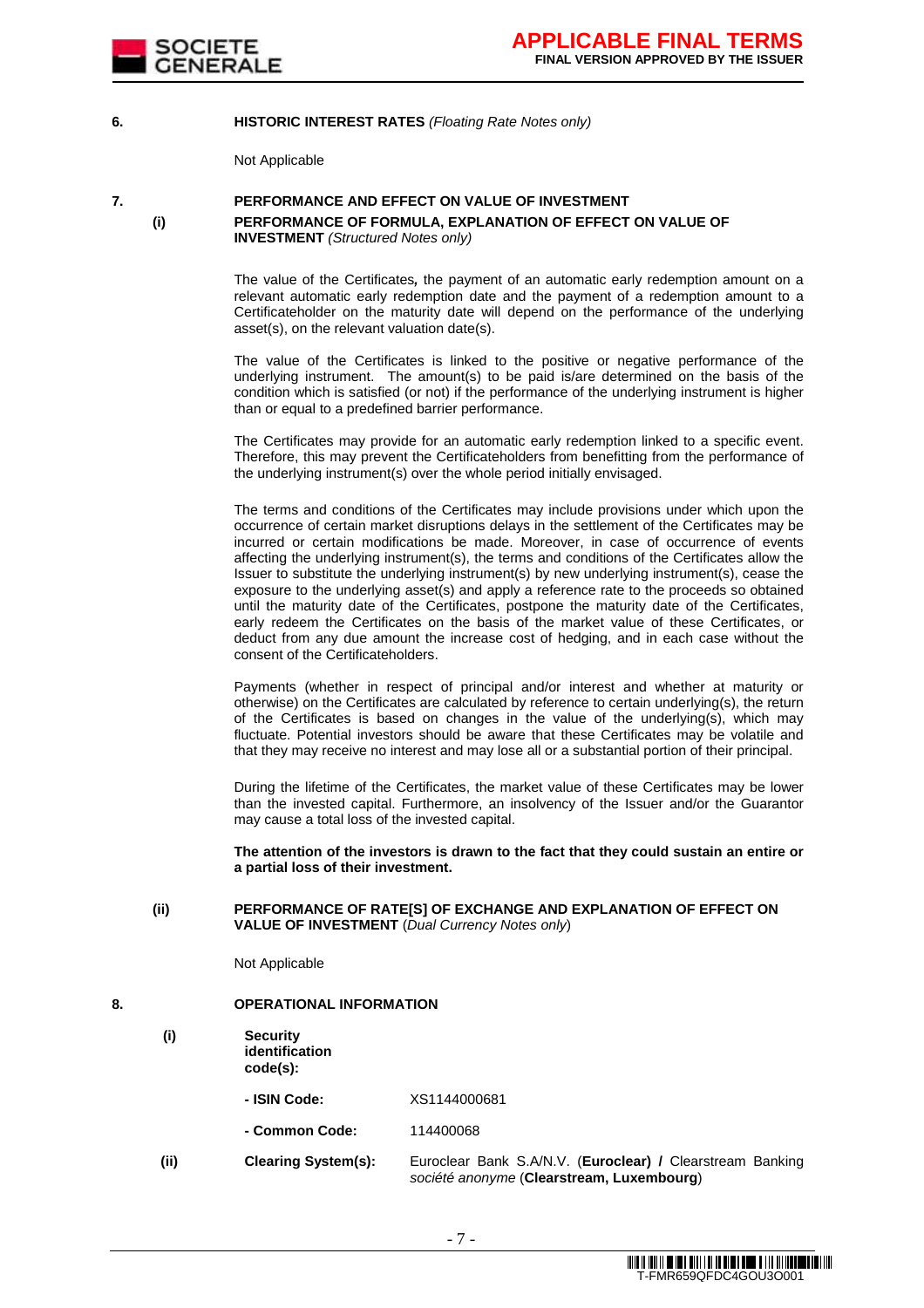

|    | (iii) | Delivery:                                                                                                                          | Delivery against payment                                                                                                                                                                                                                                                                                                                                                                                                                                                         |
|----|-------|------------------------------------------------------------------------------------------------------------------------------------|----------------------------------------------------------------------------------------------------------------------------------------------------------------------------------------------------------------------------------------------------------------------------------------------------------------------------------------------------------------------------------------------------------------------------------------------------------------------------------|
|    | (iv)  | <b>Calculation Agent:</b>                                                                                                          | Société Générale<br>Tour Société Générale<br>17 Cours Valmy<br>92987 Paris La Défense Cedex<br>France                                                                                                                                                                                                                                                                                                                                                                            |
|    | (v)   | <b>Paying Agent(s):</b>                                                                                                            | Société Générale Bank&Trust<br>11, avenue Emile Reuter<br>2420 Luxembourg<br>Luxembourg                                                                                                                                                                                                                                                                                                                                                                                          |
|    | (vi)  | <b>Eurosystem eligibility</b><br>of the Notes:                                                                                     | No                                                                                                                                                                                                                                                                                                                                                                                                                                                                               |
|    | (vii) | <b>Address and contact</b><br>details of Société<br>Générale for all<br>administrative<br>communications<br>relating to the Notes: | Société Générale<br>Tour Société Générale<br>17 Cours Valmy<br>92987 Paris La Défense Cedex<br>France<br>Name: Sales Support Services - Derivatives<br>Tel: +33 1 57 29 12 12 (Hotline)<br>Email: clientsupport-deai@sgcib.com                                                                                                                                                                                                                                                   |
| 9. |       | <b>DISTRIBUTION</b>                                                                                                                |                                                                                                                                                                                                                                                                                                                                                                                                                                                                                  |
|    | (i)   | Method of<br>distribution:                                                                                                         | Non-syndicated                                                                                                                                                                                                                                                                                                                                                                                                                                                                   |
|    |       | - Dealer(s):                                                                                                                       | Société Générale<br>Tour Société Générale<br>17 Cours Valmy<br>92987 Paris La Défense Cedex<br>France                                                                                                                                                                                                                                                                                                                                                                            |
|    | (ii)  | <b>Total commission and</b><br>concession:                                                                                         | There is no commission and/or concession paid by the Issuer<br>to the Dealer or the Managers.                                                                                                                                                                                                                                                                                                                                                                                    |
|    |       |                                                                                                                                    | Société Générale shall pay to the person(s) mentioned below<br>(each an "Interested Party") the following remunerations for<br>the services provided by such Interested Party to Société<br>Générale in the capacity set out below:                                                                                                                                                                                                                                              |
|    |       |                                                                                                                                    | to Deutsche Bank S.p.A and Finanza & Futuro Banca S.p.A.,<br>an upfront remuneration of up to 4.00% of the nominal amount<br>of the Certificates effectively placed on the Issue Date.                                                                                                                                                                                                                                                                                           |
|    | (iii) | <b>TEFRA rules:</b>                                                                                                                | Not Applicable                                                                                                                                                                                                                                                                                                                                                                                                                                                                   |
|    | (iv)  | <b>Permanently</b><br><b>Restricted Notes:</b>                                                                                     | Yes                                                                                                                                                                                                                                                                                                                                                                                                                                                                              |
|    | (v)   | <b>Non-exempt Offer:</b>                                                                                                           | A Non-exempt offer of the Certificates may be made by the<br>Dealer and any Initial Authorised Offeror below mentioned,<br>any Additional Authorised Offeror, the name and address of<br>whom will be published on the website of the Issuer<br>(http://prospectus.socgen.com) in the public offer jurisdiction(s)<br>(Public Offer Jurisdiction(s)) during the offer period (Offer<br>Period) as specified in the paragraph "Public Offers in<br>European Economic Area" below. |
|    |       | - Individual Consent /<br>Name(s) and<br>addresse(s) of any                                                                        | Applicable / Deutsche Bank S.p.A,<br>Piazza del Calendario, 3<br>20126 Milano                                                                                                                                                                                                                                                                                                                                                                                                    |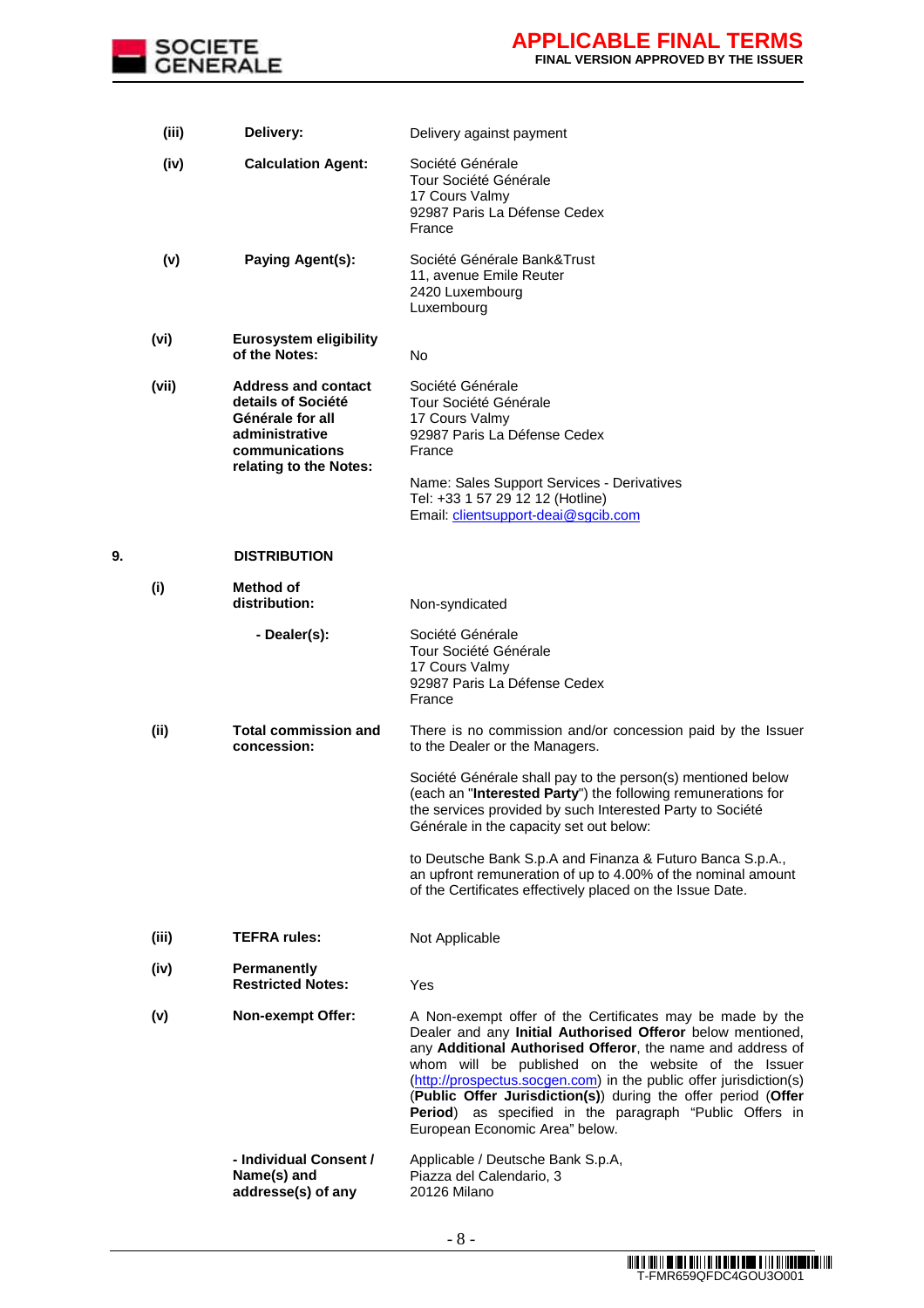

|     | <b>Initial Authorised</b><br>Offeror:                 | Finanza & Futuro Banca S.p.A.,<br>Piazza del Calendario, 1<br>20126 Milano                                                                                                                                                                                                                                                                                                                                           |
|-----|-------------------------------------------------------|----------------------------------------------------------------------------------------------------------------------------------------------------------------------------------------------------------------------------------------------------------------------------------------------------------------------------------------------------------------------------------------------------------------------|
|     | - General Consent/<br>Other conditions to<br>consent: | Not Applicable                                                                                                                                                                                                                                                                                                                                                                                                       |
| 10. |                                                       | <b>PUBLIC OFFERS IN EUROPEAN ECONOMIC AREA</b>                                                                                                                                                                                                                                                                                                                                                                       |
|     | - Public Offer<br>Jurisdiction(s):                    | Italy                                                                                                                                                                                                                                                                                                                                                                                                                |
|     | - Offer Period:                                       | From 09/02/2015 to 10/03/2015, save in case of early<br>termination.                                                                                                                                                                                                                                                                                                                                                 |
|     |                                                       | The Offer Period for the Certificates placed in Italy through<br>"door-to-door selling" (pursuant to Article 30 of the Legislative<br>Decree n. 58 dated 24.02.1998, as amended, the "Italian<br>Financial Service Act") shall be from and including 09/02/2015<br>to and including 03/03/2015, save in case of early termination.                                                                                   |
|     |                                                       | Pursuant to Article 30, paragraph 6, of the Italian Financial Act,<br>the validity and enforceability of the subscriptions through<br>"door-to-door selling" are suspended for a period of seven days<br>from the date of the subscription. During such period, investors<br>have the right to withdraw from the subscription without any<br>charge or commissions, by means of communication to the<br>distributor. |
|     | - Offer Price:                                        | The Certificates will be offered at the Issue Price of which up to<br>a maximum of 4.00% is represented by distribution fee payable<br>upfront by the Issuer to the Distributor. The Issue Price is also<br>increased by fees, if any, as mentioned below.                                                                                                                                                           |
|     | - Conditions to<br>which the offer is<br>subject:     | Offers of the Certificates are conditional on their issue and, on<br>any additional conditions set out in the standard terms of<br>business of the financial intermediaries, notified to investors by<br>such relevant financial intermediaries.                                                                                                                                                                     |
|     |                                                       | The Issuer reserves the right to close the Offer Period prior to<br>its stated expiry for any reason.                                                                                                                                                                                                                                                                                                                |
|     |                                                       | The Issuer reserves the right to withdraw the offer and cancel<br>the issuance of the Certificates for any reason at any time on or<br>prior to the Issue Date. For the avoidance of doubt, if any<br>application has been made by a potential investor and the<br>Issuer exercises such right, no potential investor shall be<br>entitled to subscribe or otherwise acquire the Certificates.                       |
|     |                                                       | In each case, a notice to the investors on the early termination<br>or the withdrawal, as applicable, will be published on the<br>website of the Issuer (http://prospectus.socgen.com)                                                                                                                                                                                                                               |
|     | - Description of the<br>application process:          | The distribution activity will be carried out in accordance with<br>the financial intermediary's usual procedures. Prospective<br>investors will not be required to enter into any contractual<br>arrangements directly with the Issuer in relation to the<br>subscription of the Certificates.                                                                                                                      |
|     | - Description of                                      | Not Applicable                                                                                                                                                                                                                                                                                                                                                                                                       |

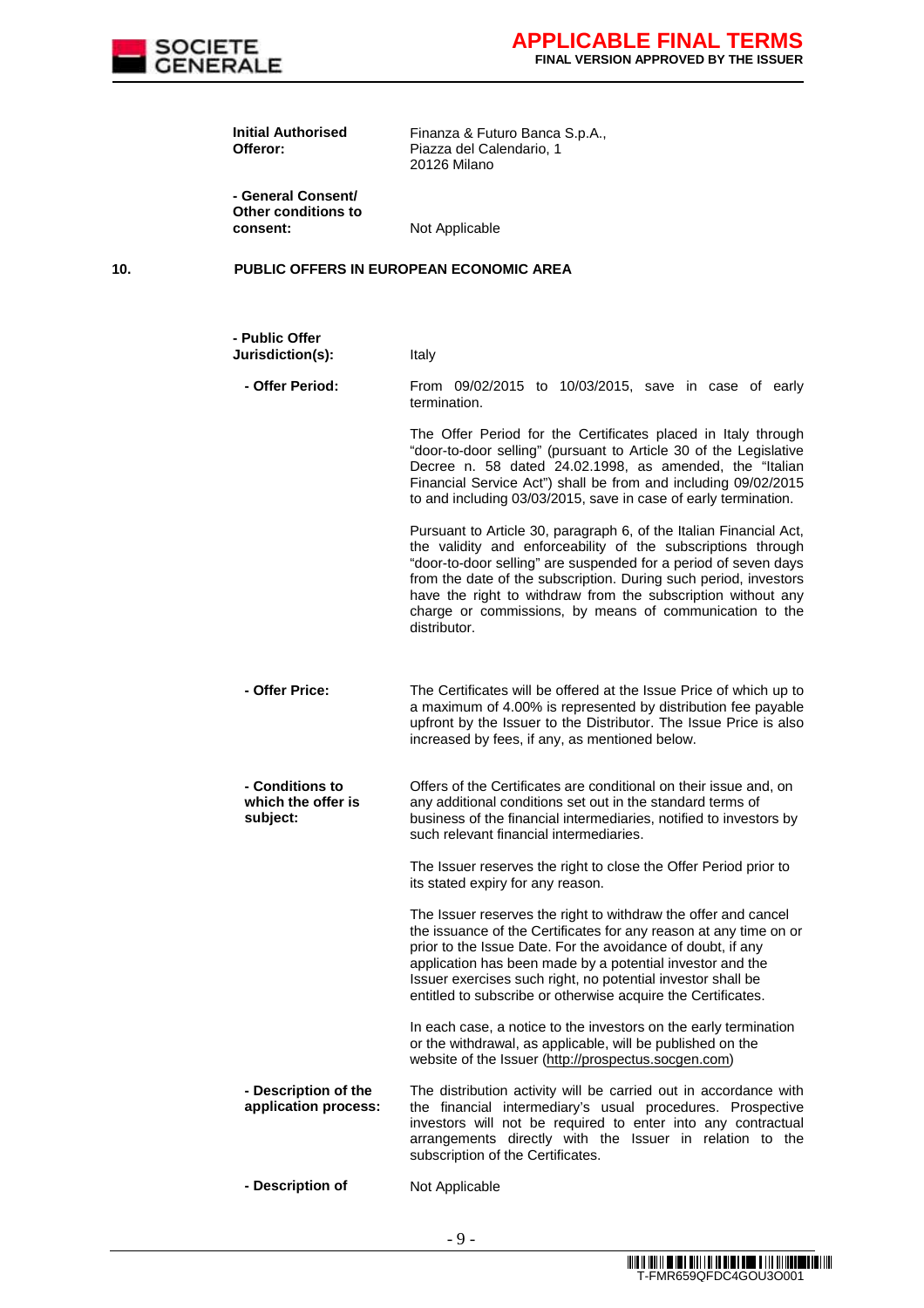

| possibility to reduce<br>subscriptions and<br>manner for<br>refunding excess<br>amount paid by<br>applicants:                                                       |                                                                                                                                                                                                                                                                                                                                                                                                                                                                                            |
|---------------------------------------------------------------------------------------------------------------------------------------------------------------------|--------------------------------------------------------------------------------------------------------------------------------------------------------------------------------------------------------------------------------------------------------------------------------------------------------------------------------------------------------------------------------------------------------------------------------------------------------------------------------------------|
| - Details of the<br>minimum and/or<br>maximum amount of<br>application:                                                                                             | Minimum amount of application : USD 100 (i.e. 1 Certificate)                                                                                                                                                                                                                                                                                                                                                                                                                               |
| - Details of the<br>method and time<br>limits for paying up<br>and delivering the<br>Notes:                                                                         | The Certificates will be issued on the Issue Date against<br>payment to the Issuer of the net subscription moneys.<br>However, the settlement and delivery of the Certificates will be<br>executed through the Dealer mentioned above. Investors will<br>be notified by the relevant financial intermediary of their<br>allocations of Certificates and the settlement arrangements in<br>respect thereof.                                                                                 |
|                                                                                                                                                                     | The settlement and the delivery of the securities will be<br>executed through the Dealer mentioned above only for<br>technical reasons. However, the Issuer will be the only offeror<br>and as such will assume all the responsibilities in connection<br>with the information contained in the Final Terms together with<br>the Base Prospectus.                                                                                                                                          |
| - Manner and date in<br>which results of the<br>offer are to be made<br>public:                                                                                     | Publication<br>website<br>οf<br>the<br>the<br>Issuer<br>on<br>(http://prospectus.socgen.com) and in a daily newspaper of<br>general circulation in the relevant place(s) of listing and/or<br>public offer at the end of the subscription period if required by<br>local regulation.                                                                                                                                                                                                       |
| - Procedure for<br>exercise of any right<br>of pre-emption,<br>negotiability of<br>subscription rights<br>and treatment of<br>subscription rights<br>not exercised: | Not Applicable                                                                                                                                                                                                                                                                                                                                                                                                                                                                             |
| - Whether tranche(s)<br>has/have been<br>reserved for certain<br>countries:                                                                                         | Not Applicable                                                                                                                                                                                                                                                                                                                                                                                                                                                                             |
| - Process for<br>notification to<br>applicants of the<br>amount allotted and<br>the indication<br>whether dealing may<br>begin before<br>notification is made:      | Not Applicable                                                                                                                                                                                                                                                                                                                                                                                                                                                                             |
|                                                                                                                                                                     |                                                                                                                                                                                                                                                                                                                                                                                                                                                                                            |
| - Amount of any<br>expenses and taxes<br>specifically charged<br>to the subscriber or<br>purchaser:                                                                 | Taxes charged in connection with the subscription, transfer,<br>purchase or holding of the Certificates must be paid by the<br>Certificateholders and neither the Issuer nor the Guarantor<br>shall have any obligation in relation thereto; in that respect,<br>Certificateholders shall consult professional tax advisers to<br>determine the tax regime applicable to their own situation. The<br>Certificateholders shall also consult the Taxation section in the<br>Base Prospectus. |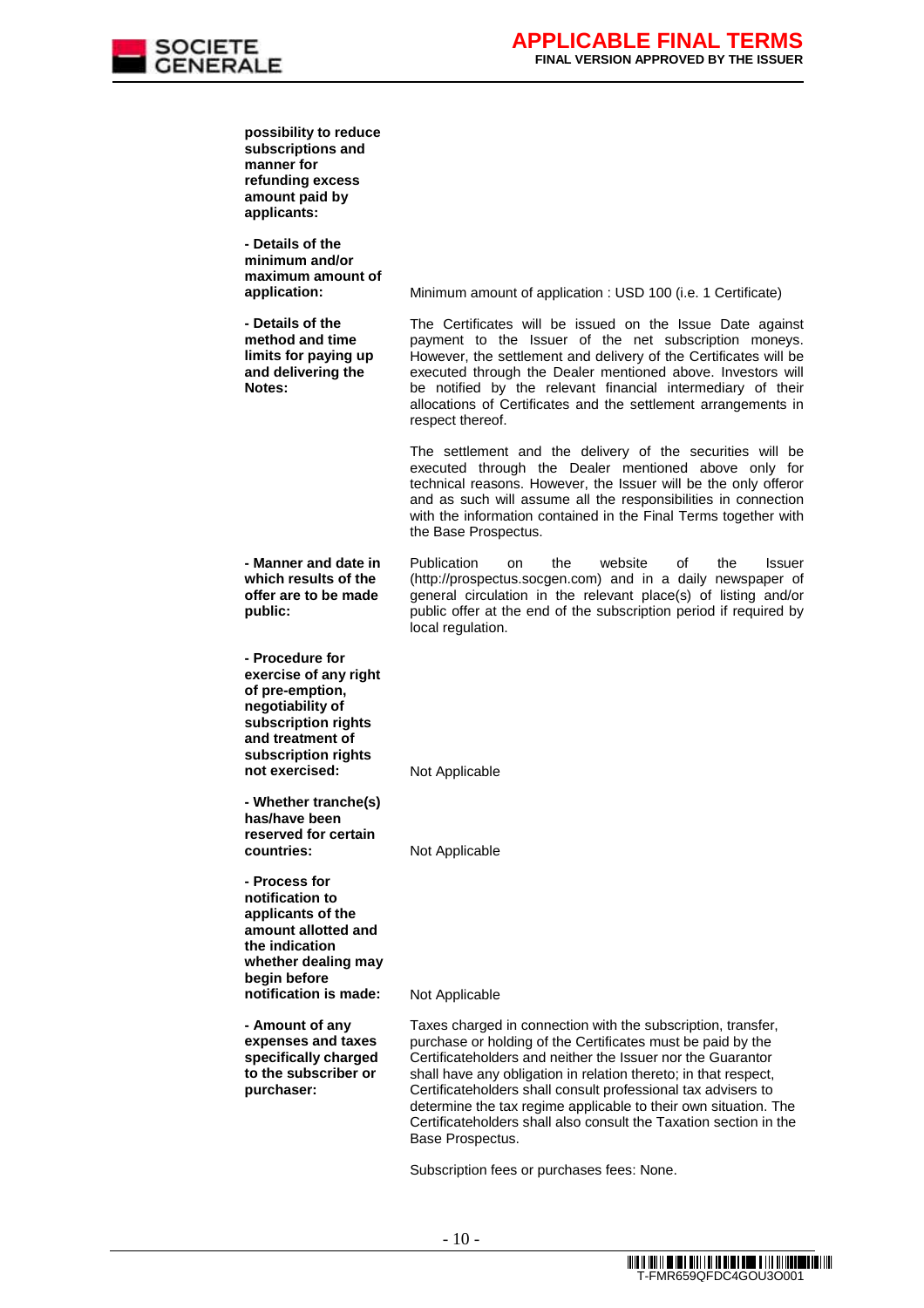

# **11. ADDITIONAL INFORMATION**

| - Minimum Investment<br>in the Notes:   | USD 100 (i.e. 1 Certificate)                                                                                                                                                                                                                                                                                                                                                                                                                                                                                                                                                                                                                                                                                                                                                                                                                                                                                                                                                                                                                                                                                                                                                                                                                                                                                                                                                                                                                                          |
|-----------------------------------------|-----------------------------------------------------------------------------------------------------------------------------------------------------------------------------------------------------------------------------------------------------------------------------------------------------------------------------------------------------------------------------------------------------------------------------------------------------------------------------------------------------------------------------------------------------------------------------------------------------------------------------------------------------------------------------------------------------------------------------------------------------------------------------------------------------------------------------------------------------------------------------------------------------------------------------------------------------------------------------------------------------------------------------------------------------------------------------------------------------------------------------------------------------------------------------------------------------------------------------------------------------------------------------------------------------------------------------------------------------------------------------------------------------------------------------------------------------------------------|
| - Minimum Trading:                      | USD 100 (i.e. 1 Certificate)                                                                                                                                                                                                                                                                                                                                                                                                                                                                                                                                                                                                                                                                                                                                                                                                                                                                                                                                                                                                                                                                                                                                                                                                                                                                                                                                                                                                                                          |
| - Underlying<br>Disclaimer:             | The product is not sponsored, endorsed, sold or promoted by<br>Standard & Poor's ("S&P") or its third party licensors. Neither<br>S&P nor its third party licensors makes any representation or<br>warranty, express or implied, to the owners of the product or<br>any member of the public regarding the advisability of investing<br>in securities generally or in the product particularly or the ability<br>of the S&P 500 (the "Index") to track general stock market<br>performance. S&P's and its third party licensor's only<br>relationship to licensee is the licensing of certain trademarks<br>and trade names of S&P and the third party licensors and of<br>the Index which is determined, composed and calculated by<br>S&P or its third party licensors without regard to licensee or<br>product. S&P and its third party licensors have no obligation to<br>take the needs of licensee or the owners of the product into<br>consideration in determining, composing or calculating the<br>Index. Neither S&P nor its third party licensors is responsible<br>for and has not participated in the determination of the prices<br>and amount of the product or the timing of the issuance or sale<br>of the product or in the determination or calculation of the<br>equation by which the product is to be converted into cash.<br>S&P has no obligation or liability in connection with the<br>administration, marketing or trading of the product. |
|                                         | NEITHER S&P, ITS AFFILIATES NOR THEIR THIRD PARTY<br>LICENSORS GUARANTEE THE ADEQUACY, ACCURACY,<br>TIMELINESS OR COMPLETENESS OF THE INDEX OR ANY<br>DATA INCLUDED THEREIN OR ANY COMMUNICATIONS,<br>INCLUDING BUT NOT LIMITED TO, ORAL OR WRITTEN<br><b>COMMUNICATIONS</b><br>(INCLUDING<br><b>ELECTRONIC</b><br>COMMUNICATIONS) WITH RESPECT THERETO. S&P, ITS<br>AFFILIATES AND THEIR THIRD PARTY LICENSORS SHALL<br>NOT BE SUBJECT TO ANY DAMAGES OR LIABILITY FOR<br>ANY ERRORS, OMISSIONS OR DELAYS THEREIN. S&P<br>MAKES NO EXPRESS OR IMPLIED WARRANTIES, AND<br><b>DISCLAIMS</b><br>ALL<br>EXPRESSLY<br><b>WARRANTIES</b><br>OF.<br>MERCHANTABILITY OR FITNESS FOR A PARTICULAR<br>PURPOSE OR USE WITH RESPECT TO THE MARKS, THE<br>INDEX OR ANY DATA INCLUDED THEREIN. WITHOUT<br>LIMITING ANY OF THE FOREGOING, IN NO EVENT<br>WHATSOEVER SHALL S&P, ITS AFFILIATES OR THEIR<br>THIRD PARTY LICENSORS BE LIABLE FOR ANY INDIRECT,<br>SPECIAL, INCIDENTAL, PUNITIVE OR CONSEQUENTIAL<br>DAMAGES, INCLUDING BUT NOT LIMITED TO, LOSS OF<br>PROFITS, TRADING LOSSES, LOST TIME OR GOODWILL,<br>EVEN IF THEY HAVE BEEN ADVISED OF THE POSSIBILITY<br>OF SUCH DAMAGES, WHETHER IN CONTRACT, TORT,<br>STRICT LIABILITY OR OTHERWISE.                                                                                                                                                                                                                            |
| - Location where the<br>Prospectus, any |                                                                                                                                                                                                                                                                                                                                                                                                                                                                                                                                                                                                                                                                                                                                                                                                                                                                                                                                                                                                                                                                                                                                                                                                                                                                                                                                                                                                                                                                       |

**Supplements thereto and the Final Terms can be collected or inspected free of charge in Italy:** 

Société Générale, Via Olona n.2, 20123 Milano Italy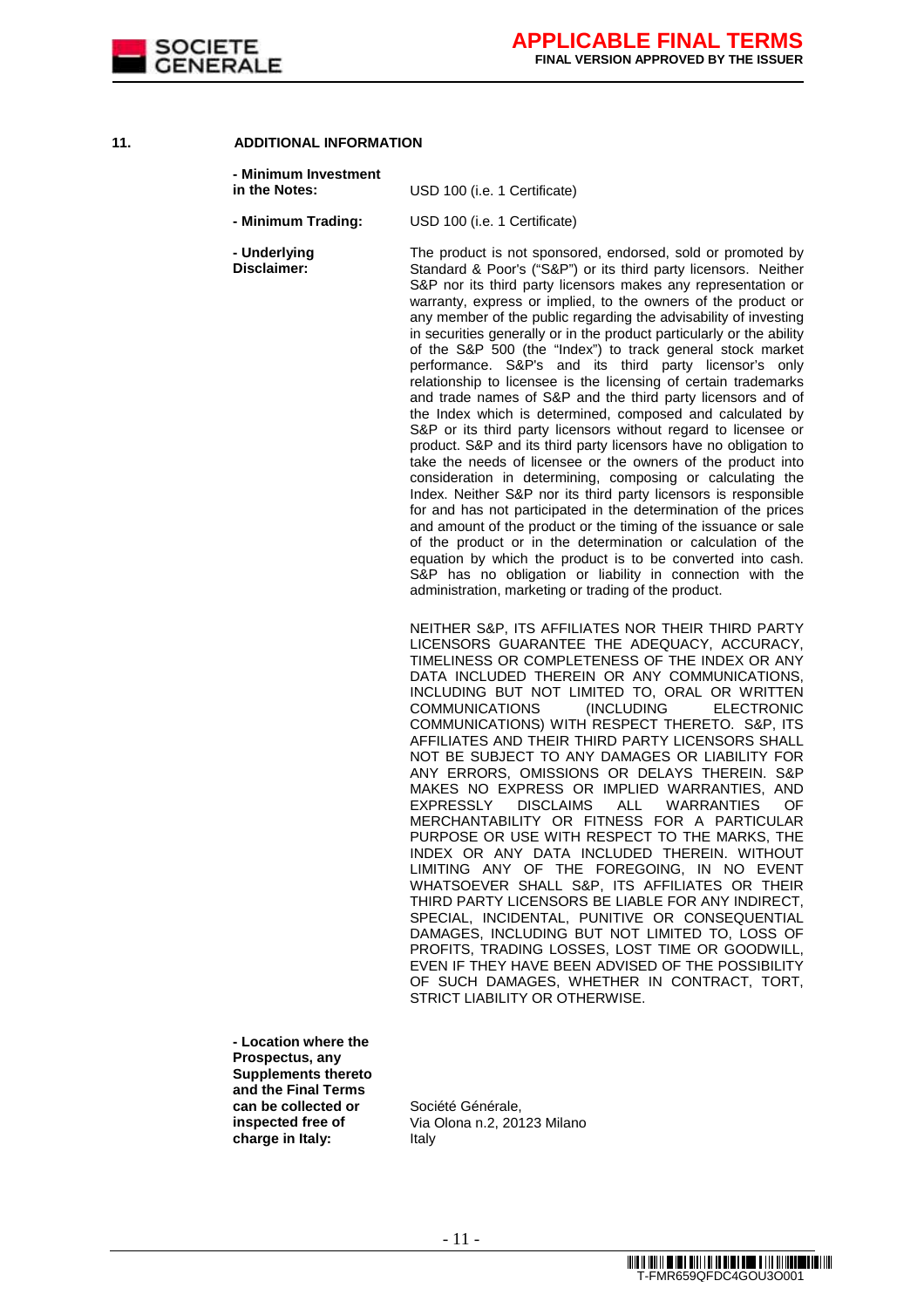

# **12. PUBLIC OFFERS IN OR FROM SWITZERLAND**

Not Applicable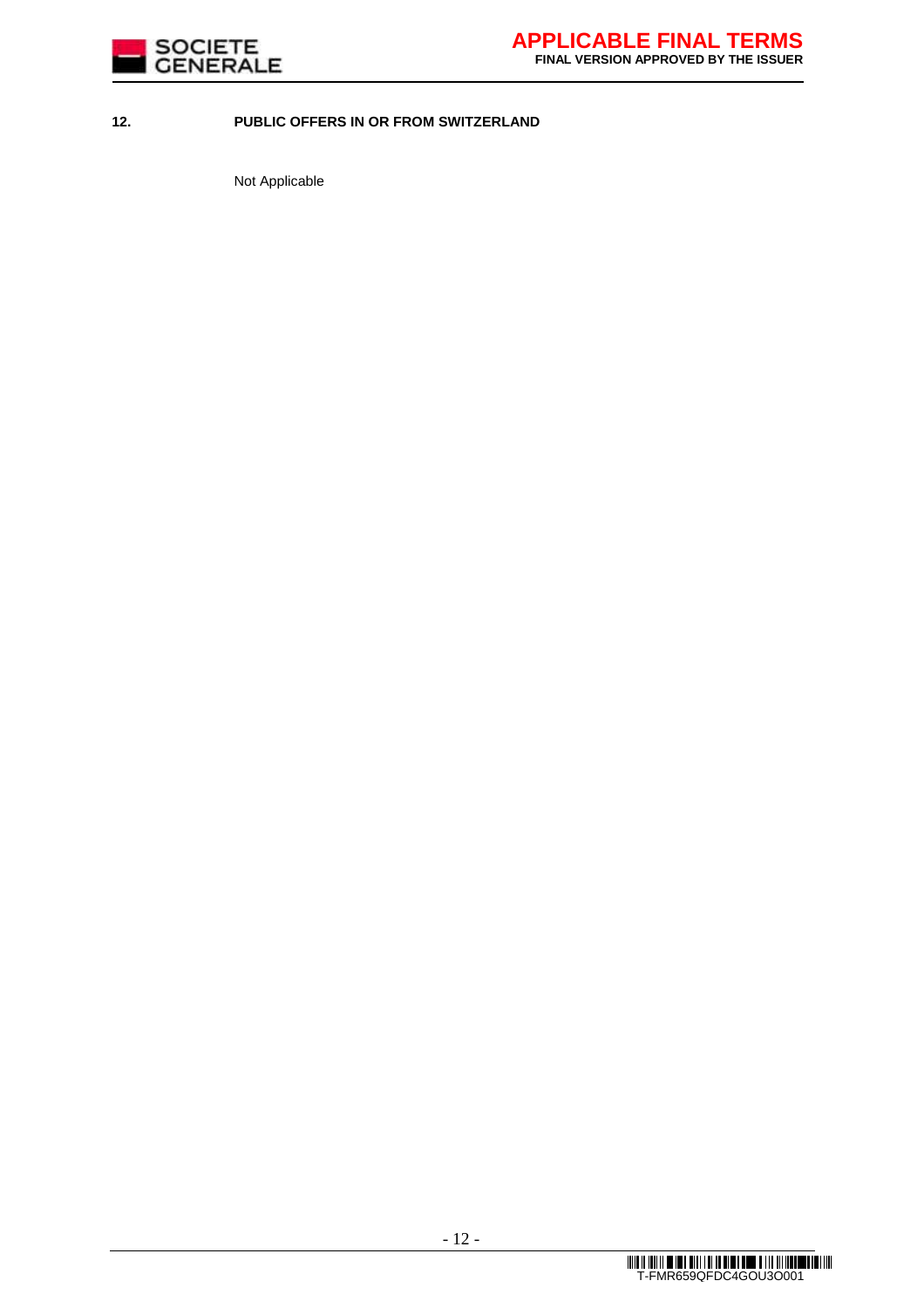

#### **ISSUE SPECIFIC SUMMARY**

| Section A – Introduction and warnings |                                                               |                                                                                                                                                                                                                                                                                                                                                                                                                                                                                                                                                                                                                                              |  |
|---------------------------------------|---------------------------------------------------------------|----------------------------------------------------------------------------------------------------------------------------------------------------------------------------------------------------------------------------------------------------------------------------------------------------------------------------------------------------------------------------------------------------------------------------------------------------------------------------------------------------------------------------------------------------------------------------------------------------------------------------------------------|--|
| A.1                                   | Warning                                                       | This summary must be read as an introduction to the Base Prospectus.                                                                                                                                                                                                                                                                                                                                                                                                                                                                                                                                                                         |  |
|                                       |                                                               | Any decision to invest in the Certificates should be based on a consideration<br>of the Base Prospectus.                                                                                                                                                                                                                                                                                                                                                                                                                                                                                                                                     |  |
|                                       |                                                               | Where a claim relating to the information contained in the Base Prospectus<br>is brought before a court, the plaintiff investor might, under the national<br>legislation of the Member States, have to bear the costs of translating the<br>Base Prospectus before the legal proceedings are initiated.                                                                                                                                                                                                                                                                                                                                      |  |
|                                       |                                                               | Civil liability attaches only to those persons who have tabled this summary,<br>including any translation thereof, but only if the summary is misleading,<br>inaccurate or inconsistent when read together with the other parts of the<br>Base Prospectus or it does not provide, when read together with the other<br>parts of this Base Prospectus, key information in order to aid investors when<br>considering whether to invest in the Certificates.                                                                                                                                                                                   |  |
| A.2                                   | <b>Consent to the use</b><br>of the Base<br><b>Prospectus</b> | The Issuer consents to the use of this Base Prospectus in connection with a<br>resale or placement of Certificates in circumstances where a prospectus is<br>required to be published under the Prospectus Directive (a Non-exempt<br>Offer) subject to the following conditions:                                                                                                                                                                                                                                                                                                                                                            |  |
|                                       |                                                               | - the consent is only valid during the offer period from 09/02/2015 to<br>10/03/2015 and, in respect of Certificates placed in Italy through "door-to-<br>door selling", from 09/02/2015 to 03/03/2015 (the Offer Period);                                                                                                                                                                                                                                                                                                                                                                                                                   |  |
|                                       |                                                               | - the consent given by the Issuer for the use of the Base Prospectus to<br>make the Non-exempt Offer is an individual consent (an Individual<br>Consent) in respect of Deutsche Bank S.p.A, Piazza del Calendario, 3<br>20126 Milano and Finanza & Futuro Banca S.p.A., Piazza del Calendario, 1<br>20126 Milano (each an Initial Authorised Offeror) and if the Issuer<br>appoints any additional financial intermediaries after 05/02/2015 and<br>publishes details of them on its website http://.prospectus.socgen.com, each<br>financial intermediary whose details are so published (each an Additional<br><b>Authorised Offeror);</b> |  |
|                                       |                                                               | - the consent only extends to the use of this Base Prospectus to make Non-<br>exempt Offers of the Certificates in Italy.                                                                                                                                                                                                                                                                                                                                                                                                                                                                                                                    |  |
|                                       |                                                               | The information relating to the conditions of the Non-exempt Offer<br>shall be provided to the investors by any Initial Authorised Offeror<br>where the offer will be made.                                                                                                                                                                                                                                                                                                                                                                                                                                                                  |  |

|     | Section B - Issuer and Guarantor                                              |                                                                                                                                                                                                                                                  |  |  |  |
|-----|-------------------------------------------------------------------------------|--------------------------------------------------------------------------------------------------------------------------------------------------------------------------------------------------------------------------------------------------|--|--|--|
| B.1 | Legal and<br>commercial<br>name of the<br>issuer                              | SG Issuer (or the Issuer)                                                                                                                                                                                                                        |  |  |  |
| B.2 | Domicile.<br>legal form,<br>legislation<br>and country<br>οf<br>incorporation | Domicile: 33, boulevard Prince Henri, L-1724 Luxembourg, Luxembourg.<br>Legal form: Public limited liability company (société anonyme).<br>Legislation under which the Issuer operates: Luxembourg law.<br>Country of incorporation: Luxembourg. |  |  |  |
|     | <b>B.4b Known</b><br>trends                                                   | The Issuer expects to continue its activity in accordance with its corporate objects over the course of<br>2015.                                                                                                                                 |  |  |  |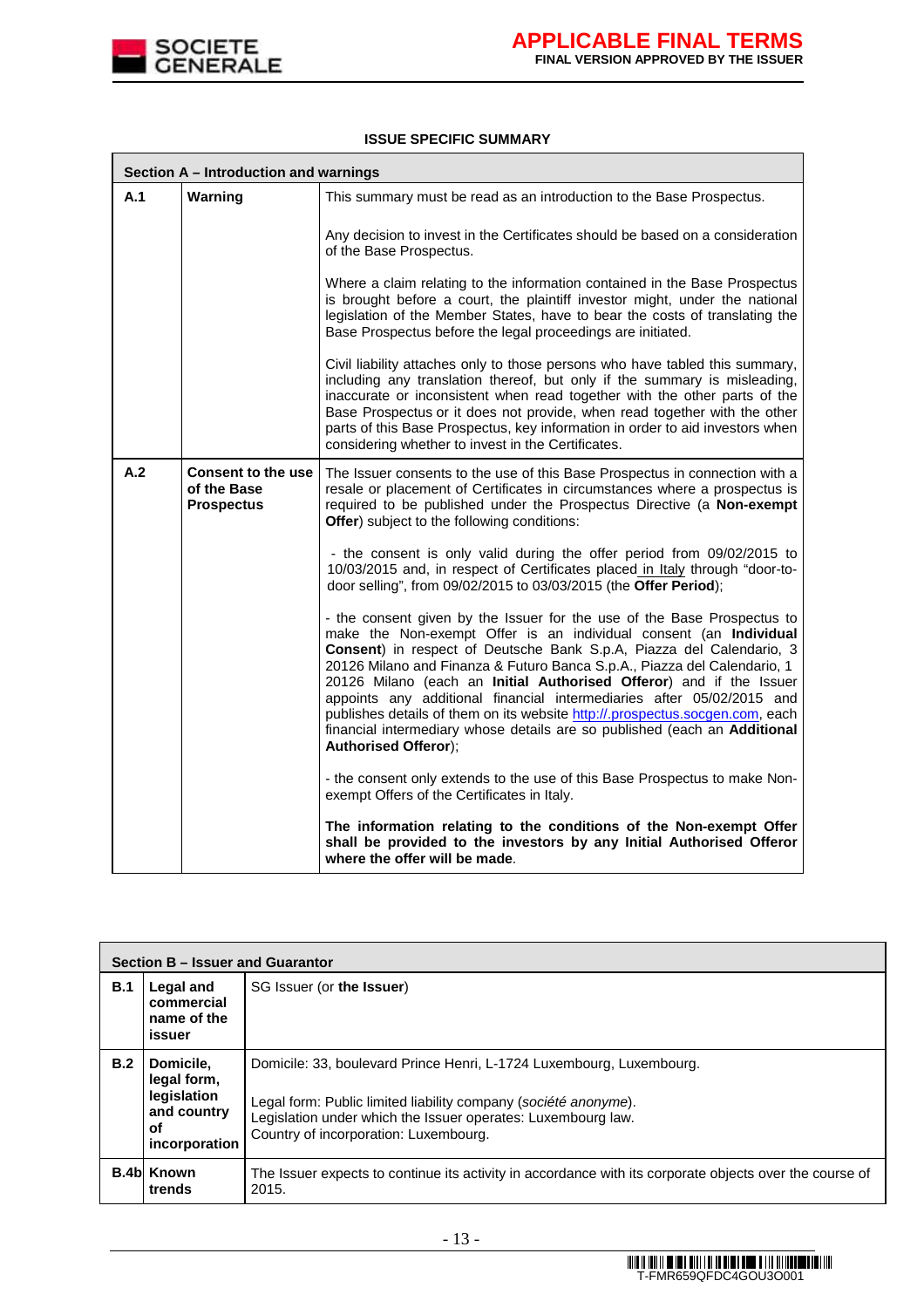

# **APPLICABLE FINAL TERMS**

**FINAL VERSION APPROVED BY THE ISSUER** 

|             | affecting the<br>issuer and<br>the<br>industries in                                                                                                                 |                                                                                                                                                                                                                                                                                                                                                                                                                                                                                                                                   |                                                                                     |                 |                     |                     |  |
|-------------|---------------------------------------------------------------------------------------------------------------------------------------------------------------------|-----------------------------------------------------------------------------------------------------------------------------------------------------------------------------------------------------------------------------------------------------------------------------------------------------------------------------------------------------------------------------------------------------------------------------------------------------------------------------------------------------------------------------------|-------------------------------------------------------------------------------------|-----------------|---------------------|---------------------|--|
|             | which it<br>operates                                                                                                                                                |                                                                                                                                                                                                                                                                                                                                                                                                                                                                                                                                   |                                                                                     |                 |                     |                     |  |
| B.5         | <b>Description</b><br>of the<br>Issuer's<br>group and<br>the issuer's<br>position<br>within the<br>group                                                            | The Group offers a wide range of advisory services and tailored financial solutions to individual<br>customers, large corporate and institutional investors. The Group relies on three complementary core<br>businesses:<br>• French Retail Banking;<br>• International Retail Banking, Financial Services and Insurance and<br>• Corporate and Investment Banking, Private Banking, Asset and Wealth Management and Securities<br>Services.<br>The Issuer is a subsidiary of the Société Générale Group and has no subsidiaries. |                                                                                     |                 |                     |                     |  |
| <b>B.9</b>  | <b>Figure of</b><br>profit<br>forecast or<br>estimate of<br>the issuer                                                                                              |                                                                                                                                                                                                                                                                                                                                                                                                                                                                                                                                   | Not applicable. The Issuer does not make any figure of profit forecast or estimate. |                 |                     |                     |  |
| <b>B.10</b> | Nature of any<br>qualifications<br>in the audit<br>report on the<br>historical<br>financial<br>information                                                          | Not applicable. The audit reports do not include any qualification.                                                                                                                                                                                                                                                                                                                                                                                                                                                               |                                                                                     |                 |                     |                     |  |
|             | <b>B.12 Selected</b><br>historical key                                                                                                                              |                                                                                                                                                                                                                                                                                                                                                                                                                                                                                                                                   |                                                                                     |                 |                     |                     |  |
|             | financial<br>information<br>regarding the                                                                                                                           | (in K€)                                                                                                                                                                                                                                                                                                                                                                                                                                                                                                                           | 30 June<br>2014                                                                     | 30 June<br>2013 | 31 December<br>2013 | 31 December<br>2012 |  |
|             | issuer                                                                                                                                                              | <b>Operating Revenues</b>                                                                                                                                                                                                                                                                                                                                                                                                                                                                                                         | 60795                                                                               | 31 483          | 109 588             | 6805                |  |
|             |                                                                                                                                                                     | Profit<br>from<br>operations                                                                                                                                                                                                                                                                                                                                                                                                                                                                                                      | 193                                                                                 | 212             | 482                 | 5 2 3 3             |  |
|             |                                                                                                                                                                     | <b>Profit</b><br>from<br>continuing<br>operations                                                                                                                                                                                                                                                                                                                                                                                                                                                                                 | 193                                                                                 | 212             | 482                 | 5 2 3 3             |  |
|             |                                                                                                                                                                     | <b>Total Assets</b>                                                                                                                                                                                                                                                                                                                                                                                                                                                                                                               | 33 747 468                                                                          | 10 048 495      | 21 349 619          | 447 087             |  |
|             | <b>No Material</b><br>adverse<br>change in the<br>prospects of<br>the issuer<br>since the<br>date of its<br>last<br>published<br>audited<br>financial<br>statements | There has been no material adverse change in the prospects of the Issuer since 31 December 2013.                                                                                                                                                                                                                                                                                                                                                                                                                                  |                                                                                     |                 |                     |                     |  |
|             | Significant<br>changes in<br>the financial<br>or trading<br>position<br>subsequent                                                                                  | Not Applicable. There has been no significant change in the Issuer's financial or trading position of<br>the Issuer since 30 June 2014.                                                                                                                                                                                                                                                                                                                                                                                           |                                                                                     |                 |                     |                     |  |

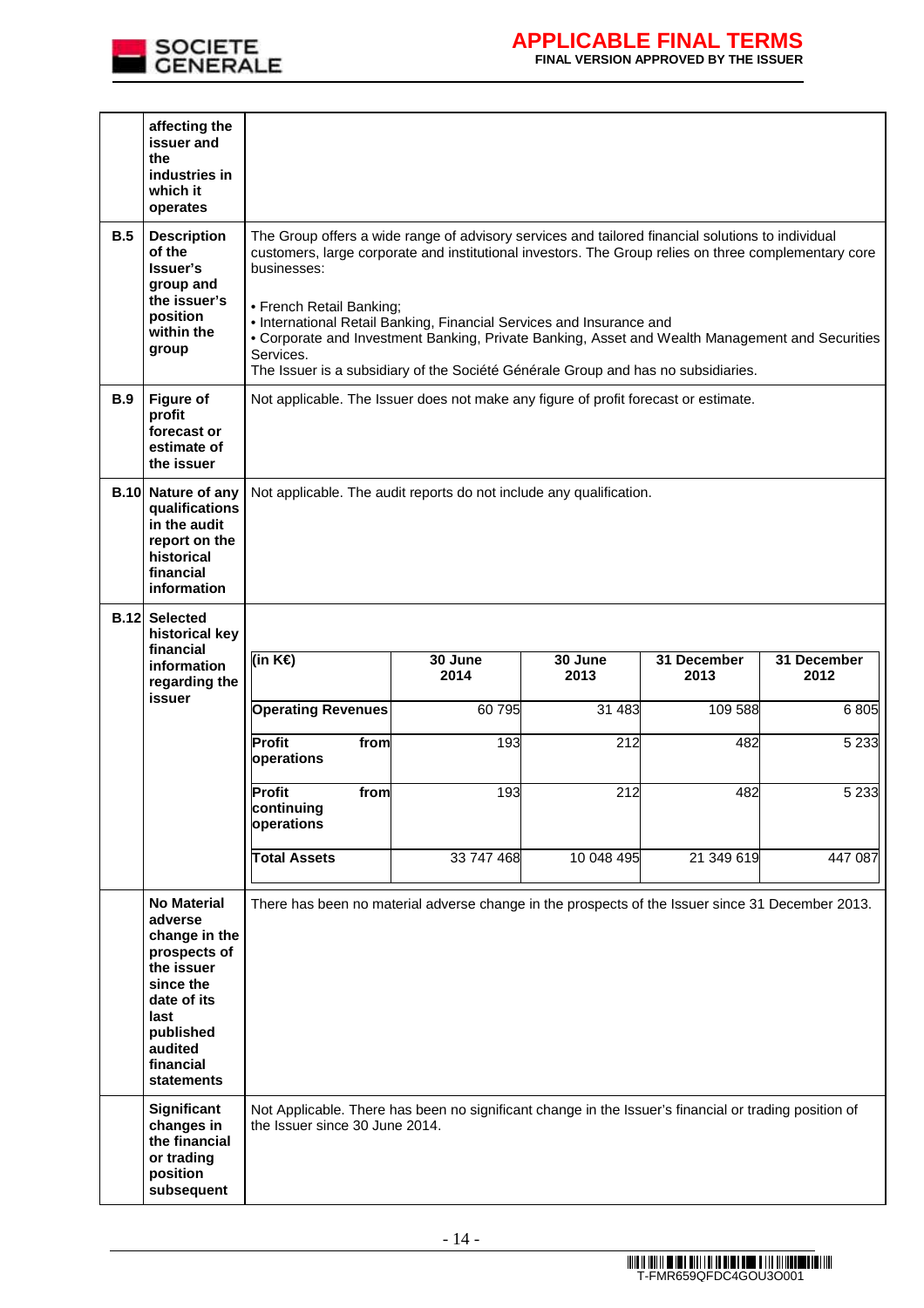

# **APPLICABLE FINAL TERMS**

**FINAL VERSION APPROVED BY THE ISSUER** 

|             | to the period<br>covered by<br>the historical<br>financial<br>information                                                                                                                   |                                                                                                                                                                                                                                                                                                                                                                                                                                                                                                                                                                                                                                       |
|-------------|---------------------------------------------------------------------------------------------------------------------------------------------------------------------------------------------|---------------------------------------------------------------------------------------------------------------------------------------------------------------------------------------------------------------------------------------------------------------------------------------------------------------------------------------------------------------------------------------------------------------------------------------------------------------------------------------------------------------------------------------------------------------------------------------------------------------------------------------|
|             | <b>B.13 Recent</b><br>events<br>particular to<br>the issuer<br>which are to<br>a material<br>extent<br>relevant to<br>the<br>evaluation of<br>the Issuer's<br>solvency                      | Not Applicable. There has been no recent event particular to the Issuer which is to a material extent<br>relevant to the evaluation of the Issuer's solvency.                                                                                                                                                                                                                                                                                                                                                                                                                                                                         |
| <b>B.14</b> | <b>Statement as</b><br>to whether                                                                                                                                                           | See Element B.5 above for the Issuers' position within the Group.                                                                                                                                                                                                                                                                                                                                                                                                                                                                                                                                                                     |
|             | the issuer is<br>dependent<br>upon other<br>entities<br>within the<br>group                                                                                                                 | SG Issuer is dependent upon Société Générale Bank & Trust within the Group.                                                                                                                                                                                                                                                                                                                                                                                                                                                                                                                                                           |
| <b>B.15</b> | <b>Description</b><br>of the<br>issuer's<br>principal<br>activities                                                                                                                         | The principal activity of SG Issuer is raising finance by the issuance of debt securities designed to be<br>placed to institutional customers or retail customers through the distributors associated with Société<br>Générale. The financing obtained through the issuance of such debt securities is then lent to Société<br>Générale and to other members of the Group.                                                                                                                                                                                                                                                            |
|             | <b>B.16</b> To the extent<br>known to the<br>issuer,<br>whether the<br>issuer is<br>directly or<br>indirectly<br>owned or<br>controlled<br>and by<br>whom, and<br>nature of<br>such control | SG Issuer is a 100 per cent. owned subsidiary of Société Générale Bank & Trust S.A. which is itself a<br>100 per cent. owned subsidiary of Société Générale and is a fully consolidated company.                                                                                                                                                                                                                                                                                                                                                                                                                                      |
|             | <b>B.18 Nature and</b><br>scope of the<br>guarantee                                                                                                                                         | The Certificates are unconditionally and irrevocably guaranteed by Société Générale (the Guarantor)<br>pursuant to the Guarantee dated 28 October 2014.                                                                                                                                                                                                                                                                                                                                                                                                                                                                               |
|             |                                                                                                                                                                                             | The Guarantee constitutes a direct, unconditional, unsecured and general obligation of the Guarantor<br>and ranks and will rank pari passu with all other existing and future direct, unconditional, unsecured<br>and general obligations of the Guarantor, including those in respect of deposits.                                                                                                                                                                                                                                                                                                                                   |
|             | <b>B.19 Information</b><br>about the<br>guarantor as<br>if it were the<br>issuer of the<br>same type of<br>security that<br>is subject of<br>the<br>guarantee                               | The information about Société Générale as if it were the Issuer of the same type of Certificates that is<br>subject of the Guarantee is set out in accordance with Elements B.19 / B.1, B.19 / B.2, B.19 / B.4b,<br>B.19 / B.5, B.19 / B.9, B.19 / B.10, B.19 / B.12, B.19 / B.13, B.19 / B.14, B.19 / B.15, B.19 / B.16<br>below, respectively:<br>B.19/ B.1: Société Générale<br>B.19/ B.2: Domicile: 29, boulevard Haussmann, 75009 Paris, France. Legal form: Public limited<br>liability company (société anonyme). Legislation under which the Issuer operates: French law.<br>Country of incorporation: France.<br>B.19/ B.4b: |
|             |                                                                                                                                                                                             | The euro zone and, in particular France are very gradually moving towards recovery. Furthermore,                                                                                                                                                                                                                                                                                                                                                                                                                                                                                                                                      |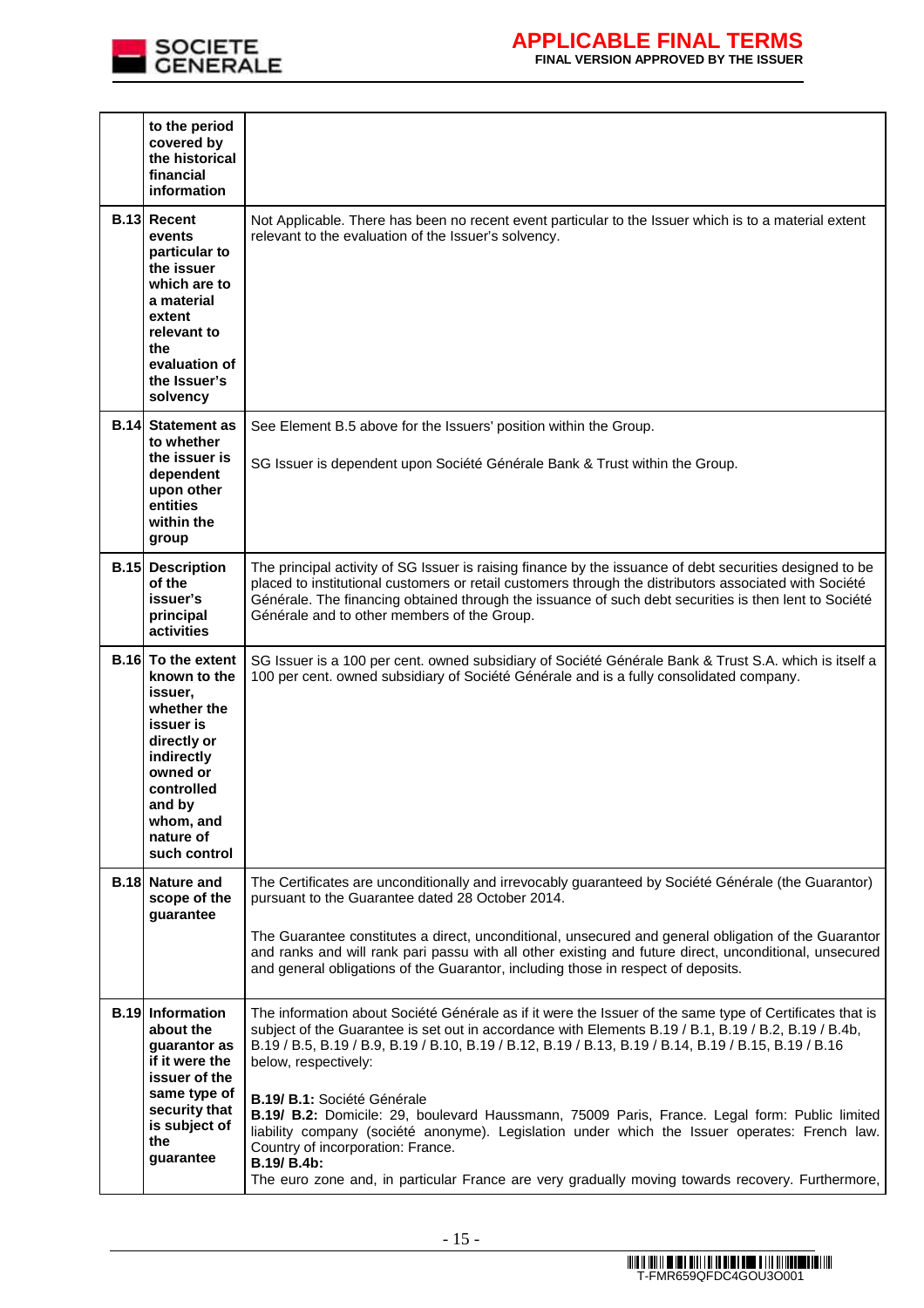

|  | the improved economic climate in the United States remains contingent on how the country will make<br>an exit from its quantitative and fiscal monetary policies.<br>In the emerging countries, markets are contending with a surge in capital flight. Current developments<br>could weigh on emerging country growth, but not to the extent of triggering systemic financial crises<br>akin to those observed in the 1990s.<br>Several regulations on market activity operations are continuing to come into effect in Europe and the<br>United States.<br>New fundamental developments in retail banking are also expected.<br>In a restrictive macro-economic environment, the major goal of market place discussions is to<br>produce a sustainable growth model for the financial sector which maintains banks' ability to finance<br>the economy amid more restrictive budget policies. However, it is clear that the addition of new<br>regulatory constraints, compounded by potential competitive bias between countries, will weigh<br>significantly on the profitability of some activities. They may therefore influence the development<br>model of certain players in the banking sector.<br>The Société Générale Group continues to adapt the structure of its business lines and embarked on<br>the second step of its transformation plan to refocus its structure on three pillars of excellence:<br>• French Retail Banking;<br>• International retail Banking and Financial Services (IBFS);<br>• Global Banking and Investor Solutions (GBIS).<br><b>B.19/ B.5:</b><br>The Group offers a wide range of advisory services and tailored financial solutions to individual<br>customers, large corporate and institutional investors. The Group relies on three complementary core<br>businesses:<br>• French Retail Banking;<br>• International Retail Banking, Financial Services and Insurance and<br>• Corporate and Investment Banking, Private Banking, Asset and Wealth Management and Securities<br>Services.<br>Société Générale is the parent company of the Société Générale Group.<br><b>B.19/ B.9:</b><br>Not Applicable. The Issuer does not make any figure of profit forecast or estimate.<br><b>B.19/B.10:</b> |                  |                           |                         |                         |                          |                        |
|--|----------------------------------------------------------------------------------------------------------------------------------------------------------------------------------------------------------------------------------------------------------------------------------------------------------------------------------------------------------------------------------------------------------------------------------------------------------------------------------------------------------------------------------------------------------------------------------------------------------------------------------------------------------------------------------------------------------------------------------------------------------------------------------------------------------------------------------------------------------------------------------------------------------------------------------------------------------------------------------------------------------------------------------------------------------------------------------------------------------------------------------------------------------------------------------------------------------------------------------------------------------------------------------------------------------------------------------------------------------------------------------------------------------------------------------------------------------------------------------------------------------------------------------------------------------------------------------------------------------------------------------------------------------------------------------------------------------------------------------------------------------------------------------------------------------------------------------------------------------------------------------------------------------------------------------------------------------------------------------------------------------------------------------------------------------------------------------------------------------------------------------------------------------------------------------------------------------------------------------------------------|------------------|---------------------------|-------------------------|-------------------------|--------------------------|------------------------|
|  | Not applicable. The audit report does not include any qualification.<br>B.19/B.12:                                                                                                                                                                                                                                                                                                                                                                                                                                                                                                                                                                                                                                                                                                                                                                                                                                                                                                                                                                                                                                                                                                                                                                                                                                                                                                                                                                                                                                                                                                                                                                                                                                                                                                                                                                                                                                                                                                                                                                                                                                                                                                                                                                 | 9 Months<br>2014 | Half Year-<br>2014        | Year<br>ended           | 9 Months<br>2013        | Half Year-<br>2013       | Year ended<br>2012 (*) |
|  |                                                                                                                                                                                                                                                                                                                                                                                                                                                                                                                                                                                                                                                                                                                                                                                                                                                                                                                                                                                                                                                                                                                                                                                                                                                                                                                                                                                                                                                                                                                                                                                                                                                                                                                                                                                                                                                                                                                                                                                                                                                                                                                                                                                                                                                    |                  | (Unaudited)   (Unaudited) | 2013                    | (Unaudited) (Unaudited) |                          |                        |
|  | Results (in EUR<br>M)                                                                                                                                                                                                                                                                                                                                                                                                                                                                                                                                                                                                                                                                                                                                                                                                                                                                                                                                                                                                                                                                                                                                                                                                                                                                                                                                                                                                                                                                                                                                                                                                                                                                                                                                                                                                                                                                                                                                                                                                                                                                                                                                                                                                                              |                  |                           |                         |                         |                          |                        |
|  | <b>Banking</b><br>Net<br>Income                                                                                                                                                                                                                                                                                                                                                                                                                                                                                                                                                                                                                                                                                                                                                                                                                                                                                                                                                                                                                                                                                                                                                                                                                                                                                                                                                                                                                                                                                                                                                                                                                                                                                                                                                                                                                                                                                                                                                                                                                                                                                                                                                                                                                    | 17,438           |                           | 11,569 22,433(**)       | 16,737                  | $11,101$ <sup>**</sup> ) | 23,110                 |
|  | Operating income                                                                                                                                                                                                                                                                                                                                                                                                                                                                                                                                                                                                                                                                                                                                                                                                                                                                                                                                                                                                                                                                                                                                                                                                                                                                                                                                                                                                                                                                                                                                                                                                                                                                                                                                                                                                                                                                                                                                                                                                                                                                                                                                                                                                                                   | 3,624            | 2,378                     | $2,336$ <sup>**</sup> ) | 1,778                   | $1,405$ (**)             | 2,757                  |
|  | Net income                                                                                                                                                                                                                                                                                                                                                                                                                                                                                                                                                                                                                                                                                                                                                                                                                                                                                                                                                                                                                                                                                                                                                                                                                                                                                                                                                                                                                                                                                                                                                                                                                                                                                                                                                                                                                                                                                                                                                                                                                                                                                                                                                                                                                                         | 2,408            | 1,504                     | $2,394$ <sup>**</sup> ) | 2,162                   | $1,532$ (**)             | 1,224                  |
|  | Group Net income                                                                                                                                                                                                                                                                                                                                                                                                                                                                                                                                                                                                                                                                                                                                                                                                                                                                                                                                                                                                                                                                                                                                                                                                                                                                                                                                                                                                                                                                                                                                                                                                                                                                                                                                                                                                                                                                                                                                                                                                                                                                                                                                                                                                                                   | 2,181            | 1,345                     | $2,044$ <sup>**</sup> ) | 1,853                   | $1,319$ <sup>**</sup> )  | 790                    |
|  | French<br>retail<br>Banking                                                                                                                                                                                                                                                                                                                                                                                                                                                                                                                                                                                                                                                                                                                                                                                                                                                                                                                                                                                                                                                                                                                                                                                                                                                                                                                                                                                                                                                                                                                                                                                                                                                                                                                                                                                                                                                                                                                                                                                                                                                                                                                                                                                                                        | 6,158            | 659                       | $1,196$ <sup>**</sup> ) | 6,276                   | $597$ <sup>(**)</sup>    | 1,291                  |
|  | International Retail<br>Banking<br><b>Financial Services</b>                                                                                                                                                                                                                                                                                                                                                                                                                                                                                                                                                                                                                                                                                                                                                                                                                                                                                                                                                                                                                                                                                                                                                                                                                                                                                                                                                                                                                                                                                                                                                                                                                                                                                                                                                                                                                                                                                                                                                                                                                                                                                                                                                                                       | 5,607            | 34                        | $983$ <sup>**</sup> )   | 5,772                   | $498$ (**)               | 617                    |
|  | Banking<br>Global<br>and<br>Investor<br><b>Solutions</b>                                                                                                                                                                                                                                                                                                                                                                                                                                                                                                                                                                                                                                                                                                                                                                                                                                                                                                                                                                                                                                                                                                                                                                                                                                                                                                                                                                                                                                                                                                                                                                                                                                                                                                                                                                                                                                                                                                                                                                                                                                                                                                                                                                                           | 6,537            | 1,066                     | $1,206$ <sup>**</sup> ) | 6,435                   | $1,024$ <sup>**</sup>    | 761                    |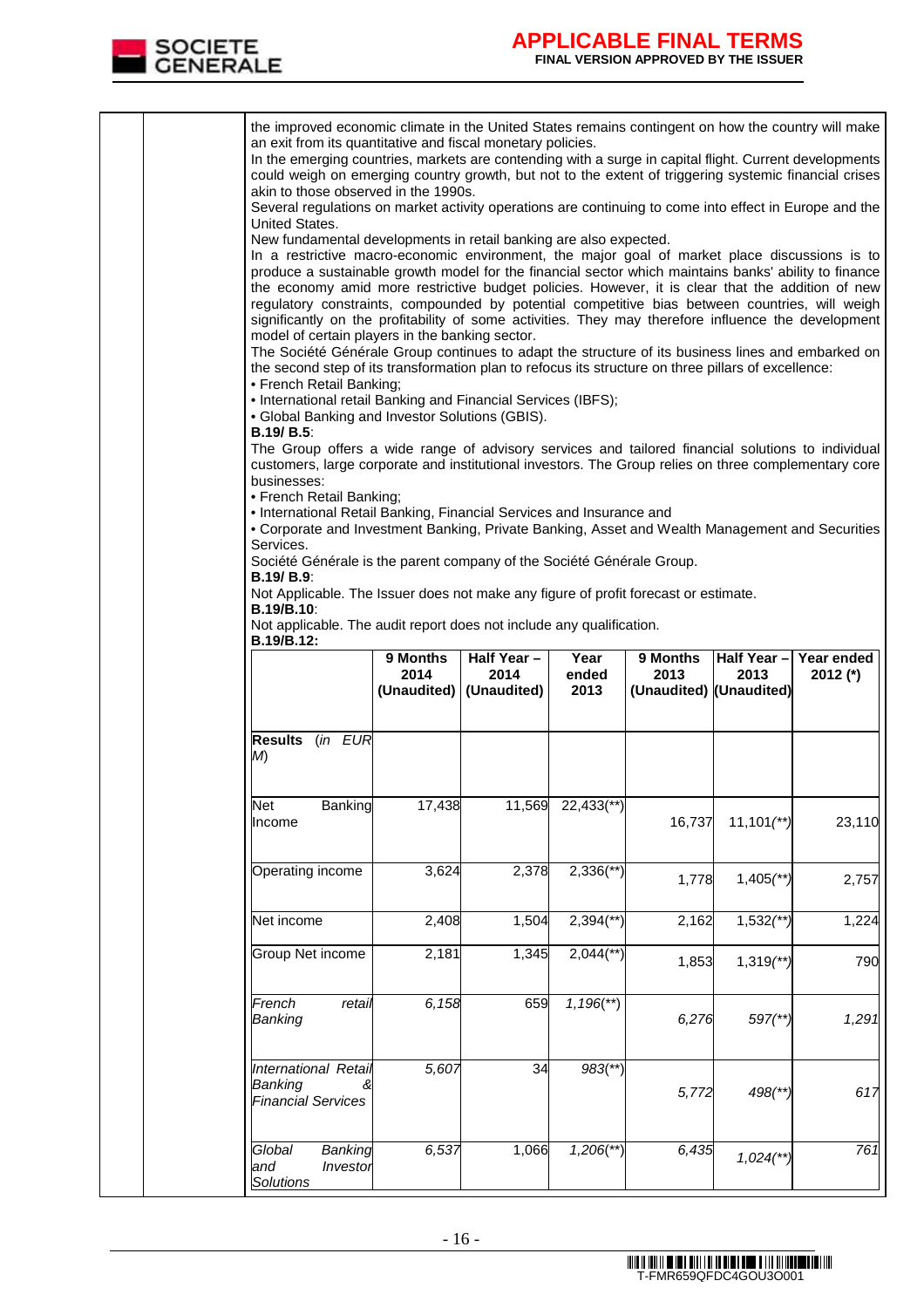

# **APPLICABLE FINAL TERMS**

| Corporate Centre                                                                                                                                                                                                                                                                                                                                     | (864)     |           | $(414)$ $(1,341)$ $(**)$ | (1, 745)  | $(800)(**)$ | (1, 879) |
|------------------------------------------------------------------------------------------------------------------------------------------------------------------------------------------------------------------------------------------------------------------------------------------------------------------------------------------------------|-----------|-----------|--------------------------|-----------|-------------|----------|
| <b>Activity</b> (in EUR<br>bn)                                                                                                                                                                                                                                                                                                                       |           |           |                          |           |             |          |
| Total assets and<br>liabilities                                                                                                                                                                                                                                                                                                                      | 1,291.7   |           | $1,322.6$ 1,214.2 (**)   | 1,254.4   | 1,254.1     | 1,250.9  |
| <b>Customer loans</b>                                                                                                                                                                                                                                                                                                                                | 348       | 336.2     | 332.7 $(**)$             | 337.8     | 341.2       | 350.2    |
| Customer deposits                                                                                                                                                                                                                                                                                                                                    | 340       | 341.8     | $334.2$ <sup>**</sup> )  | 350.4     | 350.0       | 337.2    |
| Equity (in billions<br>of euros)                                                                                                                                                                                                                                                                                                                     |           |           |                          |           |             |          |
| Group<br>shareholders'<br>equity                                                                                                                                                                                                                                                                                                                     | 55        | 53.3      | $50.9$ <sup>**</sup> )   | 50.9      | 49.4        | 49.3     |
| Total consolidated<br>equity                                                                                                                                                                                                                                                                                                                         | 57.7      | 56.0      | $54.0$ <sup>**</sup> )   | 54.9      | 53.3        | 53.6     |
| <b>Cash</b><br>flow<br>statements<br>(in<br>billions of euros)                                                                                                                                                                                                                                                                                       |           |           |                          |           |             |          |
| Net inflow (outflow)<br>in cash and cash<br>equivalent                                                                                                                                                                                                                                                                                               | <b>NC</b> | <b>NC</b> | $(1.0)^{(*)}$            | <b>NC</b> | <b>NC</b>   | 23.7     |
| (*) Items relating to the results for 2012 have been restated due to the implementation of IAS<br>(International Accounting Standard) 19: the change in accounting method involves the adjustment of<br>data for the previous year.<br>(**) 2013 data adjusted following the retrospective implementation of IFRS 10 and 11 on January 1st,<br>2014. |           |           |                          |           |             |          |
| There has been no material adverse change in the prospects of the Issuer since 31 December 2013.<br>Not Applicable. There has been no significant change in the Issuer's financial or trading position of<br>the Issuer since 30 September 2014.<br><b>B.19/B.13:</b>                                                                                |           |           |                          |           |             |          |
| Not Applicable. There has been no recent events particular to the Issuer which is to a material extent<br>relevant to the evaluation of the Issuer's solvency.<br>B.19/ B.14:                                                                                                                                                                        |           |           |                          |           |             |          |
| See Element B.5 above for the Issuer's position within the Group.<br>Société Générale is the ultimate holding company of the Group. However, Société Générale operates<br>its own business; it does not act as a simple holding company vis-à-vis its subsidiaries.<br>B.19/ B.15:<br>See Element B.19/ B.5 above.                                   |           |           |                          |           |             |          |
| B.19/ B.16:<br>Not Applicable. To its knowledge, Société Générale is not owned or controlled, directly or indirectly<br>(under French law) by another entity.                                                                                                                                                                                        |           |           |                          |           |             |          |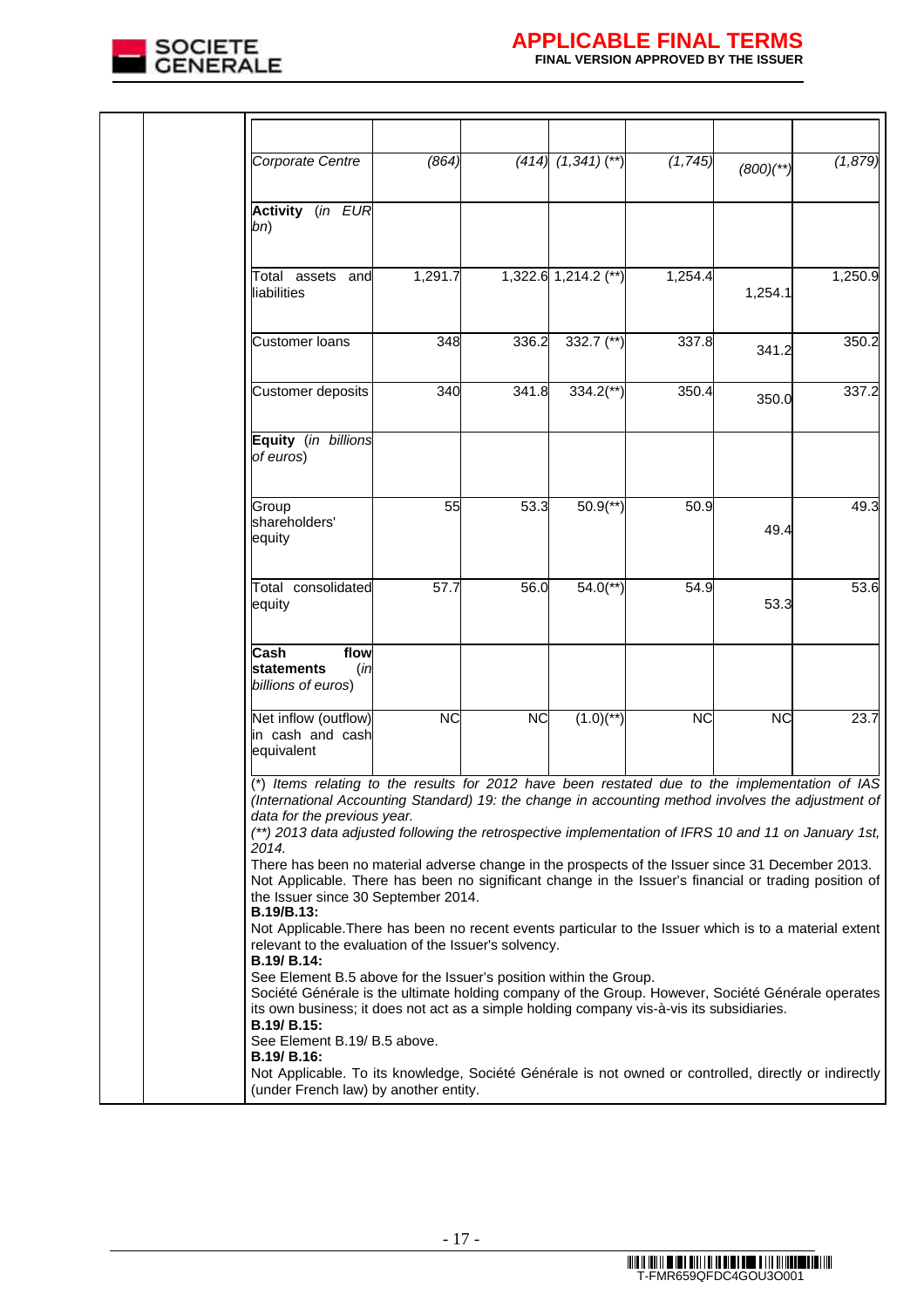

|     | <b>Section C - Securities</b>                                                                                                                                             |                                                                                                                                                                                                                                                                                                                |
|-----|---------------------------------------------------------------------------------------------------------------------------------------------------------------------------|----------------------------------------------------------------------------------------------------------------------------------------------------------------------------------------------------------------------------------------------------------------------------------------------------------------|
| C.1 | Type and the<br>class of the<br>securities<br>being offered<br>and/or<br>admitted to<br>trading,<br>including any<br>security<br>identification<br>number                 | The Certificates are derivative instruments indexed on index.<br>ISIN code: XS1144000681<br>Common Code: 114400068                                                                                                                                                                                             |
| C.2 | <b>Currency of the</b><br>securities<br>issue                                                                                                                             | <b>USD</b>                                                                                                                                                                                                                                                                                                     |
| C.5 | <b>Description of</b><br>any restrictions<br>on the free<br>transferability<br>of the<br>securities                                                                       | There is no restriction on the free transferability of the Certificates, subject to selling<br>and transfer restrictions which may apply in certain jurisdictions.                                                                                                                                             |
| C.8 | <b>Rights</b><br>attached to the<br>securities.<br>including<br>ranking and<br>limitations to<br>those rights<br>and<br>procedures for<br>the exercise of<br>those rights | Rights attached to the securities:                                                                                                                                                                                                                                                                             |
|     |                                                                                                                                                                           | Unless the Certificates are previously redeemed, the Certificates will entitle each holder<br>of the Certificates (a Certificateholder) to receive a redemption amount which may be<br>lower than, equal to or higher than the amount initially invested (see Element C.18).                                   |
|     |                                                                                                                                                                           | A Certificateholder will be entitled to claim the immediate and due payment of any sum<br>in case:                                                                                                                                                                                                             |
|     |                                                                                                                                                                           | - the Issuer fails to pay or to perform its other obligations under the Certificates<br>- the Guarantor fails to perform its obligations under the Guarantee or in the event that<br>the guarantee of Société Générale stops being valid;<br>- of insolvency or bankruptcy proceeding(s) affecting the Issuer. |
|     |                                                                                                                                                                           | The Certificateholders' consent shall have to be obtained to amend the contractual<br>terms of the Certificates pursuant to the provisions of an agency agreement, made<br>available to a Certificateholder upon request to the Issuer.                                                                        |
|     |                                                                                                                                                                           | - The Issuer accepts the exclusive competence of the courts of England in benefit of<br>the Certificateholders in relation to any dispute against the Issuer but accepts that such<br>Certificateholders may bring their action before any other competent court.                                              |
|     |                                                                                                                                                                           | Ranking:                                                                                                                                                                                                                                                                                                       |
|     |                                                                                                                                                                           | The Certificates will be direct, unconditional, unsecured and unsubordinated obligations<br>of the Issuer and will rank equally with all other outstanding direct, unconditional,<br>unsecured and unsubordinated obligations of the Issuer, present and future.                                               |
|     |                                                                                                                                                                           | Limitations to rights attached to the securities:<br>- in the case of adjustments affecting the underlying instrument(s), the Issuer may<br>amend the terms and conditions or in the case of the occurrence of extraordinary                                                                                   |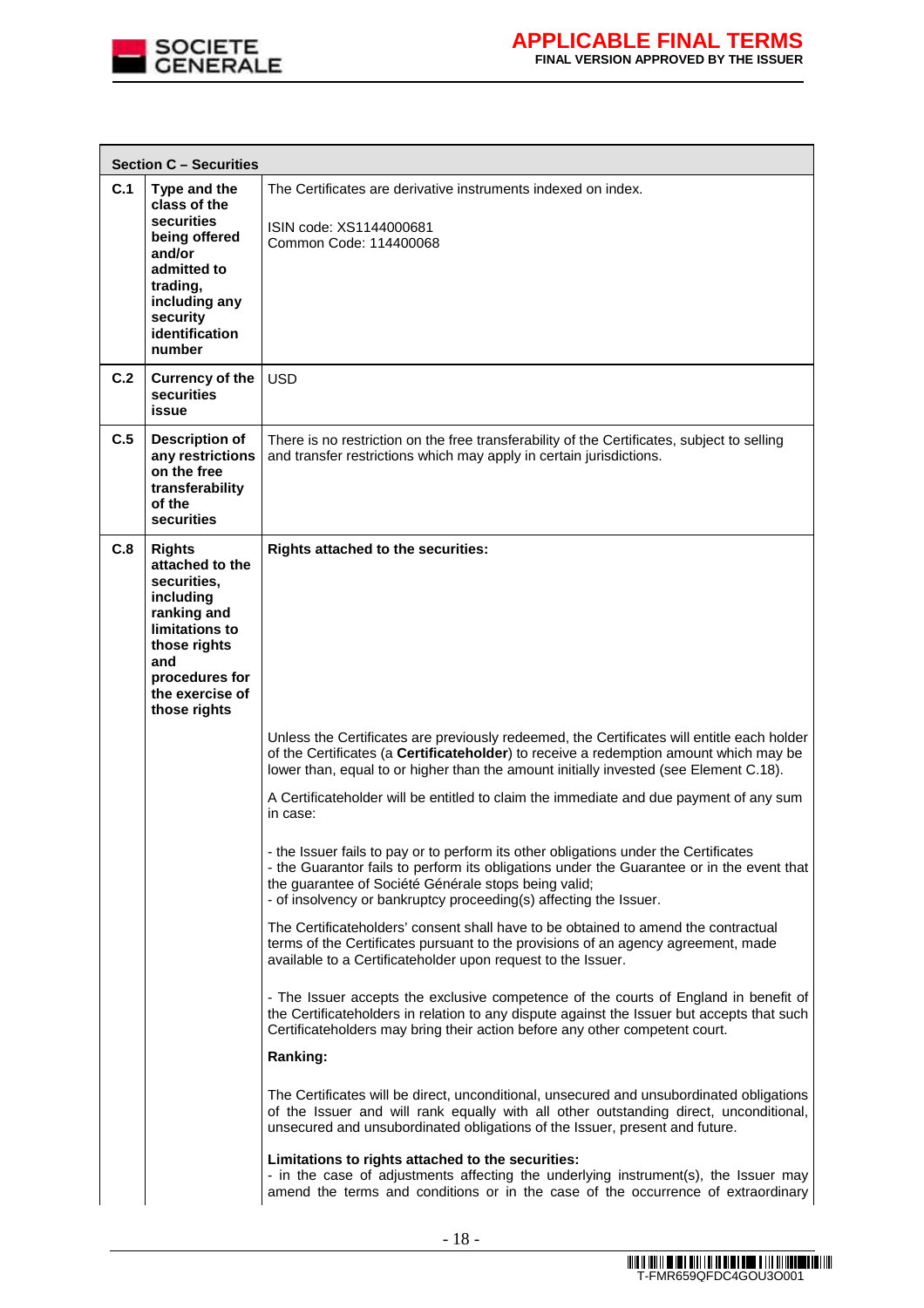|      | SOCIETE<br>GENERALE                                                                                                                                                                                                                                                                 | <b>APPLICABLE FINAL TERMS</b><br><b>FINAL VERSION APPROVED BY THE ISSUER</b>                                                                                                                                                                                                                                                                                                                                                                                                                                                                                                                                                                                                                                                                                                                                                                                                                                                                                                                                                                                                                                                                                                                                    |
|------|-------------------------------------------------------------------------------------------------------------------------------------------------------------------------------------------------------------------------------------------------------------------------------------|-----------------------------------------------------------------------------------------------------------------------------------------------------------------------------------------------------------------------------------------------------------------------------------------------------------------------------------------------------------------------------------------------------------------------------------------------------------------------------------------------------------------------------------------------------------------------------------------------------------------------------------------------------------------------------------------------------------------------------------------------------------------------------------------------------------------------------------------------------------------------------------------------------------------------------------------------------------------------------------------------------------------------------------------------------------------------------------------------------------------------------------------------------------------------------------------------------------------|
|      |                                                                                                                                                                                                                                                                                     | events affecting the underlying instrument(s), the Issuer may substitute the underlying<br>instrument(s) by new underlying instrument(s), monetise all or part of the due amounts<br>until the maturity date of the Certificates, postpone the maturity date of the Certificates,<br>redeem early the Certificates on the basis of the market value of these Certificates, or<br>deduct from any due amount the increase cost of hedging, and in each case without<br>the consent of the Certificateholders:<br>- the Issuer may redeem early the Certificates on the basis of the market value of these<br>Certificates for tax or regulatory reasons;<br>- the rights to payment of principal and interest will be prescribed within a period of ten<br>years (in the case of principal) and five years (in the case of interest) from the date on<br>which the payment of these amounts has become due for the first time and has<br>remained unpaid.                                                                                                                                                                                                                                                        |
|      |                                                                                                                                                                                                                                                                                     | - In the case of a payment default by the Issuer, Certificateholders shall not be entitled<br>to take any steps or proceedings to procure the winding-up, administration or<br>liquidation (or any other analogous proceeding) of the Issuer. Nevertheless,<br>Certificateholders will continue to be able to claim against the Guarantor in respect of<br>any unpaid amount<br><b>Taxation</b>                                                                                                                                                                                                                                                                                                                                                                                                                                                                                                                                                                                                                                                                                                                                                                                                                 |
|      |                                                                                                                                                                                                                                                                                     | All payments in respect of Certificates, Receipts and Coupons or under the Guarantee<br>shall be made free and clear of, and without withholding or deduction for or on account<br>of, any present or future taxes, duties, assessments or governmental charges of<br>whatever nature imposed, levied, collected, withheld or assessed by or on behalf of<br>any Tax Jurisdiction unless such withholding or deduction is required by law.<br>In the event that any amounts are required to be deducted or withheld for, or on behalf<br>of, any Tax Jurisdiction, the relevant Issuer or, as the case may be, the Guarantor shall<br>(except in certain circumstances), to the fullest extent permitted by law, pay such<br>additional amount as may be necessary, in order that each Certificateholder,<br>Receiptholder or Couponholder, after deduction or withholding of such taxes, duties,<br>assessments or governmental charges, will receive the full amount then due and<br>payable.<br><b>Governing law</b><br>The Certificates and any non-contractual obligations arising out of or in connection with<br>the Certificates will be governed by, and shall be construed in accordance with English |
| C.11 | Whether the<br>securities<br>offered are or<br>will be the<br>object of an<br>application for<br>admission to<br>trading, with a<br>view to their<br>distribution in a<br>regulated<br>market or other<br>equivalent<br>markets with<br>indication of<br>the markets in<br>question | law.<br>Application will be made for the Certificates to be admitted to trading on EuroTLX, a<br>Multilateral Trading Facility organized and managed by EuroTLX Sim S.p.A                                                                                                                                                                                                                                                                                                                                                                                                                                                                                                                                                                                                                                                                                                                                                                                                                                                                                                                                                                                                                                       |
| C.15 | How the value<br>of the<br>investment is<br>affected by the<br>value of the<br>underlying<br>instrument(s)                                                                                                                                                                          | The value of the Certificates, the payment of an automatic early redemption amount on<br>a relevant automatic early redemption date and the payment of a redemption amount to<br>a Certificateholder on the maturity date will depend on the performance of the<br>underlying asset(s), on the relevant valuation date(s).<br>The value of the Certificates is linked to the positive or negative performance of the<br>underlying instrument. The amount(s) to be paid is/are determined on the basis of the<br>condition which is satisfied (or not) if the performance of the underlying instrument is<br>higher than or equal to a predefined barrier performance.                                                                                                                                                                                                                                                                                                                                                                                                                                                                                                                                          |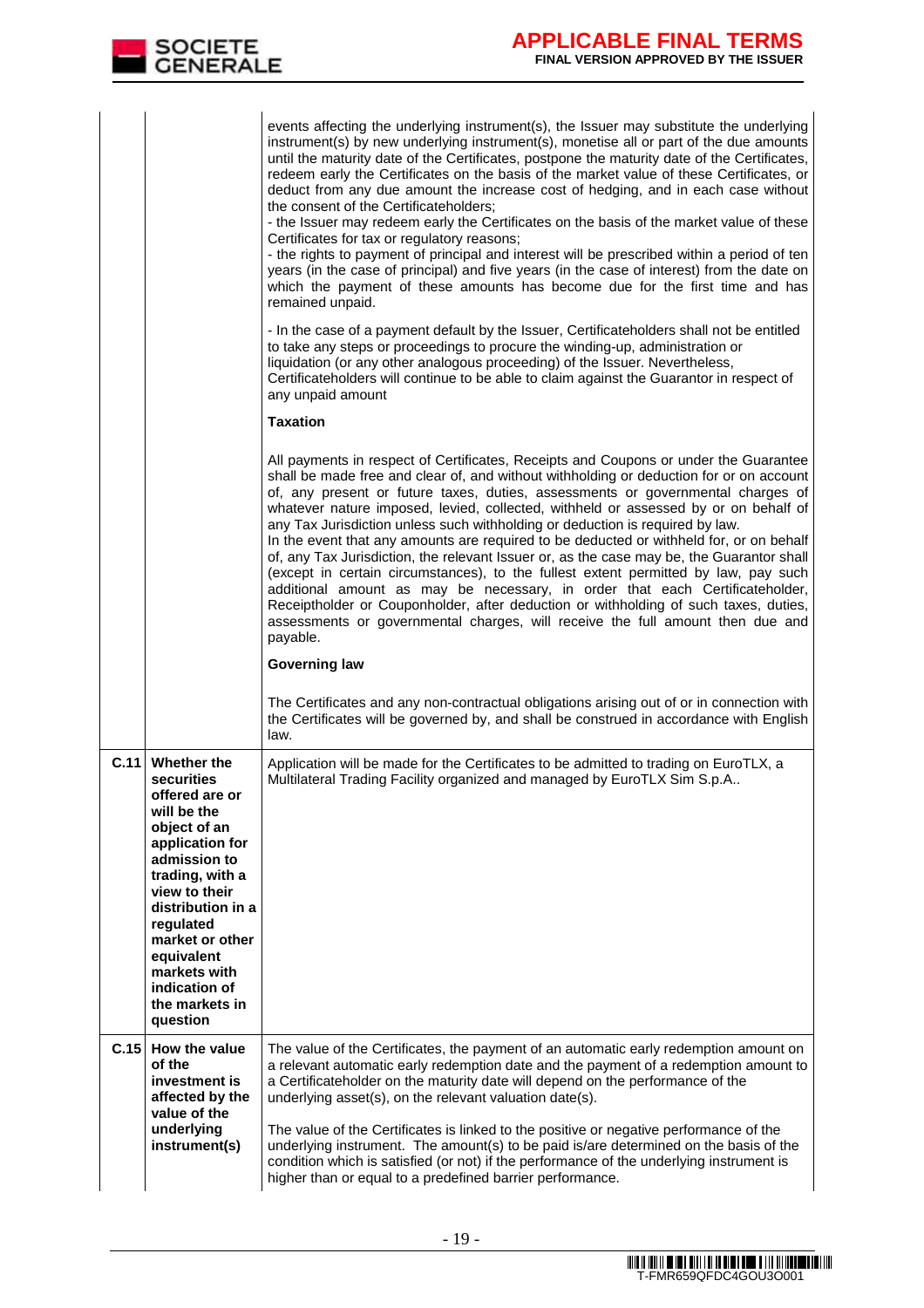

# **APPLICABLE FINAL TERMS FINAL VERSION APPROVED BY THE ISSUER**

| $C.16$ The maturity<br>date and the<br>final reference |                                                                   | The maturity date of the Certificates will be 17/03/2020, and the final reference date will<br>be the last valuation date. |                                                                                                                                                                                                                                                                                                                                                                                        |  |  |  |
|--------------------------------------------------------|-------------------------------------------------------------------|----------------------------------------------------------------------------------------------------------------------------|----------------------------------------------------------------------------------------------------------------------------------------------------------------------------------------------------------------------------------------------------------------------------------------------------------------------------------------------------------------------------------------|--|--|--|
|                                                        | date                                                              | The maturity date may be modified pursuant to the provisions of Element C.8 above<br>and Element C.18 below.               |                                                                                                                                                                                                                                                                                                                                                                                        |  |  |  |
| C.17                                                   | <b>Settlement</b><br>procedure of<br>the derivative<br>securities | Cash delivery                                                                                                              |                                                                                                                                                                                                                                                                                                                                                                                        |  |  |  |
|                                                        | C.18 How the return<br>on derivative<br>securities                | Unless previously redeemed, the return on the derivative securities will take place as<br>follows:                         |                                                                                                                                                                                                                                                                                                                                                                                        |  |  |  |
|                                                        | takes place                                                       | Specified Denomination: USD 100                                                                                            |                                                                                                                                                                                                                                                                                                                                                                                        |  |  |  |
|                                                        |                                                                   | <b>Automatic Early Redemption</b><br>Amount(s):                                                                            | Unless<br>previously redeemed,<br>if<br>an<br>Automatic Early Redemption Event has<br>occurred, then the Issuer shall redeem<br>early the Certificates on Automatic Early<br>Redemption Date(i) (i from 1 to 4) in<br>accordance with the following provisions in<br>respect of each Certificate:<br>Automatic Early Redemption Amount(i) =<br>Specified Denomination x (100% + (6.75% |  |  |  |
|                                                        |                                                                   |                                                                                                                            | $x$ i))                                                                                                                                                                                                                                                                                                                                                                                |  |  |  |
|                                                        |                                                                   | <b>Automatic Early Redemption</b><br>Date(s):<br>(DD/MM/YYYY)                                                              | Automatic Early Redemption Date(i) (i<br>from 1 to 4): 5 Business Days after<br>Valuation Date(i)                                                                                                                                                                                                                                                                                      |  |  |  |
|                                                        |                                                                   | <b>Final Exercise Amount:</b>                                                                                              | Unless previously redeemed, the Issuer<br>shall redeem the Certificates on the Final<br>Exercise Date, in accordance with the<br>following provisions in respect of each<br>Certificate:                                                                                                                                                                                               |  |  |  |
|                                                        |                                                                   |                                                                                                                            | Scenario 1:<br>If on Valuation Date(5), Performance(5) is<br>higher than or equal to 0%, then:<br>Final Exercise Amount = Specified<br>Denomination x 133.75%                                                                                                                                                                                                                          |  |  |  |
|                                                        |                                                                   |                                                                                                                            | Scenario 2:<br>If on Valuation Date(5), Performance(5) is<br>lower than 0% and Performance(5) is<br>higher than or equal to -30%, then:<br>Final Exercise Amount = Specified<br>Denomination x 100%                                                                                                                                                                                    |  |  |  |
|                                                        |                                                                   |                                                                                                                            | Scenario 3:<br>If on Valuation Date(5), Performance(5) is<br>lower than -30%, then:<br>Final Exercise Amount = Specified<br>Denomination x [100% + Performance(5)]                                                                                                                                                                                                                     |  |  |  |
|                                                        |                                                                   |                                                                                                                            |                                                                                                                                                                                                                                                                                                                                                                                        |  |  |  |
|                                                        |                                                                   | Definitions relating to date(s):                                                                                           |                                                                                                                                                                                                                                                                                                                                                                                        |  |  |  |
|                                                        |                                                                   | <b>Valuation Date(0):</b><br>(DD/MM/YYYY)                                                                                  | 12/03/2015                                                                                                                                                                                                                                                                                                                                                                             |  |  |  |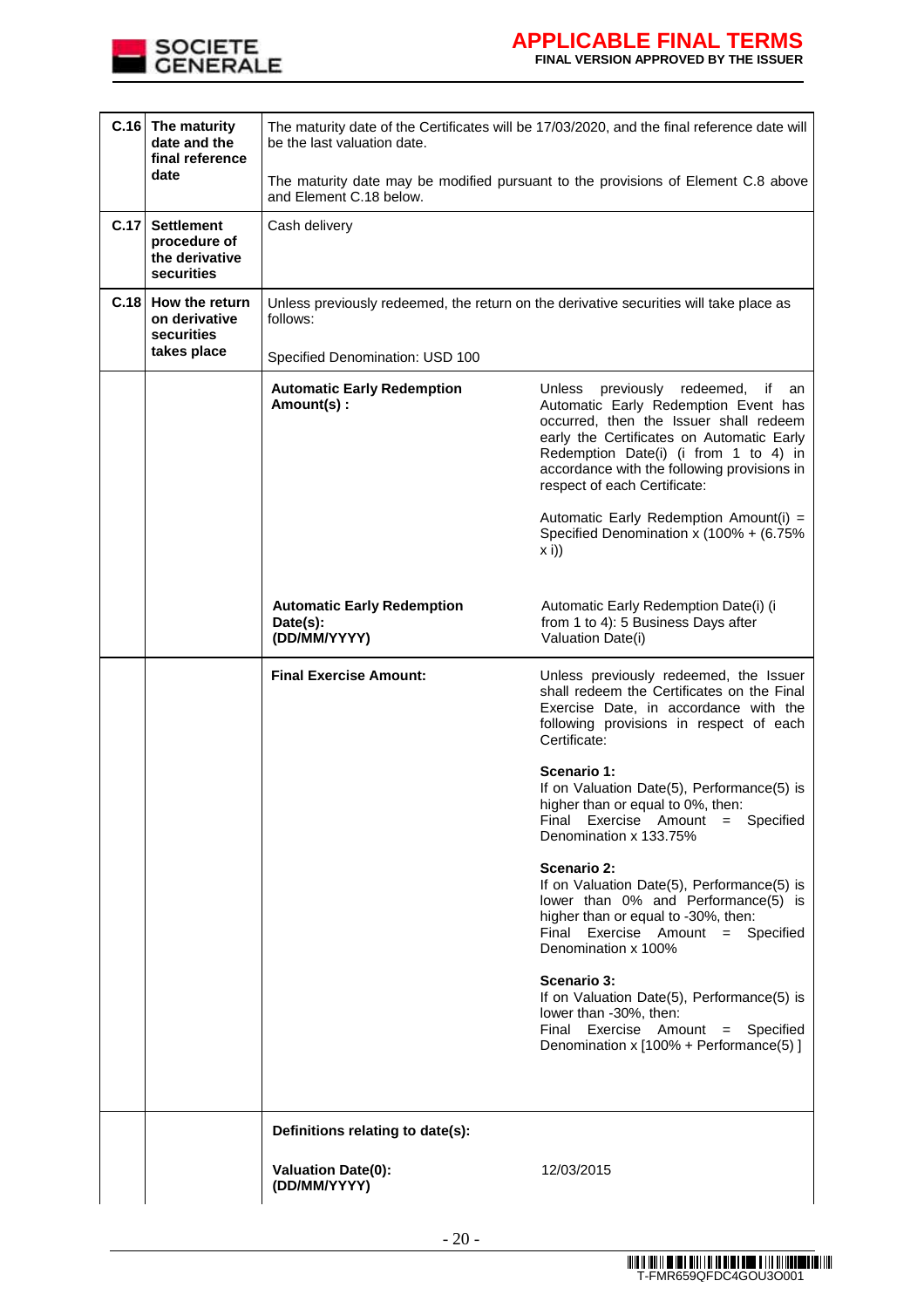

.

|      |                                                               | <b>Valuation Date(i);</b><br>(i from 1 to 5)<br>(DD/MM/YYYY)                                                                      | 10/03/2016; 10/03/2017; 12/03/2018;<br>11/03/2019; 10/03/2020                                                                                                                                         |  |  |
|------|---------------------------------------------------------------|-----------------------------------------------------------------------------------------------------------------------------------|-------------------------------------------------------------------------------------------------------------------------------------------------------------------------------------------------------|--|--|
|      |                                                               | Definitions relating to the Product:                                                                                              | Applicable, subject to the provisions of the<br>Additional Terms and Conditions relating<br>to Formulae                                                                                               |  |  |
|      |                                                               | Performance(i)<br>(i from 1 to 5)                                                                                                 | means $(S(i) / S(0)) - 100\%$ , as defined in<br>Condition 4.1 of the Additional Terms and<br>Conditions relating to Formulae.                                                                        |  |  |
|      |                                                               | S(i)<br>(i from 0 to 5)                                                                                                           | means in respect of any Valuation Date(i)<br>the Closing Price of the Underlying, as<br>defined in Condition 4.0 of the Additional<br><b>Terms</b><br>and<br>Conditions<br>relating<br>to<br>Formulae |  |  |
|      |                                                               | <b>Automatic Early Redemption Event</b>                                                                                           | is deemed to have occurred, as<br>determined by the Calculation Agent, if on<br>a Valuation Date(i) (i from 1 to 4),<br>Performance(i) is higher than or equal to<br>0%                               |  |  |
| C.19 | The final<br>reference price                                  | See Element C.18 above.                                                                                                           |                                                                                                                                                                                                       |  |  |
|      | of the<br>underlying                                          | events and adjustments affecting such underlying instrument(s).                                                                   | Final reference price: the value of the underlying instrument(s) on the relevant<br>valuation date(s) for the redemption, subject to the occurrence of certain extraordinary                          |  |  |
|      | $C.20$ Type of the<br>underlying and                          | The type of underlying is: index.                                                                                                 |                                                                                                                                                                                                       |  |  |
|      | where the<br>information on<br>the underlying<br>can be found | Information about the underlying is available on the following website(s), if any, or upon<br>simple request to Société Générale. |                                                                                                                                                                                                       |  |  |
|      |                                                               | Index Name<br><b>Bloomberg</b> Index<br>Ticker<br>Sponsor                                                                         | Exchange<br>Website                                                                                                                                                                                   |  |  |
|      |                                                               | S&P 500<br><b>SPX</b><br><b>COMPOSITE</b><br>AND<br>POOR'S<br><b>STOCK</b><br><b>PRICE</b><br><b>INDEX</b>                        | STANDARD NEW YORK<br>www.standardandpoors.com<br><b>STOCK</b><br>EXCHANGE,<br>INC.                                                                                                                    |  |  |

|                                                                                                       | Section D - Risks |                                                                                                                                                                                                                                                                                                                                                                                                                                    |  |  |  |  |
|-------------------------------------------------------------------------------------------------------|-------------------|------------------------------------------------------------------------------------------------------------------------------------------------------------------------------------------------------------------------------------------------------------------------------------------------------------------------------------------------------------------------------------------------------------------------------------|--|--|--|--|
| D.2<br>Key information on<br>the key risks that<br>are specific to the<br>issuer and the<br>guarantor |                   | The Group is exposed to the risks inherent in its core businesses.<br>The Group's risk management focuses on the following main categories of<br>risks, any of which could materially adversely affect the Group's business,<br>results of operations and financial condition:                                                                                                                                                     |  |  |  |  |
|                                                                                                       |                   | <b>Credit and counterparty risk (including country risk):</b> risk of losses arising<br>from the inability of the Group's customers, issuers or other counterparties to<br>meet their financial commitments. Credit risk includes counterparty risk linked<br>to market transactions (replacement risk) and as well as securitisation<br>activities.<br>Market risk: risk of a loss of value on financial instruments arising from |  |  |  |  |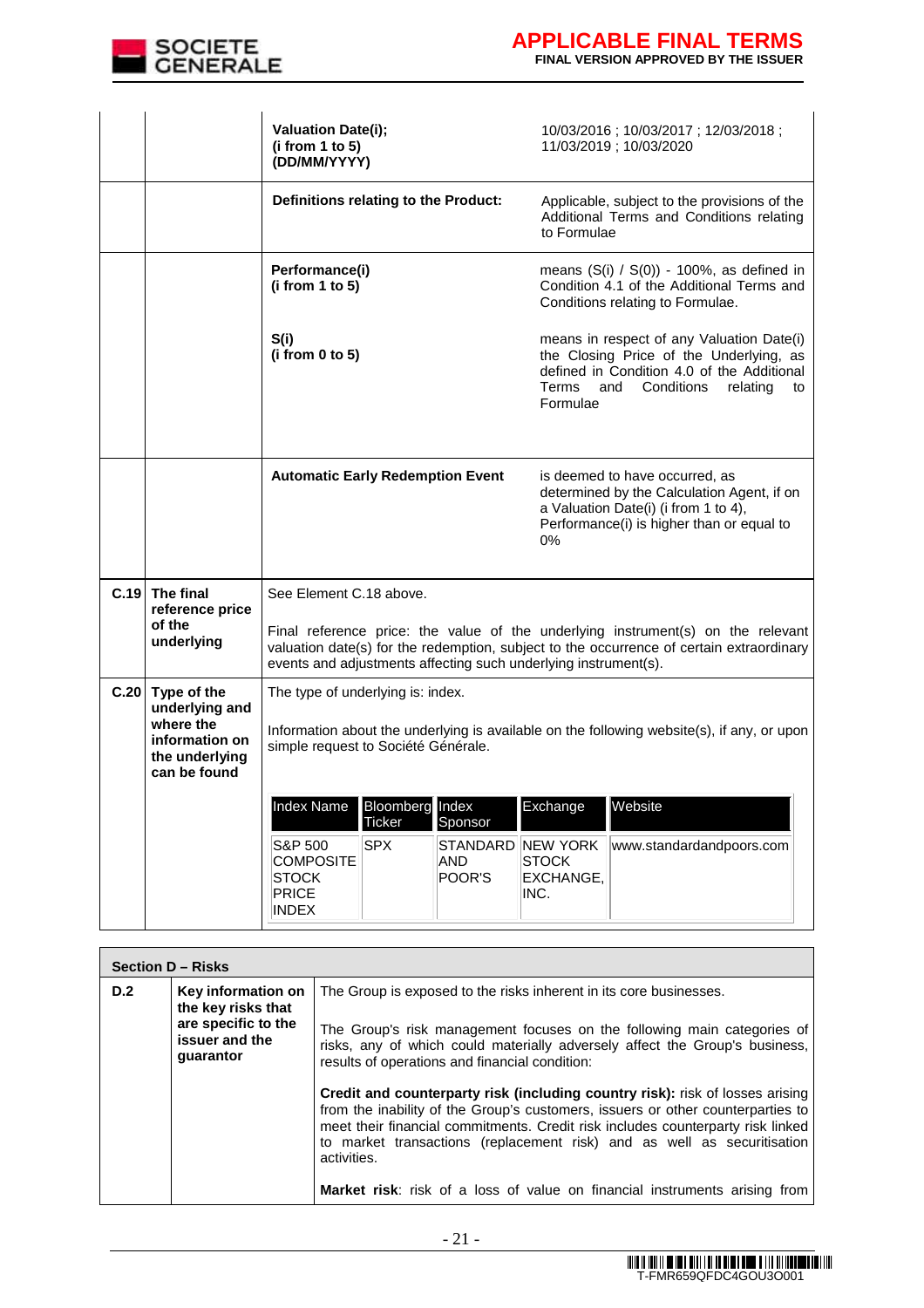

| D.6 | Key information on<br>the key risks that<br>are specific to the<br>securities and risk |                                                                                                                                                                                                                                                                                                                                                                                                                                                                                                                                                                                   |
|-----|----------------------------------------------------------------------------------------|-----------------------------------------------------------------------------------------------------------------------------------------------------------------------------------------------------------------------------------------------------------------------------------------------------------------------------------------------------------------------------------------------------------------------------------------------------------------------------------------------------------------------------------------------------------------------------------|
|     |                                                                                        | In connection with the offering of the Certificates, the Issuer and the Guarantor<br>and/or their affiliates may enter into one or more hedging transaction(s) with<br>respect to a reference asset(s) or related derivatives, which may affect the<br>market price, liquidity or value of the Certificates.                                                                                                                                                                                                                                                                      |
|     |                                                                                        | The Issuer and the Guarantor and any of their subsidiaries and/or their<br>affiliates may act in other capacities with regard to the Certificates, such as<br>market maker, calculation agent or agent. Therefore, a potential conflict of<br>interests may arise.                                                                                                                                                                                                                                                                                                                |
|     |                                                                                        | The Issuer and the Guarantor and any of their subsidiaries and/or their<br>affiliates, in connection with their other business activities, may possess or<br>acquire material information about the underlying assets. Such activities and<br>information may cause consequences adverse to Certificateholders.                                                                                                                                                                                                                                                                   |
|     |                                                                                        | The potential conflicts of interests and operational risks arising from such lack<br>of independence are in part intended to be mitigated by the fact that different<br>divisions within the Guarantor will be responsible for implementing the<br>Guarantee and providing the hedging instruments and that each division is run<br>as a separate operational unit, segregated by Chinese walls (information<br>barriers) and run by different management teams.                                                                                                                  |
|     |                                                                                        | Société Générale will act as issuer under the Programme, as the Guarantor of<br>the Certificates issued by the Issuer and also as provider of hedging<br>instruments to the Issuer. As a result, investors will be exposed not only to the<br>credit risk of the Guarantor but also operational risks arising from the lack of<br>independence of the Guarantor, in assuming its duties and obligations as the<br>Guarantor and provider of the hedging instruments.                                                                                                              |
|     |                                                                                        | The Guarantee may cover only part of the relevant Issuer's payment<br>obligations under the relevant Series of Certificates. In such a case,<br>Certificateholders may retain the risk that payments under the Guarantee are<br>less than the amounts due by the Issuer under the Certificates.                                                                                                                                                                                                                                                                                   |
|     |                                                                                        | The Guarantee is a payment guarantee only and not a guarantee of the<br>performance by the relevant Issuer or any of its other obligations under the<br>Certificates benefiting from the Guarantee.                                                                                                                                                                                                                                                                                                                                                                               |
|     |                                                                                        | Prospective investors in Certificates benefiting from the Guarantee should note<br>that in case of payment default of an Issuer the entitlement of the<br>Certificateholder will be limited to the sums obtained by making a claim under<br>the Guarantee, and the relevant provisions of the Guarantee and they shall<br>have no right to institute any proceeding, judicial or otherwise, or otherwise<br>assert a claim against the Issuer and, in relation to Secured Certificates only,<br>from the sums obtained following enforcement of the relevant Pledge<br>Agreement. |
|     |                                                                                        | The Guarantee constitutes a general and unsecured contractual obligation of<br>the Guarantor and no other person, any payments on the Certificates are also<br>dependent on the creditworthiness of the Guarantor.                                                                                                                                                                                                                                                                                                                                                                |
|     |                                                                                        | Liquidity risk: risk of the Group not being able to meet its cash or collateral<br>requirements as they arise and at a reasonable cost.                                                                                                                                                                                                                                                                                                                                                                                                                                           |
|     |                                                                                        | Structural interest and exchange rate risk: risk of loss or of write-downs in<br>the Group's assets arising from variations in interest or exchange rates.                                                                                                                                                                                                                                                                                                                                                                                                                        |
|     |                                                                                        | Operational risks: risk of losses or sanctions due to inadequacies or failures<br>in internal procedures or systems, human error or external events;                                                                                                                                                                                                                                                                                                                                                                                                                              |
|     |                                                                                        | changes in market parameters, volatility of these parameters and correlations<br>between them.                                                                                                                                                                                                                                                                                                                                                                                                                                                                                    |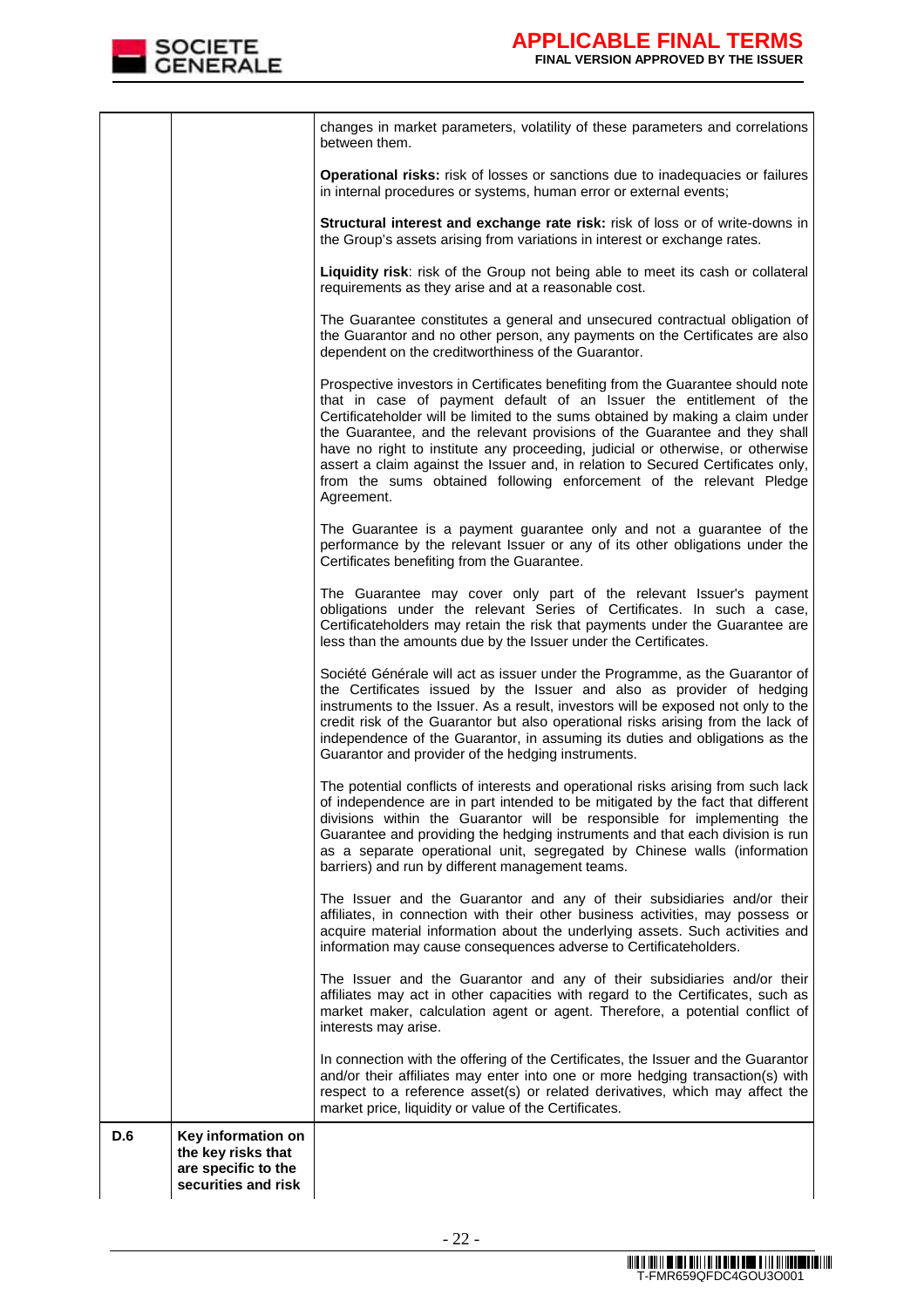

| effect that<br>or part of it | warning to the<br>investors may lose<br>the value of their<br>entire investment |                                                                                                                                                                                                                                                                                                                                                                                                                                                                                                                                                                                                                                                                                                                                                                                                                                                                                                                   |
|------------------------------|---------------------------------------------------------------------------------|-------------------------------------------------------------------------------------------------------------------------------------------------------------------------------------------------------------------------------------------------------------------------------------------------------------------------------------------------------------------------------------------------------------------------------------------------------------------------------------------------------------------------------------------------------------------------------------------------------------------------------------------------------------------------------------------------------------------------------------------------------------------------------------------------------------------------------------------------------------------------------------------------------------------|
|                              |                                                                                 | The Certificates may provide for an automatic early redemption linked to a<br>specific event. Therefore, this may prevent the Certificateholders from<br>benefitting from the performance of the underlying instrument(s) over the<br>whole period initially envisaged.                                                                                                                                                                                                                                                                                                                                                                                                                                                                                                                                                                                                                                           |
|                              |                                                                                 | The terms and conditions of the Certificates may include provisions under<br>which upon the occurrence of certain market disruptions delays in the<br>settlement of the Certificates may be incurred or certain modifications be<br>made. Moreover, in case of occurrence of events affecting the underlying<br>instrument(s), the terms and conditions of the Certificates allow the Issuer to<br>substitute the underlying instrument(s) by new underlying instrument(s), cease<br>the exposure to the underlying asset(s) and apply a reference rate to the<br>proceeds so obtained until the maturity date of the Certificates, postpone the<br>maturity date of the Certificates, early redeem the Certificates on the basis of<br>the market value of these Certificates, or deduct from any due amount the<br>increase cost of hedging, and in each case without the consent of the<br>Certificateholders. |
|                              |                                                                                 | Payments (whether in respect of principal and/or interest and whether at<br>maturity or otherwise) on the Certificates are calculated by reference to certain<br>underlying(s), the return of the Certificates is based on changes in the value of<br>the underlying(s), which may fluctuate. Potential investors should be aware<br>that these Certificates may be volatile and that they may receive no interest<br>and may lose all or a substantial portion of their principal.                                                                                                                                                                                                                                                                                                                                                                                                                               |
|                              |                                                                                 | During the lifetime of the Certificates, the market value of these Certificates<br>may be lower than the invested capital. Furthermore, an insolvency of the<br>Issuer and/or the Guarantor may cause a total loss of the invested capital.                                                                                                                                                                                                                                                                                                                                                                                                                                                                                                                                                                                                                                                                       |
|                              |                                                                                 | The attention of the investors is drawn to the fact that they could sustain<br>an entire or a partial loss of their investment.                                                                                                                                                                                                                                                                                                                                                                                                                                                                                                                                                                                                                                                                                                                                                                                   |

|       | Section E - Offer                                             |                                                                                                                                                                                                                                                                                                                                                                                                                                                                                                                                                                                                                                                                                                                                                                                                                                                                                                                                                                                                                                                                                                                                                                            |  |  |  |
|-------|---------------------------------------------------------------|----------------------------------------------------------------------------------------------------------------------------------------------------------------------------------------------------------------------------------------------------------------------------------------------------------------------------------------------------------------------------------------------------------------------------------------------------------------------------------------------------------------------------------------------------------------------------------------------------------------------------------------------------------------------------------------------------------------------------------------------------------------------------------------------------------------------------------------------------------------------------------------------------------------------------------------------------------------------------------------------------------------------------------------------------------------------------------------------------------------------------------------------------------------------------|--|--|--|
| E.2.b | Reasons for the<br>offer and use of<br>proceeds               | The net proceeds from each issue of Certificates will be applied for the general<br>financing purposes of the Société Générale Group, which include making a<br>profit.                                                                                                                                                                                                                                                                                                                                                                                                                                                                                                                                                                                                                                                                                                                                                                                                                                                                                                                                                                                                    |  |  |  |
| E.3   | Description of the<br>terms and<br>conditions of the<br>offer | <b>Public Offer Jurisdiction(s): Italy</b><br>Offer Period: From 09/02/2015 to 10/03/2015, save in case of early<br>termination.<br>The Offer Period for the Certificates placed in Italy through "door-to-door<br>selling" (pursuant to Article 30 of the Legislative Decree n. 58 dated<br>24.02.1998, as amended, the "Italian Financial Service Act") shall be from and<br>including 09/02/2015 to and including 03/03/2015, save in case of early<br>termination.<br>Pursuant to Article 30, paragraph 6, of the Italian Financial Act, the validity and<br>enforceability of the subscriptions through "door-to-door selling" are suspended<br>for a period of seven days from the date of the subscription. During such<br>period, investors have the right to withdraw from the subscription without any<br>charge or commissions, by means of communication to the distributor.<br><b>Offer Price:</b> The Certificates will be offered at the Issue Price of which up to a<br>maximum of 4.00% is represented by distribution fee payable upfront by the<br>Issuer to the Distributor. The Issue Price is also increased by fees, if any, as<br>mentioned below. |  |  |  |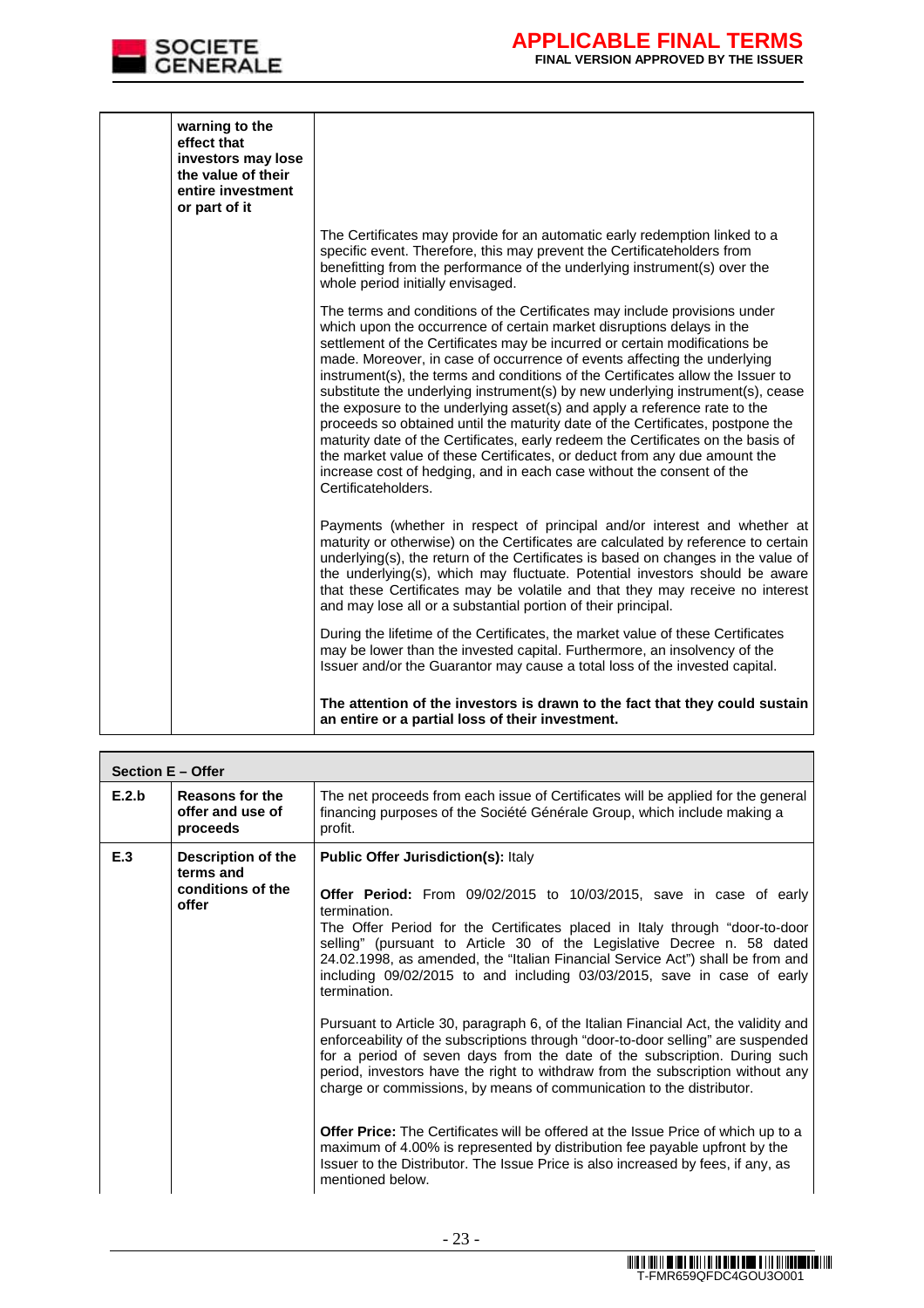

|     |                                                                                                                   | <b>Conditions to which the offer is subject:</b> Offers of the Certificates are<br>conditional on their issue and, on any additional conditions set out in the<br>standard terms of business of the financial intermediaries, notified to investors<br>by such relevant financial intermediaries.                                                                                           |
|-----|-------------------------------------------------------------------------------------------------------------------|---------------------------------------------------------------------------------------------------------------------------------------------------------------------------------------------------------------------------------------------------------------------------------------------------------------------------------------------------------------------------------------------|
|     |                                                                                                                   | The Issuer reserves the right to close the Offer Period prior to its stated expiry<br>for any reason.                                                                                                                                                                                                                                                                                       |
|     |                                                                                                                   | The Issuer reserves the right to withdraw the offer and cancel the issuance of<br>the Certificates for any reason at any time on or prior to the Issue Date. For the<br>avoidance of doubt, if any application has been made by a potential investor<br>and the Issuer exercises such right, no potential investor shall be entitled to<br>subscribe or otherwise acquire the Certificates. |
|     |                                                                                                                   | In each case, a notice to the investors on the early termination or the<br>withdrawal, as applicable, will be published on the website of the Issuer<br>(http://prospectus.socgen.com)                                                                                                                                                                                                      |
| E.4 | Description of any<br>interest that is<br>material to the<br>issue/offer<br>including<br>conflicting<br>interests | Save for any fees payable to the dealer, so far as the Issuer is aware, no<br>person involved in the issue of the Certificates has an interest material to the<br>offer.                                                                                                                                                                                                                    |
| E.7 | <b>Estimated</b><br>expenses charged<br>to the investor by<br>the Issuer or the<br>offeror                        | Not Applicable. No expenses are charged to the investor by the Issuer or the<br>offeror.                                                                                                                                                                                                                                                                                                    |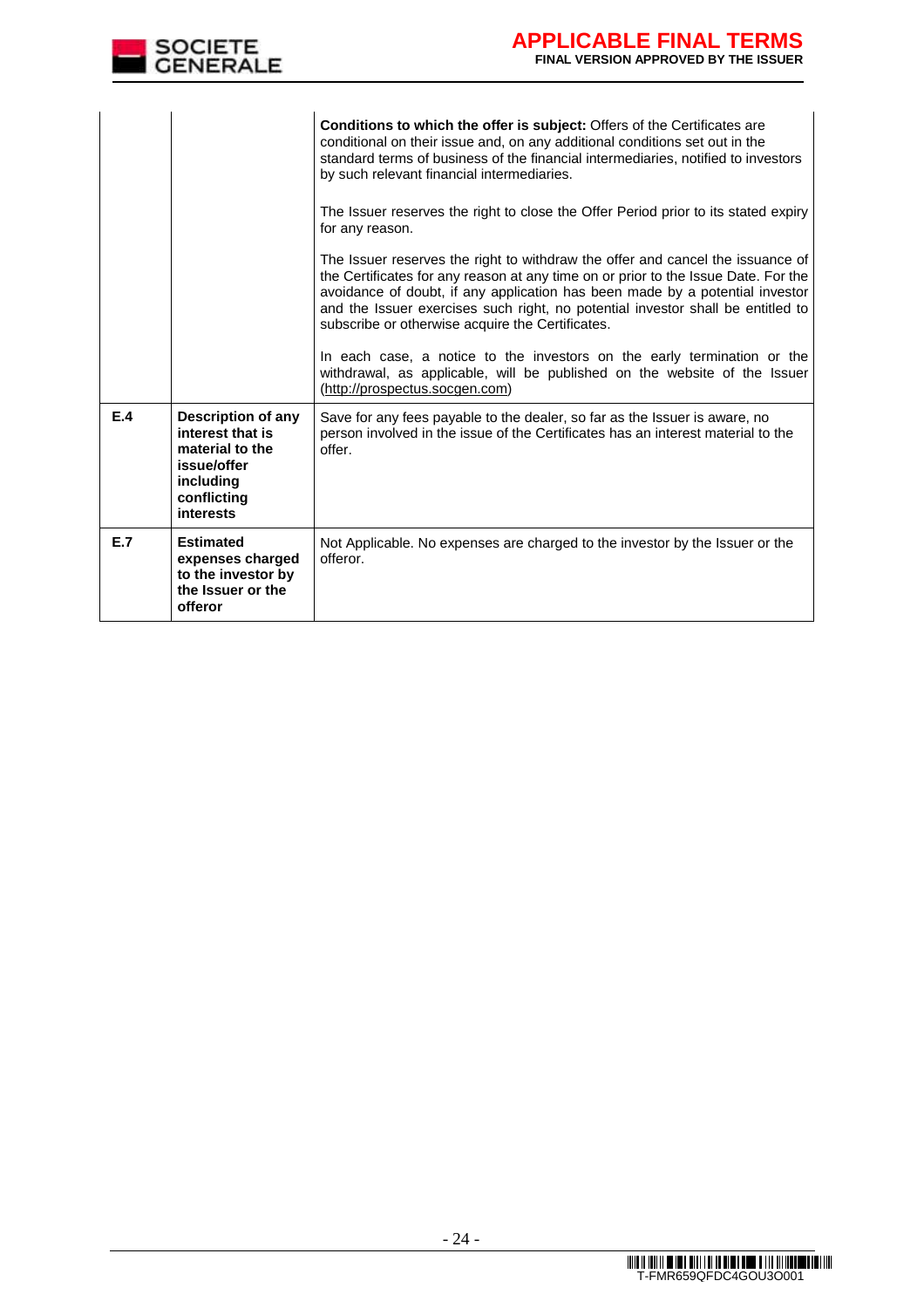# **NOTA DI SINTESI SPECIFICA DELL'EMISSIONE**

 $\mathsf{r}$ 

and the control of the control of the control of

|     | Sezione A - Introduzione e avvertenze                    |                                                                                                                                                                                                                                                                                                                                                                                                                                                                                                                                                                                                                                                                                                                           |
|-----|----------------------------------------------------------|---------------------------------------------------------------------------------------------------------------------------------------------------------------------------------------------------------------------------------------------------------------------------------------------------------------------------------------------------------------------------------------------------------------------------------------------------------------------------------------------------------------------------------------------------------------------------------------------------------------------------------------------------------------------------------------------------------------------------|
| A.1 | Avvertenza                                               | La presente nota di sintesi deve essere letta come introduzione al<br>Prospetto di Base.                                                                                                                                                                                                                                                                                                                                                                                                                                                                                                                                                                                                                                  |
|     |                                                          | Qualsivoglia decisione da parte dell'investitore in merito all'investimento<br>nei Certificati deve basarsi su una valutazione complessiva del Prospetto<br>di Base.                                                                                                                                                                                                                                                                                                                                                                                                                                                                                                                                                      |
|     |                                                          | Qualora sia proposto un ricorso dinanzi all'autorità giudiziaria in merito<br>alle informazioni contenute nel Prospetto di Base, il ricorrente potrebbe<br>essere tenuto a sostenere i costi della traduzione del Prospetto di Base<br>prima dell'inizio del procedimento, ai sensi della legislazione nazionale<br>degli Stati Membri.                                                                                                                                                                                                                                                                                                                                                                                   |
|     |                                                          | Nessun soggetto che ha provveduto alla predisposizione della presente<br>nota di sintesi, compresa l'eventuale traduzione, potrà essere ritenuto<br>responsabile civilmente, salvo che questa risulti fuorviante, imprecisa o<br>incoerente se letta congiuntamente alle altre parti del Prospetto di Base, o<br>non offra, se letta congiuntamente alle altre parti del presente Prospetto di<br>Base, informazioni essenziali volte ad agevolare la decisione<br>dell'investitore di investire nei Certificati.                                                                                                                                                                                                         |
| A.2 | all'utilizzo<br><b>Consenso</b><br>del Prospetto di Base | L'Emittente acconsente all'utilizzo del presente Prospetto di Base in<br>relazione alla rivendita o al collocamento dei Certificati nel caso in cui sia<br>richiesta la pubblicazione di un prospetto ai sensi delle Direttiva Prospetti<br>(una Offerta Non Esente) subordinatamente alle seguenti condizioni:                                                                                                                                                                                                                                                                                                                                                                                                           |
|     |                                                          | - il consenso è valido solamente durante il periodo di offerta dal<br>09/02/2015 al 10/03/2015 e, con riferimento ai Certificati distribuiti in Italia<br>mediante "offerta fuori sede", dal 09/02/2015 al 03/03/2015 (il Periodo di<br>Offerta);                                                                                                                                                                                                                                                                                                                                                                                                                                                                         |
|     |                                                          | - il consenso fornito dall'Emittente per l'utilizzo del Prospetto di Base ai<br>fini dell'Offerta Non Esente è un consenso individuale (un Consenso<br>Individuale) in relazione a Deutsche Bank S.p.A, Piazza del Calendario,<br>3 20126 Milano e Finanza & Futuro Banca S.p.A., Piazza del Calendario,<br>1 20126 Milano (ognuno l'Offerente Autorizzato Iniziale) e, qualora<br>l'Emittente<br>nomini<br>intermediari<br>finanziari<br>eventuali<br>aggiuntivi<br>successivamente al 05/02/2015 e pubblichi i relativi dettagli sul proprio<br>sito web http://.prospectus.socgen.com, ciascun intermediario finanziario i<br>cui dettagli vengono così pubblicati (ciascuno, un Offerente Autorizzato<br>Aggiuntivo); |
|     |                                                          | - il consenso si applica esclusivamente all'utilizzo del presente Prospetto<br>di Base ai fini delle Offerte Non Esenti di Certificati in Italia.                                                                                                                                                                                                                                                                                                                                                                                                                                                                                                                                                                         |
|     |                                                          | Le informazioni relative alle condizioni dell'Offerta Non Esente<br>saranno fornite agli investitori da qualunque Offerente Autorizzato<br>Iniziale nella giurisdizione in cui sarà effettuata l'offerta.                                                                                                                                                                                                                                                                                                                                                                                                                                                                                                                 |

|     | Sezione B - Emittente e Garante           |                           |  |  |  |
|-----|-------------------------------------------|---------------------------|--|--|--|
| B.1 | Ragione<br>sociale e<br>denominazion<br>е | SG Issuer (o l'Emittente) |  |  |  |

٦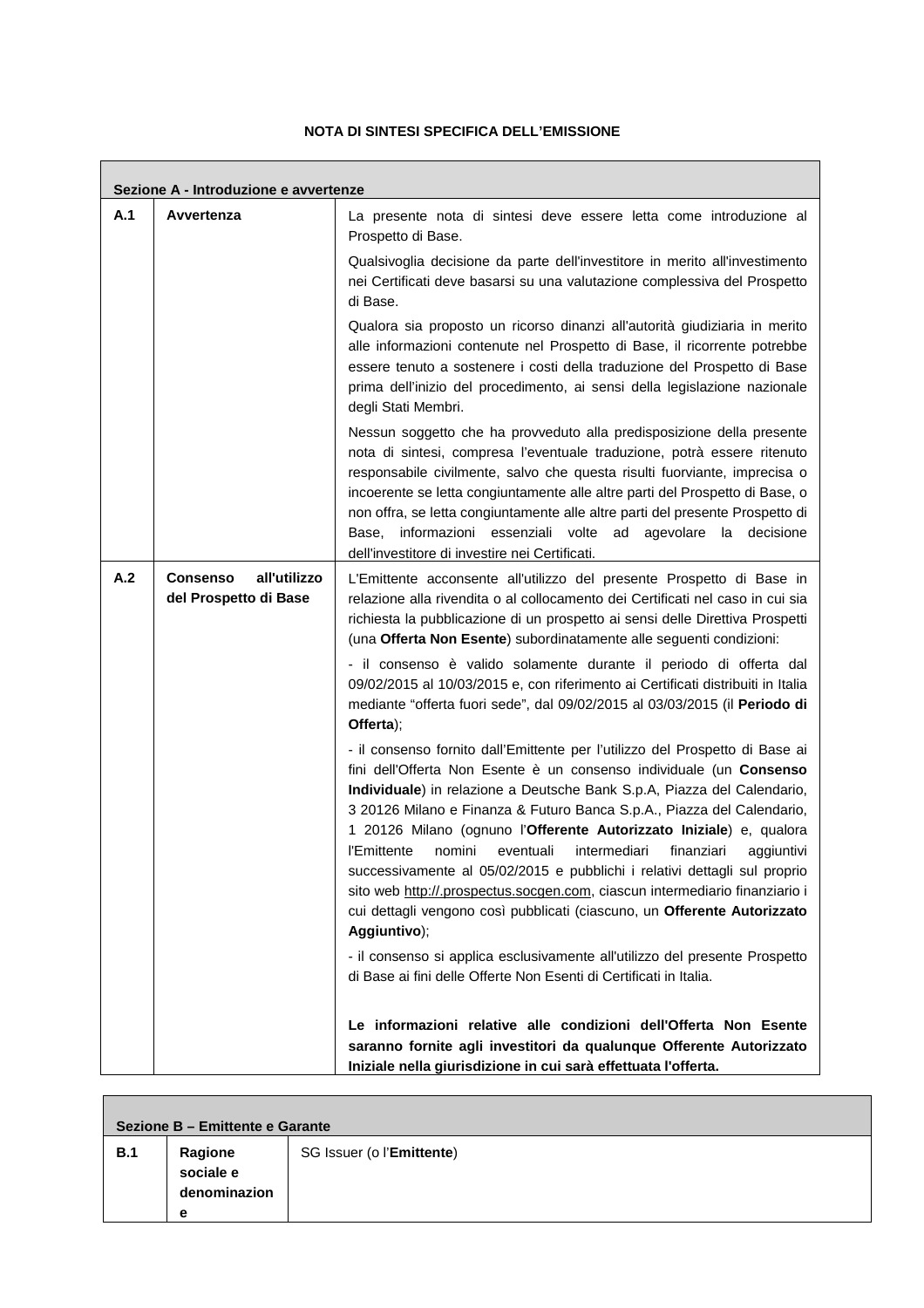|             | commerciale<br>dell'emittente                                                                                                                          |                                                                                                                                                                                                                                                                                                                                                                                                                                                                                                                                                      |                   |                   |                     |                     |  |
|-------------|--------------------------------------------------------------------------------------------------------------------------------------------------------|------------------------------------------------------------------------------------------------------------------------------------------------------------------------------------------------------------------------------------------------------------------------------------------------------------------------------------------------------------------------------------------------------------------------------------------------------------------------------------------------------------------------------------------------------|-------------------|-------------------|---------------------|---------------------|--|
| B.2         | Sede legale,<br>forma<br>giuridica,<br>legislazione e<br>paese di<br>costituzione                                                                      | Sede legale: 33, boulevard Prince Henri, L-1724 Lussemburgo, Lussemburgo.<br>Forma giuridica: Società per azioni a responsabilità limitata (société anonyme).<br>Legislazione di riferimento dell'Emittente: diritto lussemburghese.<br>Paese di costituzione: Lussemburgo.                                                                                                                                                                                                                                                                          |                   |                   |                     |                     |  |
| <b>B.4b</b> | <b>Tendenze</b><br>note<br>suscettibili di<br>influire<br>sull'emittente<br>e sui settori in<br>cui opera                                              | Nel corso del 2015, l'Emittente prevede di proseguire la propria attività in conformità al<br>relativo oggetto sociale.                                                                                                                                                                                                                                                                                                                                                                                                                              |                   |                   |                     |                     |  |
| B.5         | <b>Descrizione</b><br>del gruppo e<br>della<br>posizione<br>dell'emittente<br>all'interno del<br>gruppo                                                | Il Gruppo offre una vasta gamma di servizi di consulenza e soluzioni finanziarie su misura<br>destinate a clienti privati, grandi aziende e investitori istituzionali. Il Gruppo si basa su tre<br>attività core complementari:<br>attività di Retail Banking in Francia;<br>٠<br>International Retail Banking, Financial Services and Insurance; e<br>Corporate and Investment Banking, Private Banking, Asset and Wealth Management<br>e Securities Services.<br>L'Emittente è una controllata del Gruppo Société Générale e non ha alcuna società |                   |                   |                     |                     |  |
| <b>B.9</b>  | Previsioni o<br>stime relative<br>agli utili<br>dell'emittente                                                                                         | controllata.<br>Non Applicabile. L'Emittente non effettua alcuna previsione o stima in relazione agli utili.                                                                                                                                                                                                                                                                                                                                                                                                                                         |                   |                   |                     |                     |  |
| <b>B.10</b> | di<br>Natura<br>eventuali<br>riserve<br>espresse<br>nella<br>relazione<br>della società<br>di revisione in<br>merito ai dati<br>storico-<br>finanziari | Non Applicabile. La relazione della società di revisione non contiene alcuna riserva.                                                                                                                                                                                                                                                                                                                                                                                                                                                                |                   |                   |                     |                     |  |
| <b>B.12</b> | Principali dati<br>storico-<br>finanziari<br>selezionati<br>relativi<br>all'emittente                                                                  | (in migliaia di<br>EUR)                                                                                                                                                                                                                                                                                                                                                                                                                                                                                                                              | 30 giugno<br>2014 | 30 giugno<br>2013 | 31 dicembre<br>2013 | 31 dicembre<br>2012 |  |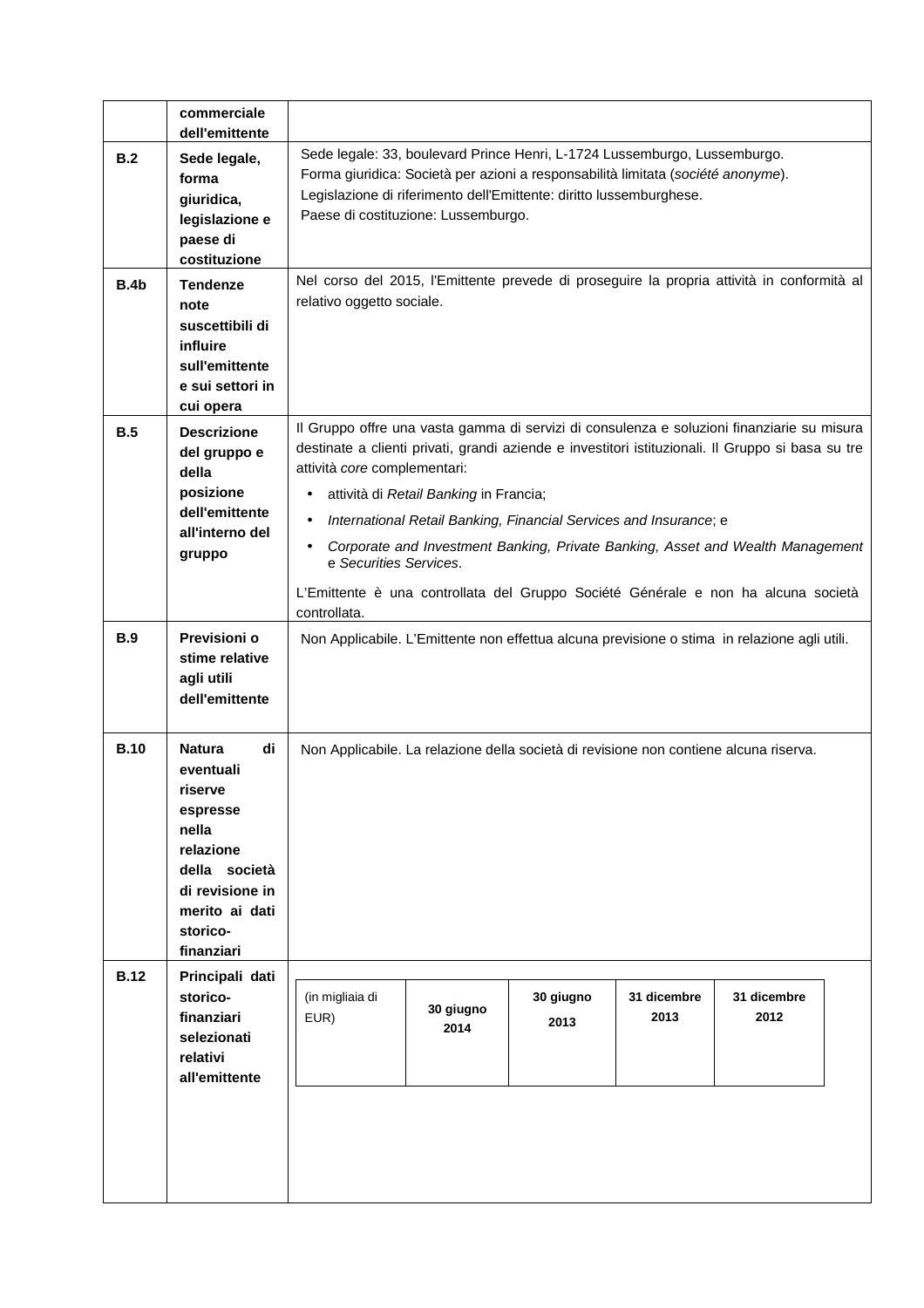|             |                                                                                                                                                                                                  | Ricavi di<br>esercizio                                                                                                                      | 60.795     | 31.483                                                                          | 109.588    | 6.805                                                                                          |  |
|-------------|--------------------------------------------------------------------------------------------------------------------------------------------------------------------------------------------------|---------------------------------------------------------------------------------------------------------------------------------------------|------------|---------------------------------------------------------------------------------|------------|------------------------------------------------------------------------------------------------|--|
|             |                                                                                                                                                                                                  | Utile di<br>gestione                                                                                                                        | 193        | 212                                                                             | 482        | 5.233                                                                                          |  |
|             |                                                                                                                                                                                                  | Utile da<br>operatività<br>corrente                                                                                                         | 193        | 212                                                                             | 482        | 5.233                                                                                          |  |
|             |                                                                                                                                                                                                  | <b>Totale attivo</b>                                                                                                                        | 33.747.468 | 10.048.495                                                                      | 21.349.619 | 447.087                                                                                        |  |
|             |                                                                                                                                                                                                  |                                                                                                                                             |            |                                                                                 |            |                                                                                                |  |
|             | Cambiamenti<br>sostanzialme<br>nte<br>pregiudizievol<br>i delle<br>prospettive<br>dell'emittente<br>dalla data di<br>pubblicazione                                                               | Non si è verificato alcun cambiamento sostanzialmente pregiudizievole in relazione alle<br>prospettive dell'Emittente dal 31 dicembre 2013. |            |                                                                                 |            |                                                                                                |  |
|             | dell'ultimo<br>bilancio<br>certificato                                                                                                                                                           |                                                                                                                                             |            |                                                                                 |            |                                                                                                |  |
|             | Cambiamenti<br>significativi<br>relativi alla<br>situazione<br>finanziaria o<br>commerciale<br>dell'emittente<br>successivi al<br>periodo cui si<br>riferiscono i<br>dati storico-<br>finanziari |                                                                                                                                             |            | situazione finanziaria o commerciale dell'Emittente dal 30 giugno 2014.         |            | Non Applicabile. Non si è verificato alcun cambiamento rilevante in relazione alla             |  |
| <b>B.13</b> | Eventi recenti<br>relativi<br>all'emittente<br>che rilevano,<br>in misura<br>sostanziale, ai<br>fini della<br>valutazione<br>della<br>solvibilità<br>dell'emittente                              |                                                                                                                                             |            | misura sostanziale, ai fini della valutazione della solvibilità dell'Emittente. |            | Non Applicabile. Non si sono verificati eventi recenti relativi all'Emittente che rilevano, in |  |
| <b>B.14</b> | <b>Dichiarazione</b><br>in ordine alla<br>dipendenza                                                                                                                                             | all'Elemento B.5 che precede.                                                                                                               |            |                                                                                 |            | Per le informazioni sulla posizione dell'Emittente all'interno del Gruppo si rimanda           |  |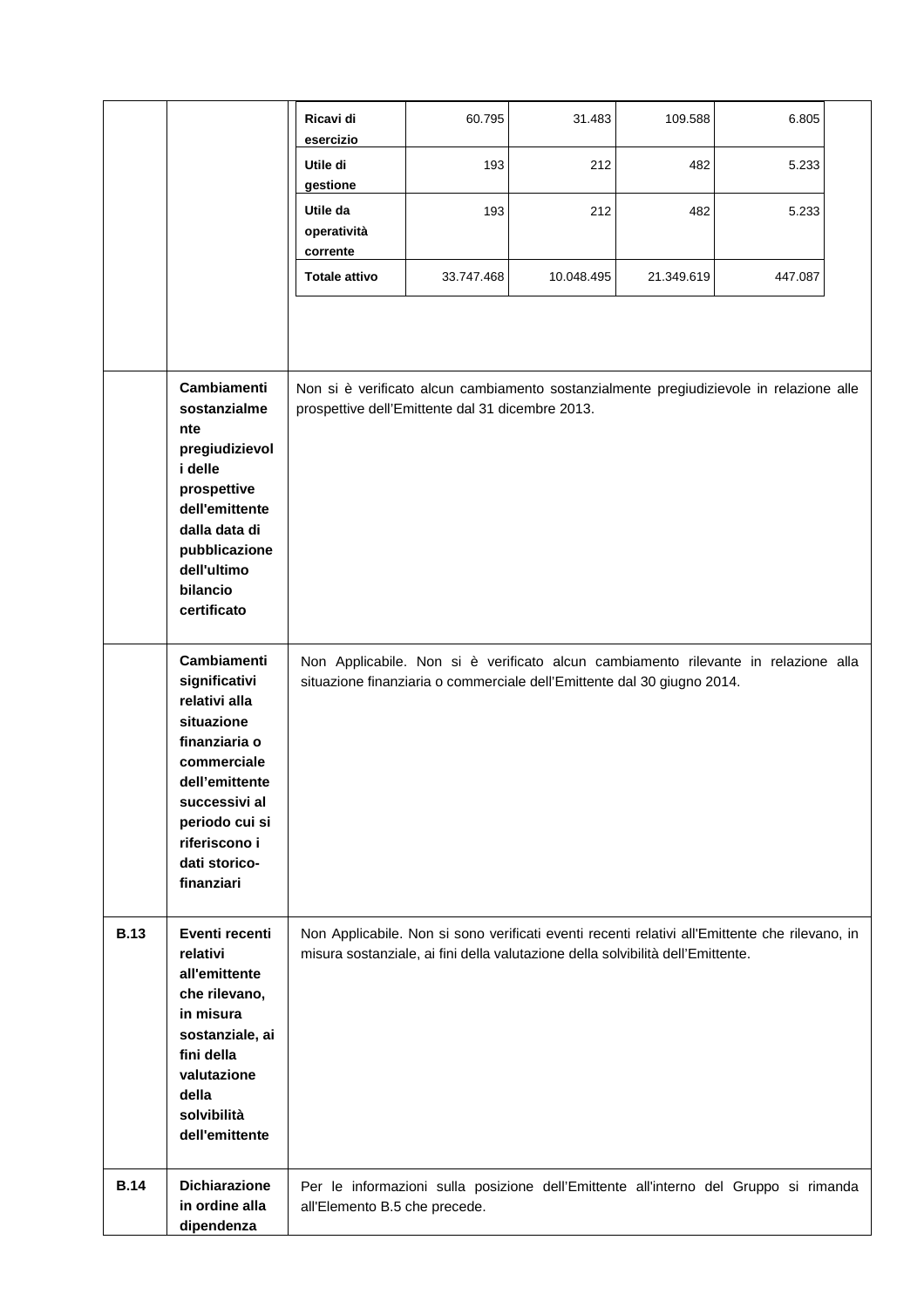|             | dell'emittente<br>da altre entità<br>del gruppo                                                                                                                                                                      | All'interno del Gruppo, SG Issuer fa capo a Société Générale Bank & Trust.                                                                                                                                                                                                                                                                                                                                                                                                                                                                                                                                                                                                                                                                                                                                                                                                                                                                                                                                                                                                                                                                                                                                                                                                                                                                                                                                                                                                                                |
|-------------|----------------------------------------------------------------------------------------------------------------------------------------------------------------------------------------------------------------------|-----------------------------------------------------------------------------------------------------------------------------------------------------------------------------------------------------------------------------------------------------------------------------------------------------------------------------------------------------------------------------------------------------------------------------------------------------------------------------------------------------------------------------------------------------------------------------------------------------------------------------------------------------------------------------------------------------------------------------------------------------------------------------------------------------------------------------------------------------------------------------------------------------------------------------------------------------------------------------------------------------------------------------------------------------------------------------------------------------------------------------------------------------------------------------------------------------------------------------------------------------------------------------------------------------------------------------------------------------------------------------------------------------------------------------------------------------------------------------------------------------------|
| <b>B.15</b> | <b>Descrizioni</b><br>delle attività<br>principali<br>dell'emittente                                                                                                                                                 | Le attività principali di SG Issuer sono rappresentate dalla raccolta di fondi tramite<br>l'emissione di titoli di debito destinati al collocamento presso clienti istituzionali o retail<br>tramite collocatori associati a Société Générale. I fondi derivanti all'emissione di tali titoli di<br>debito vengono quindi concessi in prestito a Société Générale ed altri membri del Gruppo.                                                                                                                                                                                                                                                                                                                                                                                                                                                                                                                                                                                                                                                                                                                                                                                                                                                                                                                                                                                                                                                                                                             |
| <b>B.16</b> | Per quanto a<br>conoscenza<br>dell'emittente,<br>soggetto da<br>cui l'emittente<br>è controllato<br>o partecipato,<br>direttamente<br>O<br>indirettament<br>e, e<br>descrizione<br>della natura di<br>tale controllo | SG Issuer è una società controllata al 100 percento da Société Générale Bank & Trust<br>S.A., che è a sua volta un'entità interamente controllata da Société Générale e<br>interamente consolidata.                                                                                                                                                                                                                                                                                                                                                                                                                                                                                                                                                                                                                                                                                                                                                                                                                                                                                                                                                                                                                                                                                                                                                                                                                                                                                                       |
| <b>B.18</b> | Natura e<br>ambito della<br>garanzia                                                                                                                                                                                 | I Certificati sono garantiti incondizionatamente e irrevocabilmente da Société Générale (il<br>Garante) ai sensi della Garanzia datata 28 ottobre 2014.<br>La Garanzia costituisce un'obbligazione diretta, incondizionata, non garantita e generale<br>del Garante, ed è e sarà pari passu rispetto a tutte le altre obbligazioni, esistenti e future,<br>dirette, incondizionate, non garantite e generali del Garante, ivi comprese quelle relative<br>ai depositi.                                                                                                                                                                                                                                                                                                                                                                                                                                                                                                                                                                                                                                                                                                                                                                                                                                                                                                                                                                                                                                    |
| <b>B.19</b> | Informazioni<br>relative al<br>qarante come<br>se questi fosse<br>l'emittente del<br>medesimo tipo<br>di titoli oggetto<br>della garanzia                                                                            | Le informazioni in merito a Société Générale come se questa fosse l'emittente del<br>medesimo tipo di Certificati oggetto della Garanzia sono di seguito riportate,<br>rispettivamente, in conformità a quanto previsto rispettivamente agli Elementi B.19 / B.1,<br>B.19 / B.2, B.19 / B.4b, B.19 / B.5, B.19 / B.9, B.19 / B.10, B.19 / B.12, B.19 / B.13, B.19 /<br>B.14, B.19 / B.15 e B.19 / B.16, di seguito rispettivamente:<br>B.19/ B.1: Société Générale<br>B.19/ B.2: Sede legale: 29, boulevard Haussmann, 75009 Parigi, Francia.<br>Forma giuridica: Società per azioni a responsabilità limitata (société anonyme).<br>Legislazione di riferimento dell'Emittente: diritto francese.<br>Paese di costituzione: Francia.<br>B.19/ B.4b:<br>L'eurozona e, in particolare, la Francia stanno iniziando molto lentamente la ripresa.<br>Inoltre, il migliorato clima economico negli Stati Uniti continua ad essere condizionato dalle<br>modalità con cui il Paese gestirà le proprie politiche monetarie quantitative e fiscali.<br>Nei Paesi emergenti, i mercati sono alle prese con un aumento della fuga di capitali. Gli<br>attuali sviluppi potrebbero rallentare la crescita dei Paesi emergenti, ma non fino al punto<br>da scatenare crisi finanziarie sistemiche simili a quelle degli anni '90.<br>Europa e Stati Uniti continuano a varare svariate normative sull'operatività dei mercati.<br>Nuovi fondamentali sviluppi si prospettano inoltre nel settore del retail banking. |
|             |                                                                                                                                                                                                                      | In uno scenario macro-economico restrittivo, il principale obiettivo delle discussioni relative<br>ai mercati è quello di produrre un modello di crescita sostenibile per il settore finanziario                                                                                                                                                                                                                                                                                                                                                                                                                                                                                                                                                                                                                                                                                                                                                                                                                                                                                                                                                                                                                                                                                                                                                                                                                                                                                                          |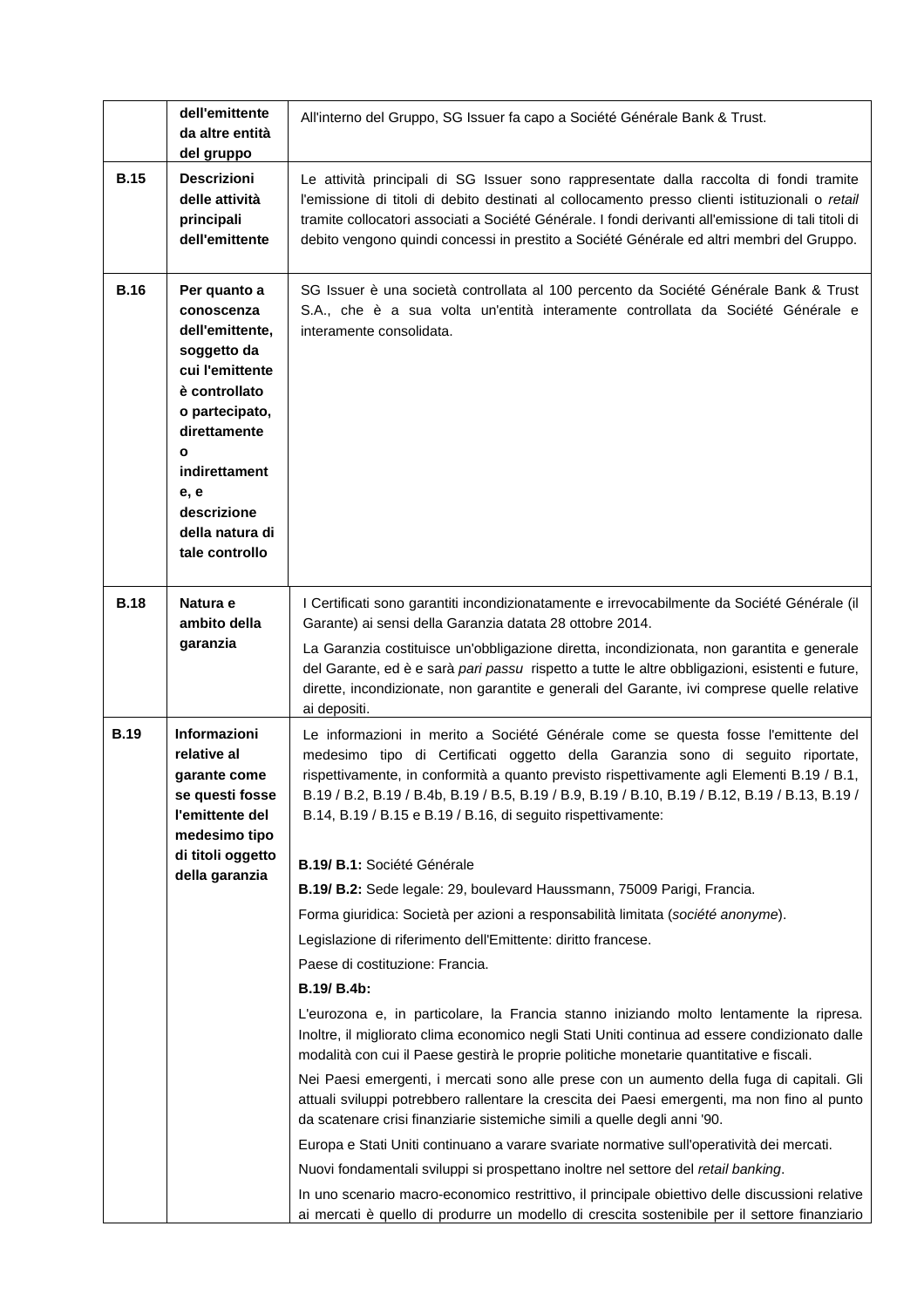| che preservi la capacità delle banche di finanziare l'economia a fronte di politiche di budget<br>più restrittive. Tuttavia, è chiaro che l'adozione di nuove restrizioni normative, aggravata<br>dalla potenziale distorsione della concorrenza tra i Paesi, influirà considerevolmente sulla<br>redditività di alcune attività. Tale fatto potrebbe quindi influire sul modello di sviluppo di<br>alcuni operatori del settore bancario. |                                                                                                                                                                                                                                                               |                                                                   |                           |                           |                                |                                                                                                                                                                                                 |
|--------------------------------------------------------------------------------------------------------------------------------------------------------------------------------------------------------------------------------------------------------------------------------------------------------------------------------------------------------------------------------------------------------------------------------------------|---------------------------------------------------------------------------------------------------------------------------------------------------------------------------------------------------------------------------------------------------------------|-------------------------------------------------------------------|---------------------------|---------------------------|--------------------------------|-------------------------------------------------------------------------------------------------------------------------------------------------------------------------------------------------|
|                                                                                                                                                                                                                                                                                                                                                                                                                                            | Il Gruppo Société Générale, proseguendo l'attività di adeguamento della struttura delle<br>proprie linee di business, ha avviato la seconda fase del piano di trasformazione volto a<br>riadattare la propria struttura in base a tre pilastri di eccellenza: |                                                                   |                           |                           |                                |                                                                                                                                                                                                 |
| $\bullet$                                                                                                                                                                                                                                                                                                                                                                                                                                  |                                                                                                                                                                                                                                                               | attività di Retail Banking in Francia;                            |                           |                           |                                |                                                                                                                                                                                                 |
| $\bullet$                                                                                                                                                                                                                                                                                                                                                                                                                                  |                                                                                                                                                                                                                                                               | International retail Banking and Financial Services (IBFS);       |                           |                           |                                |                                                                                                                                                                                                 |
|                                                                                                                                                                                                                                                                                                                                                                                                                                            |                                                                                                                                                                                                                                                               | Global Banking and Investor Solutions (GBIS).                     |                           |                           |                                |                                                                                                                                                                                                 |
| <b>B.19/ B.5:</b>                                                                                                                                                                                                                                                                                                                                                                                                                          |                                                                                                                                                                                                                                                               |                                                                   |                           |                           |                                |                                                                                                                                                                                                 |
| attività core complementari:                                                                                                                                                                                                                                                                                                                                                                                                               |                                                                                                                                                                                                                                                               |                                                                   |                           |                           |                                | Il Gruppo offre una vasta gamma di servizi di consulenza e soluzioni finanziarie su misura<br>destinate a clienti privati, grandi aziende e investitori istituzionali. Il Gruppo si basa su tre |
| $\bullet$                                                                                                                                                                                                                                                                                                                                                                                                                                  |                                                                                                                                                                                                                                                               | attività di Retail Banking in Francia;                            |                           |                           |                                |                                                                                                                                                                                                 |
| $\bullet$                                                                                                                                                                                                                                                                                                                                                                                                                                  |                                                                                                                                                                                                                                                               | International Retail Banking, Financial Services and Insurance; e |                           |                           |                                |                                                                                                                                                                                                 |
|                                                                                                                                                                                                                                                                                                                                                                                                                                            | e Securities Services.                                                                                                                                                                                                                                        |                                                                   |                           |                           |                                | Corporate and Investment Banking, Private Banking, Asset and Wealth Management                                                                                                                  |
| Société Générale è la capogruppo del Gruppo Société Générale.                                                                                                                                                                                                                                                                                                                                                                              |                                                                                                                                                                                                                                                               |                                                                   |                           |                           |                                |                                                                                                                                                                                                 |
| B.19/ B.9:                                                                                                                                                                                                                                                                                                                                                                                                                                 |                                                                                                                                                                                                                                                               |                                                                   |                           |                           |                                |                                                                                                                                                                                                 |
|                                                                                                                                                                                                                                                                                                                                                                                                                                            |                                                                                                                                                                                                                                                               |                                                                   |                           |                           |                                | Non Applicabile. L'Emittente non effettua alcuna previsione o stima in relazione agli utili.                                                                                                    |
| B.19/B.10:                                                                                                                                                                                                                                                                                                                                                                                                                                 |                                                                                                                                                                                                                                                               |                                                                   |                           |                           |                                |                                                                                                                                                                                                 |
|                                                                                                                                                                                                                                                                                                                                                                                                                                            |                                                                                                                                                                                                                                                               |                                                                   |                           |                           |                                |                                                                                                                                                                                                 |
| Non Applicabile. La relazione della società di revisione non contiene alcuna riserva.                                                                                                                                                                                                                                                                                                                                                      |                                                                                                                                                                                                                                                               |                                                                   |                           |                           |                                |                                                                                                                                                                                                 |
| B.19/B.12:                                                                                                                                                                                                                                                                                                                                                                                                                                 | 9 mesi                                                                                                                                                                                                                                                        | <b>Semestral</b>                                                  | <b>Esercizio</b>          | 9 mesi                    | Semestral                      |                                                                                                                                                                                                 |
|                                                                                                                                                                                                                                                                                                                                                                                                                                            | 2014<br>(non<br>certifica<br>ti)                                                                                                                                                                                                                              | e 2014<br>(non<br>certificata)                                    | 2013                      | 2013 (non<br>certificati) | e 2013<br>(non<br>certificata) | Esercizio 2012 (*)                                                                                                                                                                              |
| Risultati (in<br>milioni di EUR)                                                                                                                                                                                                                                                                                                                                                                                                           |                                                                                                                                                                                                                                                               |                                                                   |                           |                           |                                |                                                                                                                                                                                                 |
| Risultato netto<br>delle attività<br>bancarie                                                                                                                                                                                                                                                                                                                                                                                              | 17.438                                                                                                                                                                                                                                                        | 11.569                                                            | $22.433$ <sup>**</sup> )  | 16.737                    | $11.101$ <sup>**</sup> )       | 23.110                                                                                                                                                                                          |
| Reddito<br>Operativo                                                                                                                                                                                                                                                                                                                                                                                                                       | 3.624                                                                                                                                                                                                                                                         | 2.378                                                             | $2.336$ <sup>(**)</sup>   | 1.778                     | $1.405$ <sup>**</sup> )        | 2.757                                                                                                                                                                                           |
|                                                                                                                                                                                                                                                                                                                                                                                                                                            | 2.408                                                                                                                                                                                                                                                         | 1.504                                                             | $2.394$ <sup>(**)</sup> ) | 2.162                     | $1.532$ <sup>**</sup> )        | 1.224                                                                                                                                                                                           |
| Risultato netto<br>Risultato netto<br>del Gruppo                                                                                                                                                                                                                                                                                                                                                                                           | 2.181                                                                                                                                                                                                                                                         | 1.345                                                             | $2.044$ <sup>**</sup> )   | 1.853                     | $1.319$ <sup>**</sup> )        | 790                                                                                                                                                                                             |
| Retail Banking<br>in Francia                                                                                                                                                                                                                                                                                                                                                                                                               | 6.158                                                                                                                                                                                                                                                         | 659                                                               | $1.196$ <sup>**</sup> )   | 6.276                     | $597$ <sup>(**)</sup>          | 1.291                                                                                                                                                                                           |
| International<br>Retail Banking<br>& Financial<br>Services                                                                                                                                                                                                                                                                                                                                                                                 | 5.607                                                                                                                                                                                                                                                         | 34                                                                | $983$ <sup>**</sup> )     | 5.772                     | $498$ <sup>(**)</sup>          | 617                                                                                                                                                                                             |
| Global Banking<br>and Investor<br>Solutions                                                                                                                                                                                                                                                                                                                                                                                                | 6.537                                                                                                                                                                                                                                                         | 1.066                                                             | $1.206$ <sup>**</sup> )   | 6.435                     | $1.024$ <sup>**</sup> )        | 761                                                                                                                                                                                             |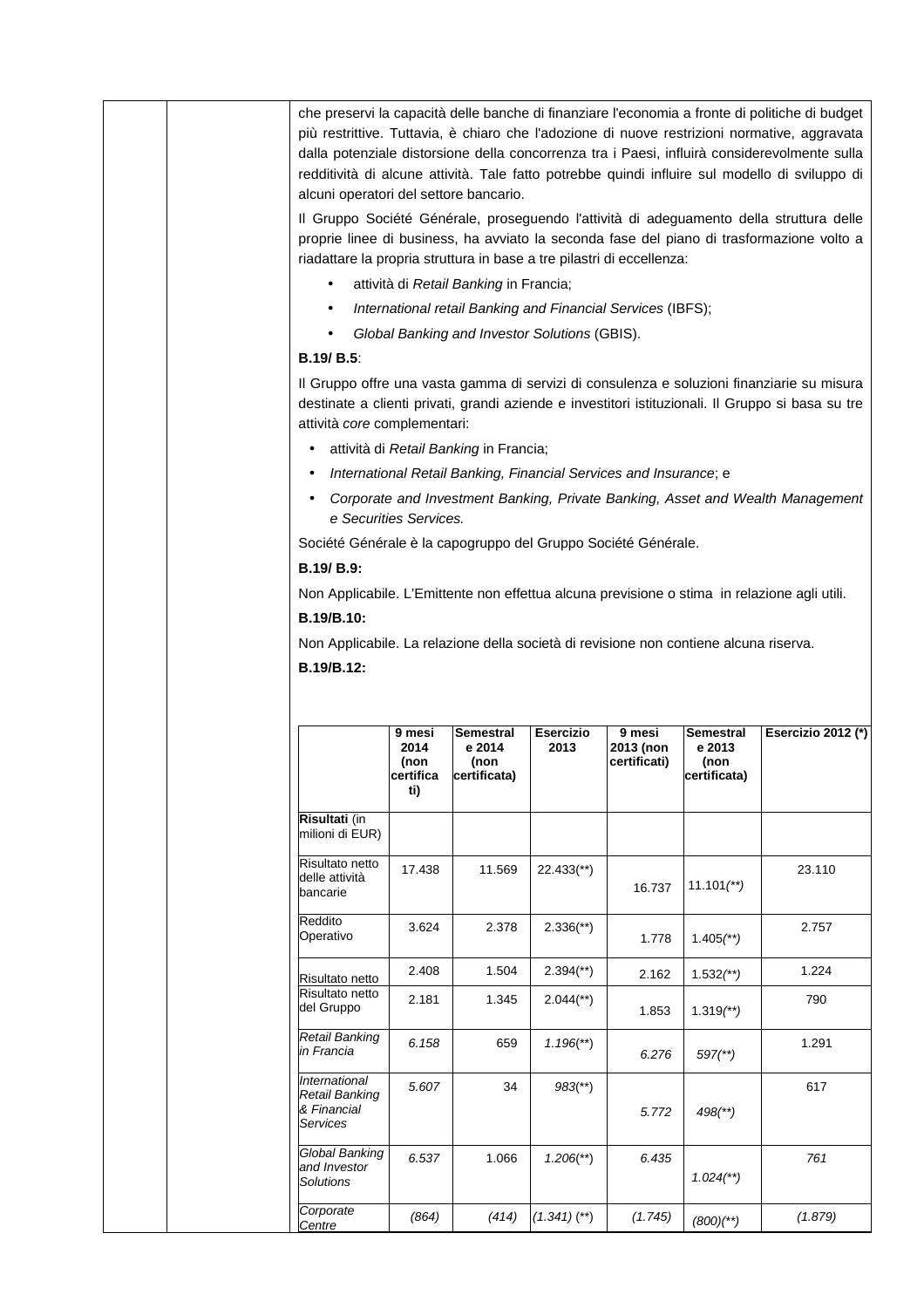| Attivo (in<br>miliardi di EUR)                                           |           |           |                         |           |                |         |
|--------------------------------------------------------------------------|-----------|-----------|-------------------------|-----------|----------------|---------|
| Totale attivo e<br>passivo                                               | 1.291,7   | 1.322,6   | $1.214,2$ (**)          | 1.254,4   | 1.254,1        | 1.250,9 |
| Finanziamenti al<br>clienti                                              | 348       | 336,2     | 332,7 $(*)$             | 337,8     | 341,2          | 350,2   |
| Depositi clienti                                                         | 340       | 341,8     | $334,2$ <sup>**</sup> ) | 350,4     | 350,0          | 337,2   |
| Patrimonio<br>Netto (in<br>miliardi di EUR)                              |           |           |                         |           |                |         |
| Patrimonio<br>netto del<br>Gruppo                                        | 55        | 53,3      | $50,9$ <sup>**</sup> )  | 50,9      | 49,4           | 49,3    |
| Totale<br>patrimonio netto<br>consolidato                                | 57,7      | 56,0      | $54,0$ <sup>**</sup> )  | 54,9      | 53,3           | 53,6    |
| Rendiconto<br>finanziario (in<br>miliardi di EUR)                        |           |           |                         |           |                |         |
| Flusso netto<br>(deflusso) in<br>contanti e<br>equivalenti a<br>contanti | <b>NC</b> | <b>NC</b> | $1,0$ <sup>**</sup> )   | <b>NC</b> | N <sub>C</sub> | 23,7    |

(\*) Le voci relative ai risultati del 2012 sono state riformulate in seguito all'implementazione degli IAS (International Accounting Standard), 19; la variazione del metodo contabile comporta la rettifica dei dati relativi al precedente esercizio.

(\*\*) Dati del 2013 rettificati a seguito dell'implementazione ex post degli IFRS 10 e 11 in data 1° gennaio 2014.

Dalla data del 31 dicembre 2013 non si è verificato alcun cambiamento sostanzialmente pregiudizievole in relazione alle prospettive dell'Emittente.

Non Applicabile. Successivamente al 30 settembre 2014 non si è verificato alcun cambiamento rilevante in relazione alla situazione finanziaria o commerciale dell'Emittente.

## **B.19/B.13:**

Non Applicabile. Non si sono verificati eventi recenti relativi all'Emittente che rilevano, in misura sostanziale, ai fini della valutazione della solvibilità dell'Emittente.

#### **B.19/ B.14:**

Per le informazioni sulla posizione dell'Emittente all'interno del Gruppo si rimanda all'Elemento B.5 che precede.

Société Générale è la holding finale del Gruppo. Tuttavia, Société Générale gestisce anche una propria attività e non opera semplicemente in qualità di holding rispetto alle proprie controllate.

# **B.19/ B.15:**

Si rimanda all'Elemento B.19/B.5 che precede.

# **B.19/ B.16:**

Non Applicabile. Per quanto a sua conoscenza, Société Générale non è controllata né partecipata, direttamente o indirettamente (ai sensi delle leggi francesi), da alcun'altra entità.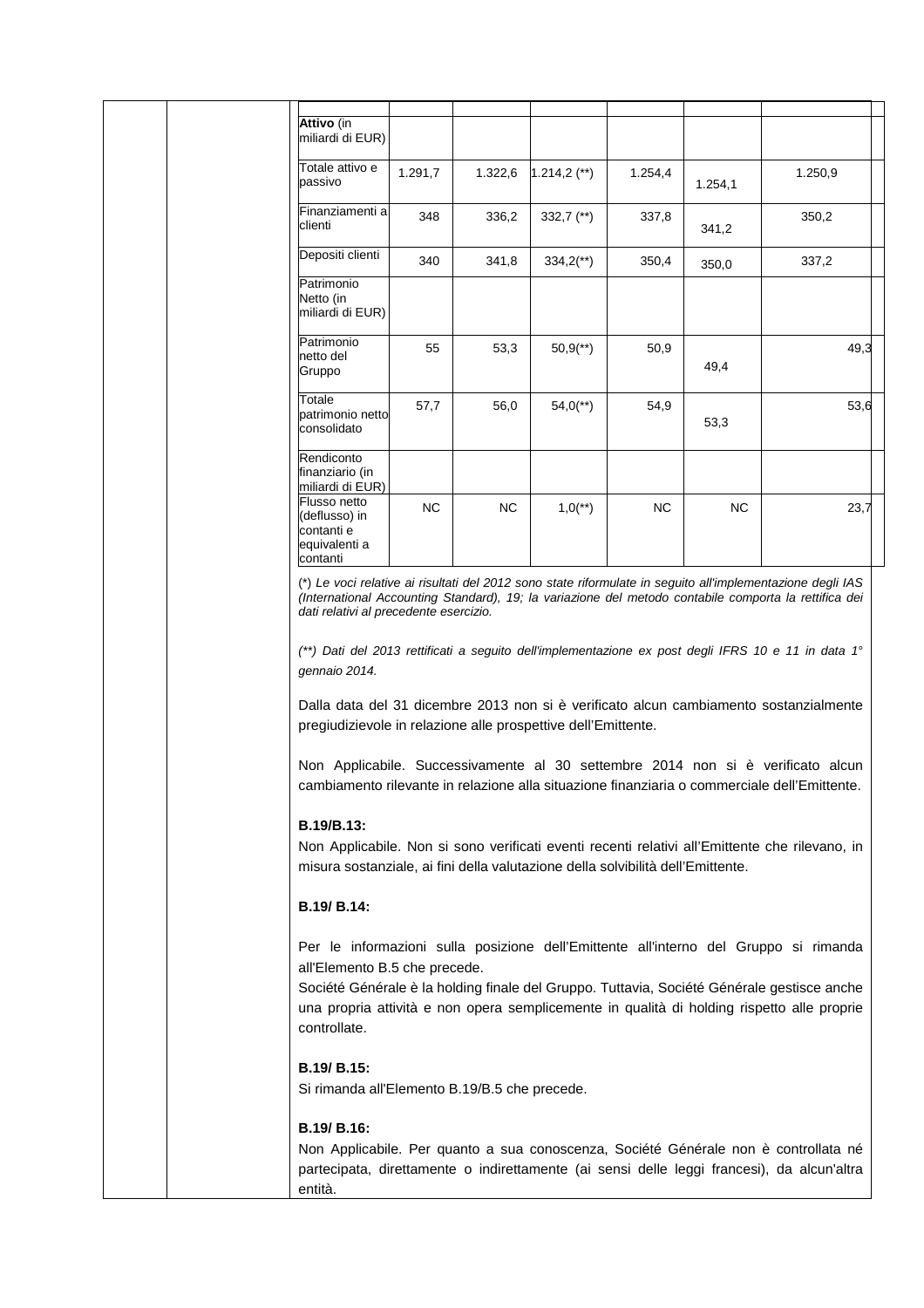|     | Sezione C - Strumenti finanziari                                                                                     |                                                                                                                                                                                                                                                                                                                                                                                               |
|-----|----------------------------------------------------------------------------------------------------------------------|-----------------------------------------------------------------------------------------------------------------------------------------------------------------------------------------------------------------------------------------------------------------------------------------------------------------------------------------------------------------------------------------------|
| C.1 | Tipologia e<br>classe dei                                                                                            | I Certificati sono strumenti derivati indicizzati ad azioni.                                                                                                                                                                                                                                                                                                                                  |
|     | titoli oggetto<br>dell'offerta e/o                                                                                   | Codice ISIN: XS1144000681                                                                                                                                                                                                                                                                                                                                                                     |
|     | ammessi alle                                                                                                         | Codice Common: 114400068                                                                                                                                                                                                                                                                                                                                                                      |
|     | contrattazioni<br>, ivi compresi                                                                                     |                                                                                                                                                                                                                                                                                                                                                                                               |
|     | i rispettivi<br>codici                                                                                               |                                                                                                                                                                                                                                                                                                                                                                                               |
|     | identificativi                                                                                                       |                                                                                                                                                                                                                                                                                                                                                                                               |
| C.2 | Valuta dei<br>titoli oggetto<br>di emissione                                                                         | <b>USD</b>                                                                                                                                                                                                                                                                                                                                                                                    |
| C.5 | Descrizione di<br>eventuali<br>limitazioni<br>alla<br>libera<br>trasferibilità<br>dei titoli                         | Non sussiste alcuna limitazione alla libera trasferibilità dei Certificati, ferme restando le<br>restrizioni di vendita e trasferimento eventualmente in vigore in talune giurisdizioni.                                                                                                                                                                                                      |
| C.8 | <b>Diritti</b>                                                                                                       | Diritti connessi ai titoli:                                                                                                                                                                                                                                                                                                                                                                   |
|     | connessi ai<br>titoli, tra cui i<br>relativi limiti e<br>priorità, e le<br>procedure per<br>il relativo<br>esercizio | I Certificati, salvo ove rimborsati in anticipo, daranno diritto a ciascun titolare dei<br>Certificati (un Titolare dei Certificati) a ricevere un rendimento potenziale sui Certificati<br>stessi un ammontare di rimborso che potrebbe risultare inferiore, uguale o maggiore<br>rispetto all'importo inizialmente investito (si rimanda all'Elemento C.18).                                |
|     |                                                                                                                      | Il Titolare dei Certificati avrà diritto a pretendere l'immediato pagamento di qualunque<br>importo nel caso in cui:                                                                                                                                                                                                                                                                          |
|     |                                                                                                                      | - l'Emittente non paghi o non rispetti gli altri obblighi ai sensi dei Certificati                                                                                                                                                                                                                                                                                                            |
|     |                                                                                                                      | - il Garante non adempia ai propri obblighi ai sensi della Garanzia o la garanzia di<br>Société Générale non sia più valida;                                                                                                                                                                                                                                                                  |
|     |                                                                                                                      | - risultino pendenti procedimenti di insolvenza o fallimento nei confronti dell'Emittente.                                                                                                                                                                                                                                                                                                    |
|     |                                                                                                                      | La modifica dei termini contrattuali dei Certificati richiede necessariamente il consenso<br>dei Titolari dei Certificati ai sensi delle disposizioni di un accordo di agenzia, reso<br>disponibile ai Titolari dei Certificati su richiesta dell'Emittente.                                                                                                                                  |
|     |                                                                                                                      | - L'Emittente accetta la competenza esclusiva dei tribunali inglesi in favore dei Titolari<br>dei Certificati in relazione a qualunque controversia nei confronti dell'Emittente, e che<br>tali Titolari dei Certificati possano promuovere un'azione legale innanzi a qualunque<br>altro tribunale competente.                                                                               |
|     |                                                                                                                      | Priorità                                                                                                                                                                                                                                                                                                                                                                                      |
|     |                                                                                                                      | I Certificati sono obbligazioni dirette, incondizionate, non garantite e non subordinate<br>dell'Emittente e saranno pari passu rispetto a tutte le altre obbligazioni dirette,<br>incondizionate, non garantite e non subordinate dell'Emittente, presenti e future, in<br>circolazione.                                                                                                     |
|     |                                                                                                                      | Limiti ai diritti connessi ai titoli:                                                                                                                                                                                                                                                                                                                                                         |
|     |                                                                                                                      | - in caso di rettifiche che interessino le attività sottostanti, l'Emittente potrà modificare i<br>termini e le condizioni o, nel caso in cui si verifichino eventi di natura straordinaria che<br>interessino gli strumenti sottostanti, l'Emittente potrà sostituire gli strumenti sottostanti<br>con nuovi strumenti sottostanti, monetizzare tutti o parte degli importi dovuti sino alla |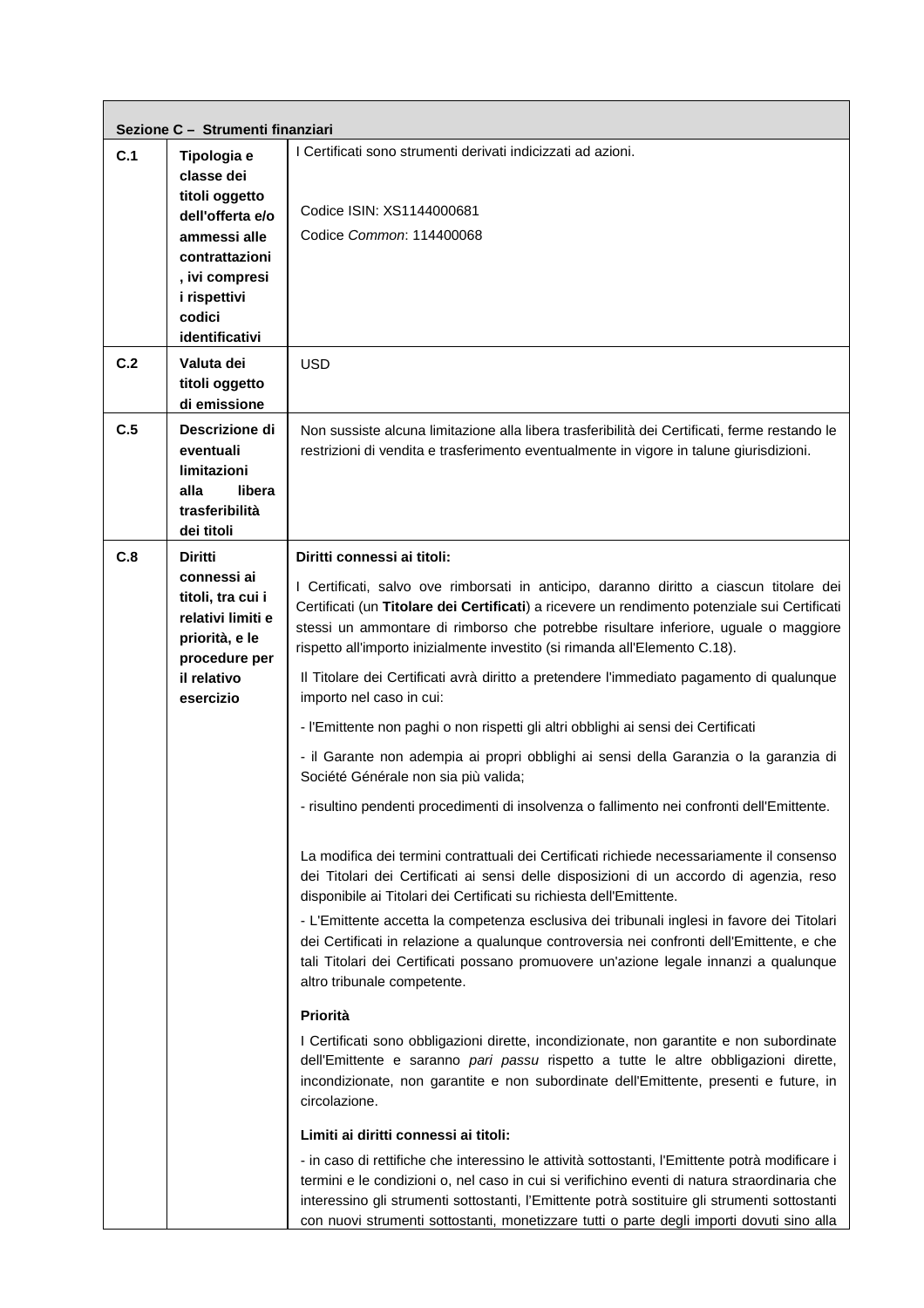|      |                                                                                                                                                                                                                                                                                            | data di esercizio finale dei Certificati, posticipare la data di esercizio finale dei<br>Certificati, rimborsare anticipatamente i Certificati sulla base del loro valore di<br>mercato, o detrarre da qualunque importo dovuto il maggiore costo per la copertura, e<br>in ciascun caso senza in consenso dei Titolari dei Certificati;<br>- l'Emittente potrà rimborsare anticipatamente i Certificati sulla base del loro valore di<br>mercato per motivi di natura fiscale o normativa;<br>- i diritti al pagamento di capitale e interessi si prescriveranno entro un periodo di dieci<br>anni (per quanto riguarda il capitale) e cinque anni (per quanto riguarda gli interessi) a<br>decorrere dalla data in cui il pagamento di detti importi è divenuto per la prima volta<br>esigibile e non sia stato onorato.<br>- in caso di mancato pagamento da parte dell'Emittente, i Titolari dei Certificati non<br>avranno il diritto di intraprendere alcuna iniziativa né alcun procedimento volti ad<br>ottenere lo scioglimento, l'amministrazione o la liquidazione (o analogo procedimento)<br>dell'Emittente. Ciononostante, i Titolari dei Certificati continueranno ad avere il diritto<br>di pretendere dal Garante il pagamento di qualunque importo non ancora pagato. |
|------|--------------------------------------------------------------------------------------------------------------------------------------------------------------------------------------------------------------------------------------------------------------------------------------------|-----------------------------------------------------------------------------------------------------------------------------------------------------------------------------------------------------------------------------------------------------------------------------------------------------------------------------------------------------------------------------------------------------------------------------------------------------------------------------------------------------------------------------------------------------------------------------------------------------------------------------------------------------------------------------------------------------------------------------------------------------------------------------------------------------------------------------------------------------------------------------------------------------------------------------------------------------------------------------------------------------------------------------------------------------------------------------------------------------------------------------------------------------------------------------------------------------------------------------------------------------------------------------------------|
|      |                                                                                                                                                                                                                                                                                            | <b>Tassazione</b>                                                                                                                                                                                                                                                                                                                                                                                                                                                                                                                                                                                                                                                                                                                                                                                                                                                                                                                                                                                                                                                                                                                                                                                                                                                                       |
|      |                                                                                                                                                                                                                                                                                            | Tutti i pagamenti relativi ai Certificati, alle Ricevute e alle Cedole o previsti ai sensi<br>della Garanzia saranno effettuati senza ritenute o detrazioni in relazione a o in<br>acconto a fronte di alcuna tassa, imposta, accertamento od onere governativo di<br>qualunque natura imposti, esatti, riscossi, trattenuti o accertati, al presente o in futuro,<br>da o per conto di qualunque Autorità Fiscale, salvo ove tale ritenuta o detrazione sia<br>richiesta a norma di legge.                                                                                                                                                                                                                                                                                                                                                                                                                                                                                                                                                                                                                                                                                                                                                                                             |
|      |                                                                                                                                                                                                                                                                                            | Nel caso in cui sia necessario detrarre o trattenere qualunque importo in relazione a o<br>per conto di qualunque Autorità Fiscale, il relativo Emittente o, a seconda dei casi, il<br>Garante provvederà (salvo che in determinate circostanze), nella misura massima<br>consentita dalla legge, a versare tale importo aggiuntivo ove necessario, in modo che<br>ciascun Titolare dei Certificati, Titolare delle Ricevute o Titolare delle Cedole<br>percepisca, dopo la detrazione o ritenuta a fronte di tali tasse, imposte, accertamenti<br>od oneri governativi, l'intero importo in quel momento dovuto ed esigibile.                                                                                                                                                                                                                                                                                                                                                                                                                                                                                                                                                                                                                                                          |
|      |                                                                                                                                                                                                                                                                                            | Legge applicabile                                                                                                                                                                                                                                                                                                                                                                                                                                                                                                                                                                                                                                                                                                                                                                                                                                                                                                                                                                                                                                                                                                                                                                                                                                                                       |
|      |                                                                                                                                                                                                                                                                                            | I Certificati e qualsiasi altro obbligo extracontrattuale derivante da o relativo ai<br>Certificati saranno disciplinati da e interpretati in conformità al diritto inglese.                                                                                                                                                                                                                                                                                                                                                                                                                                                                                                                                                                                                                                                                                                                                                                                                                                                                                                                                                                                                                                                                                                            |
| C.11 | Se i titoli offerti<br>sono o saranno<br>oggetto di una<br>domanda di<br>ammissione<br>alla<br>negoziazione ai<br>fini di<br>ottenerne la<br>distribuzione<br>su un mercato<br>regolamentato<br>o in altri<br>mercati<br>equivalenti,<br>con<br>indicazione dei<br>mercati in<br>questione | Sarà presentata domanda di ammissione alla negoziazione dei Certificati su EuroTLX,<br>un Sistema di Negoziazione Multilaterale organizzato e gestito da EuroTLX Sim S.p.A                                                                                                                                                                                                                                                                                                                                                                                                                                                                                                                                                                                                                                                                                                                                                                                                                                                                                                                                                                                                                                                                                                              |
| C.15 | Modo in cui il                                                                                                                                                                                                                                                                             | Il valore dei Certificati, il pagamento di un importo a titolo di rimborso anticipato                                                                                                                                                                                                                                                                                                                                                                                                                                                                                                                                                                                                                                                                                                                                                                                                                                                                                                                                                                                                                                                                                                                                                                                                   |
|      | valore dello                                                                                                                                                                                                                                                                               | automatico in una data di rimborso anticipato automatico e il pagamento di un importo                                                                                                                                                                                                                                                                                                                                                                                                                                                                                                                                                                                                                                                                                                                                                                                                                                                                                                                                                                                                                                                                                                                                                                                                   |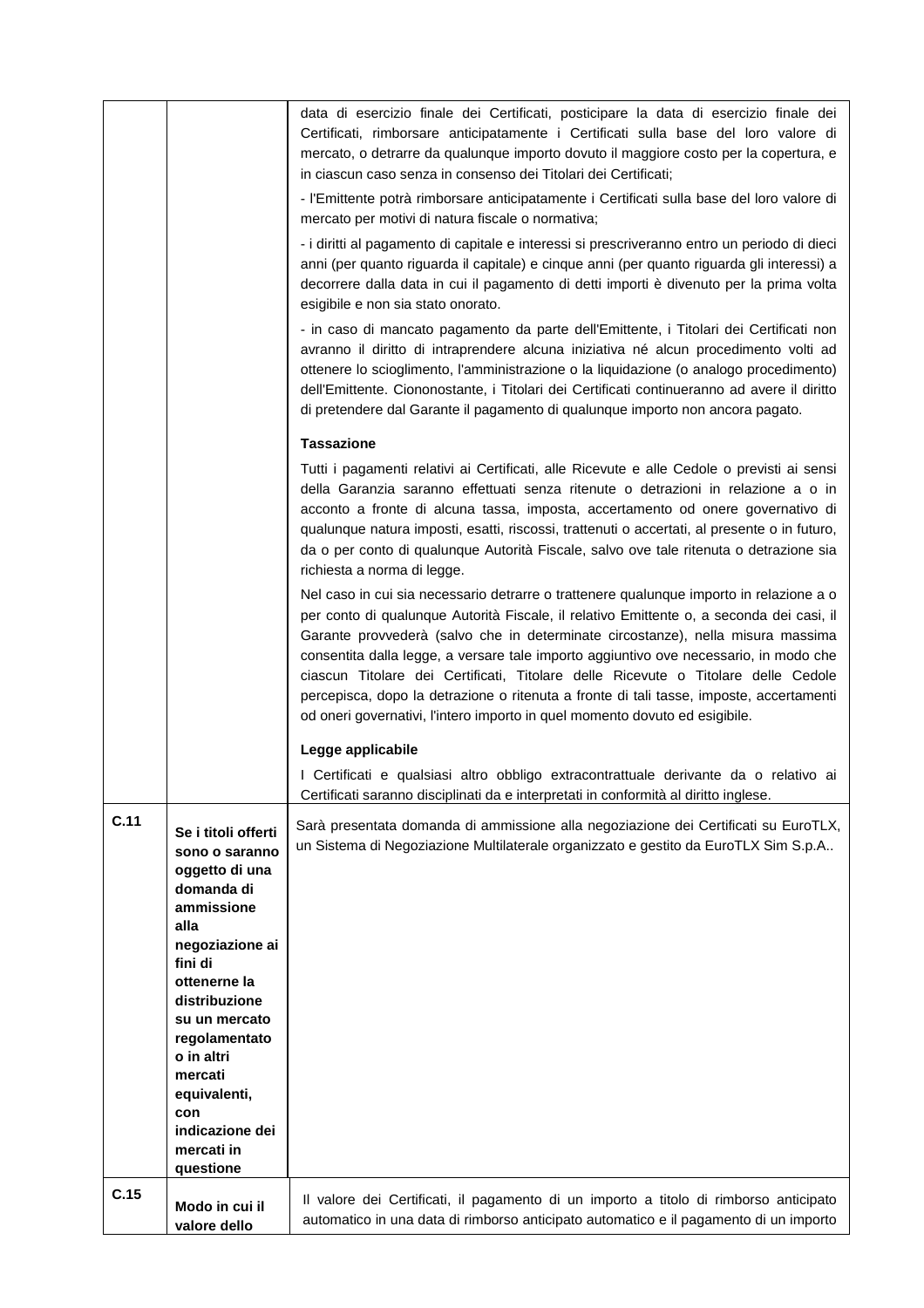|      | strumento(i)<br>sottostante(i)<br>incide sul<br>valore<br>dell'investiment<br>$\mathbf{o}$ | di rimborso ad un Titolare dei Certificati alla data di scadenza, dipenderanno dalla<br>performance dell'attività sottostante o delle attività sottostanti alla relativa/e data/e di<br>valutazione.<br>Il valore dei Certificati è correlato alla performance positiva o negativa dello strumento<br>sottostante. Gli importi da pagare sono determinati in base alla condizione che risulta<br>soddisfatta (o non soddisfatta) nel caso in cui la performance dello strumento<br>sottostante sia maggiore o pari ad una barriera predefinita. |                                                                                                                                                                                                                                                                                                                                                                                                                                                  |  |  |
|------|--------------------------------------------------------------------------------------------|-------------------------------------------------------------------------------------------------------------------------------------------------------------------------------------------------------------------------------------------------------------------------------------------------------------------------------------------------------------------------------------------------------------------------------------------------------------------------------------------------------------------------------------------------|--------------------------------------------------------------------------------------------------------------------------------------------------------------------------------------------------------------------------------------------------------------------------------------------------------------------------------------------------------------------------------------------------------------------------------------------------|--|--|
| C.16 | Data di<br>scadenza e<br>data di<br>riferimento<br>finale                                  | La data di esercizio finale dei Certificati sarà il 17/03/2020 e la data di riferimento finale<br>sarà l'ultima data di valutazione.<br>La data di scadenza può essere modificata ai sensi di quanto disposto nel precedente<br>Elemento C.8 e del successivo Elemento C.18.                                                                                                                                                                                                                                                                    |                                                                                                                                                                                                                                                                                                                                                                                                                                                  |  |  |
| C.17 | di<br><b>Procedure</b><br>regolamento<br>dei<br>titoli<br>derivati                         | Consegna per contanti                                                                                                                                                                                                                                                                                                                                                                                                                                                                                                                           |                                                                                                                                                                                                                                                                                                                                                                                                                                                  |  |  |
| C.18 | Come si ottiene<br>rendimento<br>il.<br>sui<br>valori<br>mobiliari<br>derivati             | Salvo laddove i Certificati vengano rimborsati in anticipo, il rendimento sui titoli derivati<br>avrà le seguenti caratteristiche:<br>Denominazione specifica: USD 100                                                                                                                                                                                                                                                                                                                                                                          |                                                                                                                                                                                                                                                                                                                                                                                                                                                  |  |  |
|      |                                                                                            | Importo del Rimborso Anticipato<br><b>Automatico:</b>                                                                                                                                                                                                                                                                                                                                                                                                                                                                                           | Salvo ove rimborsati in anticipo, nel caso in<br>cui si sia verificato un Evento di Rimborso<br>Anticipato Automatico, allora l'Emittente<br>rimborserà in anticipo i Certificati alla Data di<br>Rimborso Anticipato Automatico(i) (i da 1 a<br>4) ai sensi delle seguenti previsioni in<br>relazione a ciascun Certificato:<br>Importo del Rimborso Anticipato<br>Automatico(i) = Denominazione Specificata x<br>$(100\% + (6,75\% \times i))$ |  |  |
|      |                                                                                            | Date)<br><b>Rimborso</b><br>Data<br>(o<br>del<br><b>Anticipato Automatico:</b>                                                                                                                                                                                                                                                                                                                                                                                                                                                                  | Data di Rimborso Anticipato Automatico(i) (i<br>da 1 a 4): 5 Giorni Lavorativi successivi alla<br>Data di Valutazione (i)                                                                                                                                                                                                                                                                                                                        |  |  |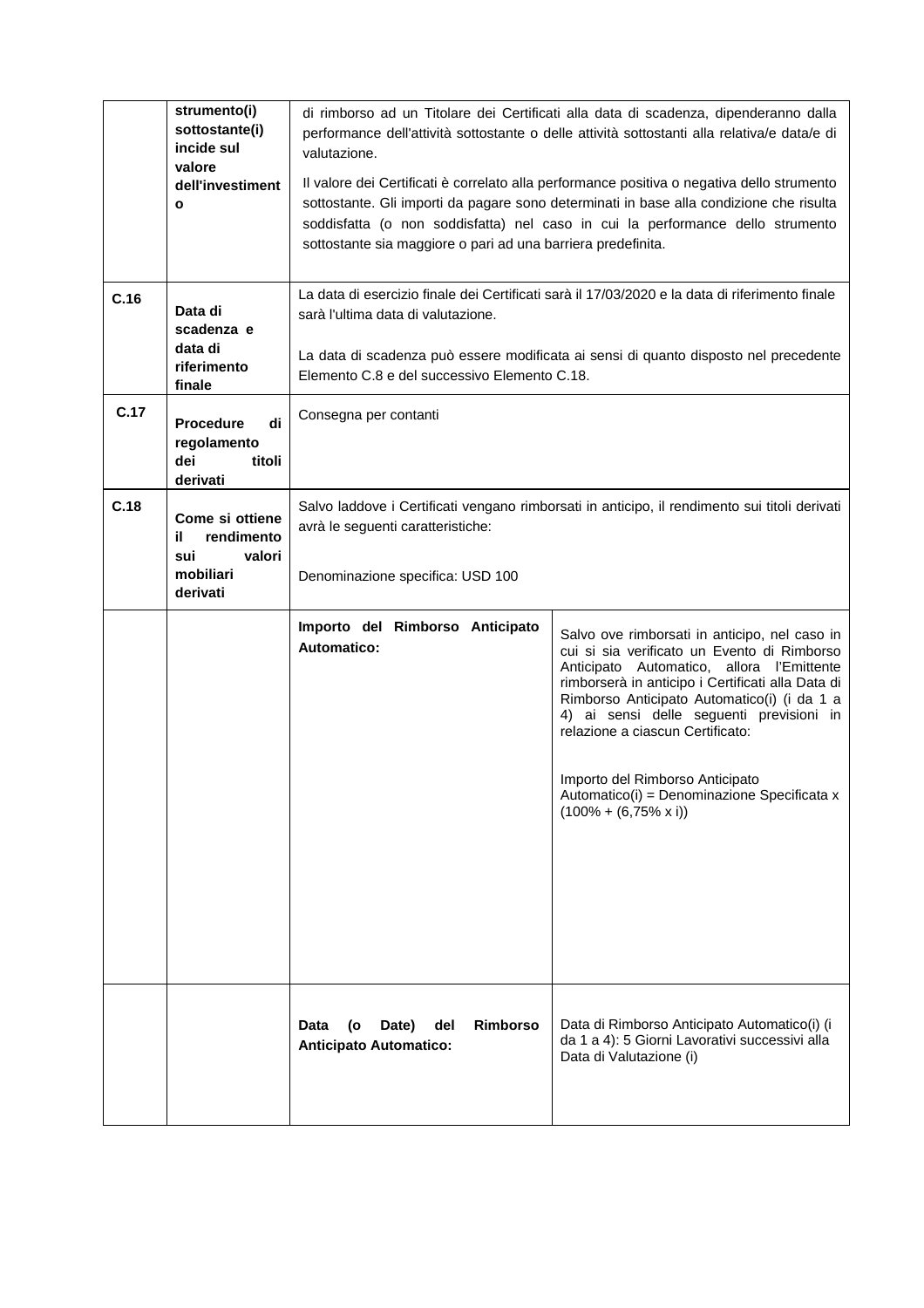|  | Importo di Esercizio Finale:                             | Salvo ove rimborsati in anticipo, l'Emittente<br>rimborserà i Certificati alla Data di Scadenza,<br>nel rispetto delle seguenti previsioni in<br>relazione a ciascun Certificato:                     |
|--|----------------------------------------------------------|-------------------------------------------------------------------------------------------------------------------------------------------------------------------------------------------------------|
|  |                                                          | Scenario 1:                                                                                                                                                                                           |
|  |                                                          | Se alla Data di Valutazione(5),<br>Performance(5) è maggiore o pari a 0%,<br>allora:                                                                                                                  |
|  |                                                          | Importo di Esercizio Finale = Denominazione<br>Specificata x 133,75%                                                                                                                                  |
|  |                                                          | Scenario 2:                                                                                                                                                                                           |
|  |                                                          | Se alla Data di Valutazione (5), Performance<br>(5) è inferiore a 0% e Performance (5) è<br>maggiore o pari a -30%, allora:                                                                           |
|  |                                                          | Importo di Esercizio Finale = Denominazione<br>Specificata X 100%                                                                                                                                     |
|  |                                                          | Scenario 3:                                                                                                                                                                                           |
|  |                                                          | Se alla Data di Valutazione (5), Performance<br>(5) è inferiore a -30%, allora:                                                                                                                       |
|  |                                                          | Importo di Esercizio Finale = Denominazione<br>Specificata X [100% + Performance(5)]                                                                                                                  |
|  | Definizioni relative alla(e) data(e):                    |                                                                                                                                                                                                       |
|  | Data di Valutazione (0):                                 |                                                                                                                                                                                                       |
|  | (GG/MM/AAAA)                                             | 12/03/2015                                                                                                                                                                                            |
|  | Data di Valutazione (i) (i da 1 a 5)<br>(GG/MM/AAAA)     | 10/03/2016;<br>10/03/2017;<br>12/03/2018;<br>11/03/2019; 10/03/2020                                                                                                                                   |
|  | Definizioni relative al Prodotto:                        | Applicabile, nel rispetto delle previsioni dei<br>Termini e Condizioni Aggiuntivi relativi alle<br>Formule.                                                                                           |
|  | Performance (i)<br>(i da 1 a 5)                          | Indica (S(i) / S(0)) -100%, come definito alla<br>Condizione 4.1 dei Termini e Condizioni<br>Aggiuntivi relativi alle Formule.                                                                        |
|  | S(i)<br>(i da 0 a 5)                                     | Indica in relazione a qualsiasi Data di<br>Valutazione(i) il Prezzo di Chiusura del<br>Sottostante, come definito alla Condizione<br>4.0 dei Termini e Condizioni Aggiuntivi<br>relativi alle Formule |
|  | Evento di<br>Rimborso<br>Anticipato<br><b>Automatico</b> | Si intende essersi verificato, come stabilito<br>dall'Agente per il Calcolo, se in una Data di<br>Valutazione(i) (i da 1 a 4), Performance(i) è                                                       |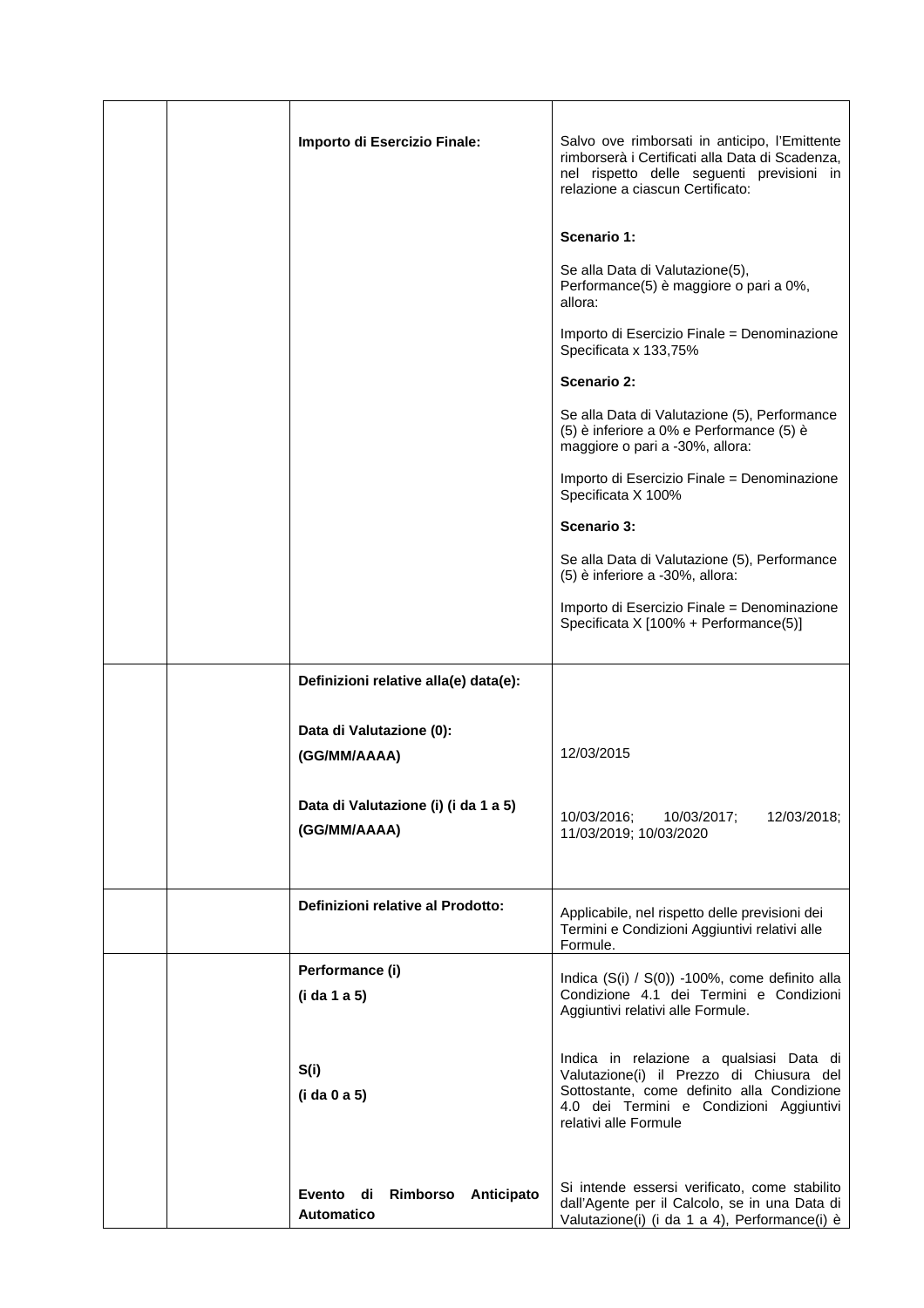|      |                                                                                                    |                                                                                                                                                                                            |                                               |                           |                                                                                  | maggiore o uguale al 0%.                                                                                                                                                                                                                                              |
|------|----------------------------------------------------------------------------------------------------|--------------------------------------------------------------------------------------------------------------------------------------------------------------------------------------------|-----------------------------------------------|---------------------------|----------------------------------------------------------------------------------|-----------------------------------------------------------------------------------------------------------------------------------------------------------------------------------------------------------------------------------------------------------------------|
| C.19 | Prezzo di<br>riferimento<br>finale del<br>sottostante                                              | Si rimanda al precedente Elemento C.18.<br>sottostante(i).                                                                                                                                 |                                               |                           |                                                                                  | Prezzo finale di riferimento: il valore dello(gli) strumento(i) sottostante(i) alla(e)<br>relativa(e) data(e) di rilevamento per il rimborso, subordinatamente al verificarsi di<br>determinati eventi straordinari e rettifiche che interessino tale(i) strumento(i) |
| C.20 | Tipo di<br>sottostante e<br>informazioni su<br>dove reperire le<br>informazioni<br>sul sottostante | Il tipo di sottostante è: azioni.<br>Le informazioni relative alle entità di riferimento sono disponibili sui seguenti siti web,<br>se presenti, o facendone richiesta a Société Générale. |                                               |                           |                                                                                  |                                                                                                                                                                                                                                                                       |
|      |                                                                                                    | Nome Indice<br>S&P 500<br><b>COMPOSIT</b><br><b>E STOCK</b>                                                                                                                                | Ticker<br>Bloomberg dell'Indice<br><b>SPX</b> | Sponsor<br>AND.<br>POOR'S | Mercato<br>Regolament<br>lato<br>STANDARD NEW YORK<br><b>ISTOCK</b><br>EXCHANGE, | Sito internet<br>www.standardandpoors.com                                                                                                                                                                                                                             |
|      |                                                                                                    | PRICE<br><b>INDEX</b>                                                                                                                                                                      |                                               |                           | INC.                                                                             |                                                                                                                                                                                                                                                                       |

| Sezione D - Rischi |                                                                               |                                                                                                                                                                                                                                                                                                                                                                                                  |  |
|--------------------|-------------------------------------------------------------------------------|--------------------------------------------------------------------------------------------------------------------------------------------------------------------------------------------------------------------------------------------------------------------------------------------------------------------------------------------------------------------------------------------------|--|
| D.2                | Principali informazioni                                                       | Il Gruppo è esposto ai rischi intrinseci della propria attività principale.                                                                                                                                                                                                                                                                                                                      |  |
|                    | relative ai principali<br>rischi specifici<br>dell'emittente e del<br>garante | La gestione del rischio del Gruppo è incentrata sulle seguenti categorie di<br>rischi principali, i quali potrebbero avere effetti sostanzialmente<br>pregiudizievoli sull'attività, sui risultati operativi e sulla situazione<br>finanziaria del Gruppo:                                                                                                                                       |  |
|                    |                                                                               | Rischio di credito e di controparte (ivi compreso il rischio paese):<br>rischio di perdite generate dall'incapacità dei clienti, emittenti o altre<br>controparti del Gruppo di adempiere ai propri impegni finanziari. Il rischio<br>di credito comprende il rischio di controparte collegato alle operazioni di<br>mercato (rischio di sostituzione) oltre alle attività di cartolarizzazione. |  |
|                    |                                                                               | Rischio di mercato: rischio di perdita di valore in relazione agli strumenti<br>finanziari risultante da variazioni dei parametri di mercato, dalla volatilità<br>di detti parametri e dalle correlazioni tra tali fattori.                                                                                                                                                                      |  |
|                    |                                                                               | Rischi operativi: rischio di perdite o sanzioni a seguito di inadeguatezze<br>o mancanze riscontrate nelle procedure o nei sistemi interni, errori umani<br>o eventi esterni;                                                                                                                                                                                                                    |  |
|                    |                                                                               | Rischio strutturale di tasso di interesse e di cambio: rischio di perdite<br>o deprezzamenti dell'attivo del Gruppo a seguito di variazioni dei tassi di<br>interesse o dei cambi.                                                                                                                                                                                                               |  |
|                    |                                                                               | Rischio liquidità: rischio che il Gruppo non sia in grado di soddisfare, al<br>loro manifestarsi, le proprie esigenze di liquidità o di garanzia a costi<br>ragionevoli.                                                                                                                                                                                                                         |  |
|                    |                                                                               | La Garanzia costituisce un obbligo contrattuale generale e non garantito<br>del Garante e di nessun altro soggetto; gli eventuali pagamenti relativi ali<br>Certificati dipende inoltre dall'affidabilità creditizia del Garante.                                                                                                                                                                |  |
|                    |                                                                               | Si richiama l'attenzione di coloro che desiderano investire nei Certificati                                                                                                                                                                                                                                                                                                                      |  |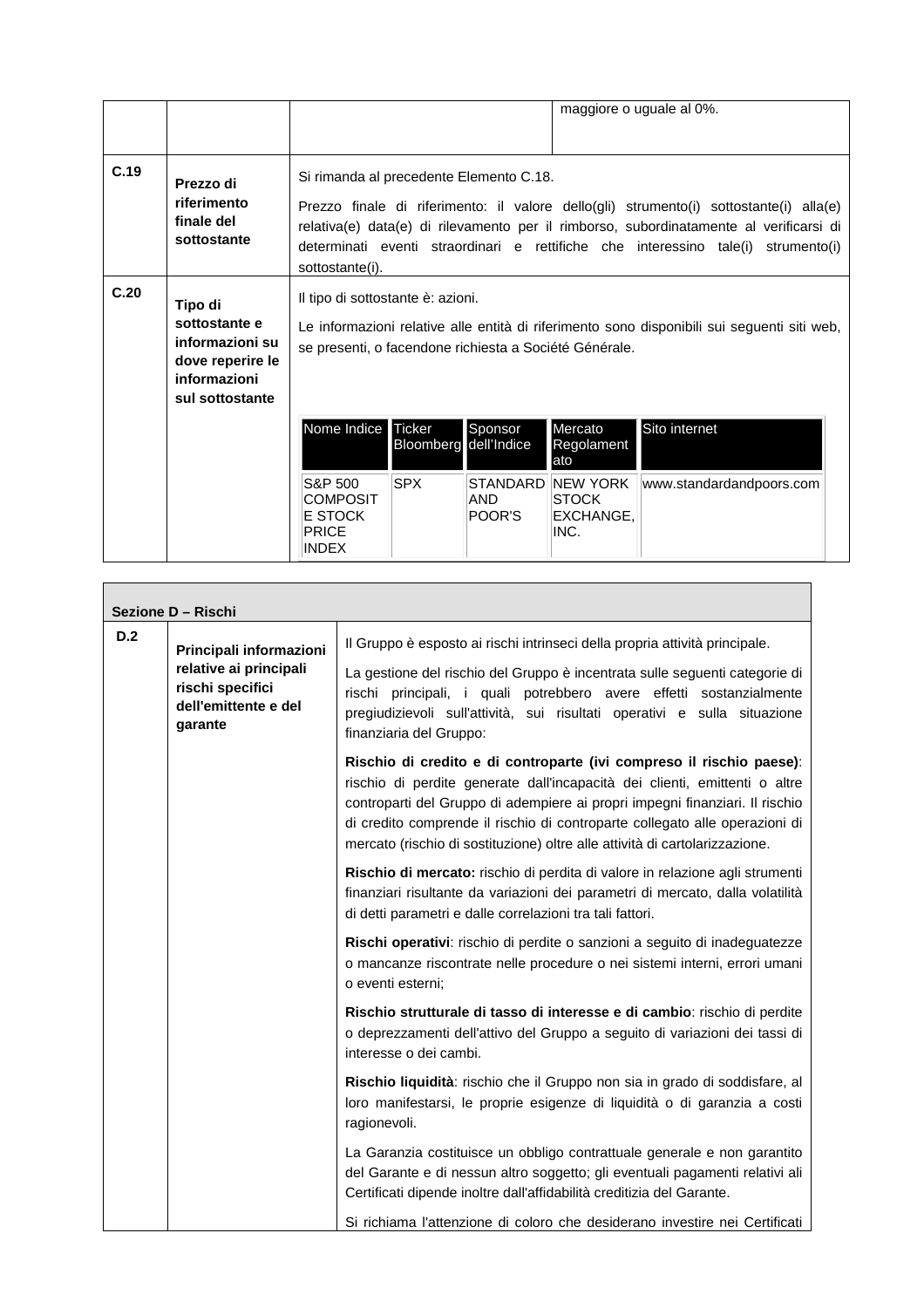| D.6 | Principali informazioni<br>relative ai principali | In relazione all'offerta dei Certificati, l'Emittente e il Garante e/o le<br>rispettive affiliate potrebbe stipulate uno o più operazioni di copertura con<br>riguardo a uno o più attività di riferimento o relativi derivati, suscettibili di<br>incidere sul prezzo di mercato, sulla liquidità o sul valore dei Certificati.<br>I Certificati possono prevedere un rimborso anticipato automatico al<br>verificarsi di un evento specifico. Pertanto, ciò potrebbe impedire ai                                                                                                                                               |
|-----|---------------------------------------------------|----------------------------------------------------------------------------------------------------------------------------------------------------------------------------------------------------------------------------------------------------------------------------------------------------------------------------------------------------------------------------------------------------------------------------------------------------------------------------------------------------------------------------------------------------------------------------------------------------------------------------------|
|     |                                                   | L'Emittente e il Garante e qualunque delle rispettive controllate e/o<br>affiliate potrebbero operare in altre vesti in relazione ali Certificati, ad<br>esempio in qualità di market maker, agente per il calcolo o agente.<br>Pertanto, potrebbero verificarsi potenziali conflitti di interesse.                                                                                                                                                                                                                                                                                                                              |
|     |                                                   | L'Emittente e il Garante, e qualunque delle rispettive controllate e/o<br>affiliate, in relazione alle altre rispettive attività commerciali, potrebbero<br>essere in possesso di, o acquisire, informazioni rilevanti in merito alle<br>attività sottostanti. Tali attività e informazioni potrebbero comportare<br>conseguenze negative per i Titolari dei Certificati.                                                                                                                                                                                                                                                        |
|     |                                                   | I potenziali conflitti di interesse e i rischi operativi derivanti da tale<br>mancanza di indipendenza dovrebbero in parte essere mitigati dal fatto<br>che all'interno del Garante, l'implementazione della Garanzia e la<br>fornitura di strumenti di copertura compente a divisioni differenti, ognuna<br>gestita come unità operativa distinta, segregata da barriere informative (i<br>cosiddetti Chinese Walls) e gestita da team diversi.                                                                                                                                                                                 |
|     |                                                   | Société Générale opererà in qualità di emittente ai sensi del Programma,<br>di Garante dei Certificati emesse dall'Emittente e di fornitore di strumenti<br>di copertura per l'Emittente. Di conseguenza, gli investitori saranno<br>esposti non solo al rischio di credito del Garante, ma anche ai rischi<br>operativi derivanti dalla mancanza di indipendenza del Garante con<br>riguardo all'assunzione dei propri doveri e obblighi in qualità di Garante e<br>fornitore di strumenti di copertura.                                                                                                                        |
|     |                                                   | La Garanzia può coprire solo parte degli obblighi di pagamento del<br>relativo Emittente ai sensi della rispettiva serie di Certificati. In tal caso, i<br>Titolari dei Certificati potrebbero essere comunque esposti al rischio che i<br>pagamenti ai sensi della Garanzia siano inferiori agli importi dovuti<br>dall'Emittente ai sensi dei Certificati.                                                                                                                                                                                                                                                                     |
|     |                                                   | La Garanzia è una mera garanzia di pagamento e non una garanzia<br>relativa alla performance dell'Emittente rilevante né ad alcuno degli altri<br>obblighi dello stesso ai sensi dei Certificati, che beneficiano della<br>Garanzia.                                                                                                                                                                                                                                                                                                                                                                                             |
|     |                                                   | che beneficiano della Garanzia, sul fatto che, in caso di mancato<br>pagamento da parte di un Emittente, gli importi cui hanno diritto i Titolari<br>dei Certificati si limiteranno agli importi ottenuti tramite un'apposita azione<br>da promuoversi ai sensi della Garanzia e delle disposizioni rilevanti della<br>Garanzia, e non avranno alcun diritto di istituire alcun procedimento, di<br>natura giudiziaria o altrimenti, né di avanzare alcuna pretesa nei confronti<br>dell'Emittente e, in relazione ai soli Certificati Garantiti, agli importi<br>ottenuti a seguito dell'escussione del relativo Atto di Pegno. |
|     |                                                   |                                                                                                                                                                                                                                                                                                                                                                                                                                                                                                                                                                                                                                  |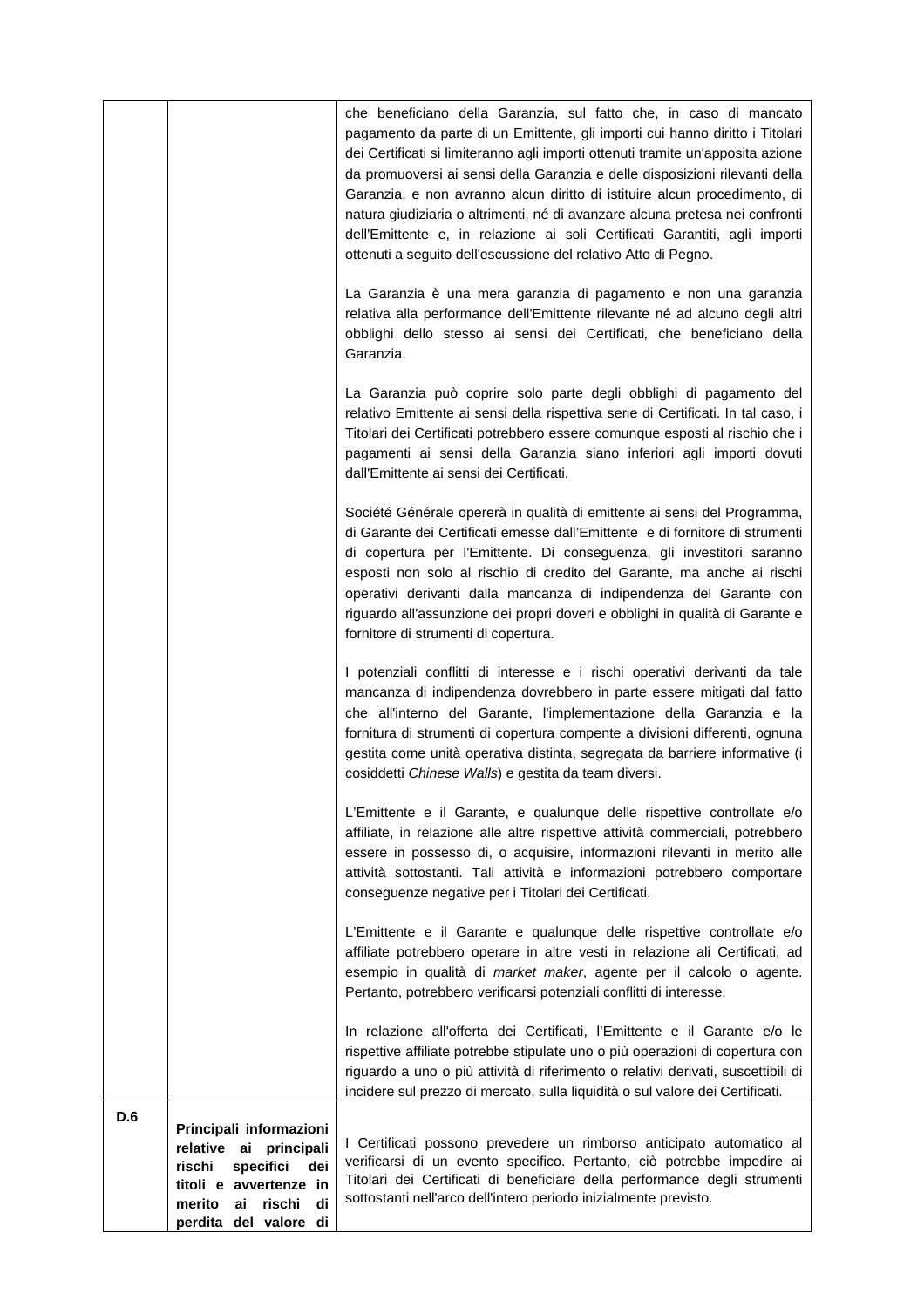| tutto<br>del<br>parte<br>$\mathbf{o}$<br>investimento<br>proprio<br>da<br>degli<br>parte<br>investitori | I termini e le condizioni dei Certificati possono prevedere disposizioni ai<br>sensi delle quali il verificarsi di determinate turbative di mercato potrebbe<br>comportare ritardi nel regolamento dei Certificati ovvero determinate<br>modifiche. Inoltre, nel caso di eventi che interessino gli strumenti<br>sottostanti, i termini e le condizioni dei Certificati consentono all'Emittente<br>di sostituire gli strumenti sottostanti con strumenti sottostanti nuovi,<br>cessare l'esposizione agli strumenti sottostanti e applicare un tasso di<br>riferimento ai proventi così ottenuti fino alla data di scadenza dei<br>Certificati, posticipare la data di scadenza dei Certificati, rimborsare<br>anticipatamente i Certificati sulla base del relativo valore di mercato, o<br>detrarre da qualunque importo dovuto il maggiore costo di copertura, e in<br>ciascun caso senza in consenso dei Titolari dei Certificati.<br>I pagamenti (sia in relazione al capitale sia agli interessi, e sia a<br>scadenza che altrimenti) relativi ai Certificati sono calcolati con<br>riferimento a uno o più sottostanti, il rendimento dei Certificati si basa<br>sulle variazioni del sottostante, il quale può cambiare. Si richiama<br>l'attenzione dei potenziali investitori sul fatto che i Certificati potrebbero<br>essere volatili e che gli investitori potrebbero non percepire alcun<br>interesse e perdere tutto il o una parte sostanziale del capitale.<br>Nel corso della vita dei Certificati, il valore di mercato degli stessi<br>potrebbe risultare inferiore al capitale investito. Inoltre, in caso di<br>insolvenza da parte dell'Emittente e/o del Garante potrebbe verificarsi la<br>perdita totale del capitale investito. |
|---------------------------------------------------------------------------------------------------------|-------------------------------------------------------------------------------------------------------------------------------------------------------------------------------------------------------------------------------------------------------------------------------------------------------------------------------------------------------------------------------------------------------------------------------------------------------------------------------------------------------------------------------------------------------------------------------------------------------------------------------------------------------------------------------------------------------------------------------------------------------------------------------------------------------------------------------------------------------------------------------------------------------------------------------------------------------------------------------------------------------------------------------------------------------------------------------------------------------------------------------------------------------------------------------------------------------------------------------------------------------------------------------------------------------------------------------------------------------------------------------------------------------------------------------------------------------------------------------------------------------------------------------------------------------------------------------------------------------------------------------------------------------------------------------------------------------------------------------------------------------------|
|                                                                                                         | Si richiama l'attenzione degli investitori sul fatto che potrebbero<br>incorrere nella perdita totale o parziale del proprio investimento.                                                                                                                                                                                                                                                                                                                                                                                                                                                                                                                                                                                                                                                                                                                                                                                                                                                                                                                                                                                                                                                                                                                                                                                                                                                                                                                                                                                                                                                                                                                                                                                                                  |

| Sezione E - Offerta |                                                |                                                                                                                                                                                                                                                                                                                                                                                                                                     |  |
|---------------------|------------------------------------------------|-------------------------------------------------------------------------------------------------------------------------------------------------------------------------------------------------------------------------------------------------------------------------------------------------------------------------------------------------------------------------------------------------------------------------------------|--|
| E.2b                | Motivi dell'offerta e<br>utilizzo dei proventi | I proventi netti di ciascuna emissione di Certificati saranno utilizzati ai fini<br>del finanziamento generico del Gruppo Société Générale, ivi compreso ai<br>fini del perseguimento del profitto.                                                                                                                                                                                                                                 |  |
| E.3                 | Descrizione dei termini                        | Giurisdizione(i) dell'Offerta Pubblica: Italia                                                                                                                                                                                                                                                                                                                                                                                      |  |
|                     | e delle condizioni<br>dell'offerta             | Periodo di Offerta: Dal 09/02/2015 al 10/03/2015, eccetto in caso di<br>chiusura anticipata.                                                                                                                                                                                                                                                                                                                                        |  |
|                     |                                                | Il Periodo di Offerta per i Certificati collocati in Italia mediante "offerta<br>fuori sede" (ai sensi dell'Articolo 30 del Decreto Legislativo No. 58 del<br>24.02.1998, come modificato, il "Testo Unico della Finanza") sarà dal<br>09/02/2015 incluso al 03/03/2015 incluso, eccetto in caso di chiusura<br>anticipata.                                                                                                         |  |
|                     |                                                | Ai sensi dell'Articolo 30, paragrafo 6, del Testo Unico della Finanza, la<br>validità ed opponibilità delle sottoscrizioni mediante "offerta fuori sede"<br>sono sospese per un periodo di sette giorni dalla data della<br>sottoscrizione. Durante tale periodo, gli investitori hanno il diritto di<br>revocare la propria sottoscrizione senza alcun costo o commissione,<br>mediante comunicazione in tal senso al collocatore. |  |
|                     |                                                | Prezzo di Offerta: I Certificati saranno offerti ad un Prezzo di Emissione<br>di cui un massimo del 4,0% è rappresentato dalla commissione di<br>collocamento pagabile in anticipo dall'Emittente al collocatore. Il Prezzo<br>di Emissione è inoltre maggiorato delle eventuali commissioni di seguito<br>indicate.                                                                                                                |  |
|                     |                                                | Condizioni a cui è soggetta l'offerta: L'offerta dei Certificati è<br>condizionata alla loro emissione e ad ogni ulteriore condizione di cui ai                                                                                                                                                                                                                                                                                     |  |